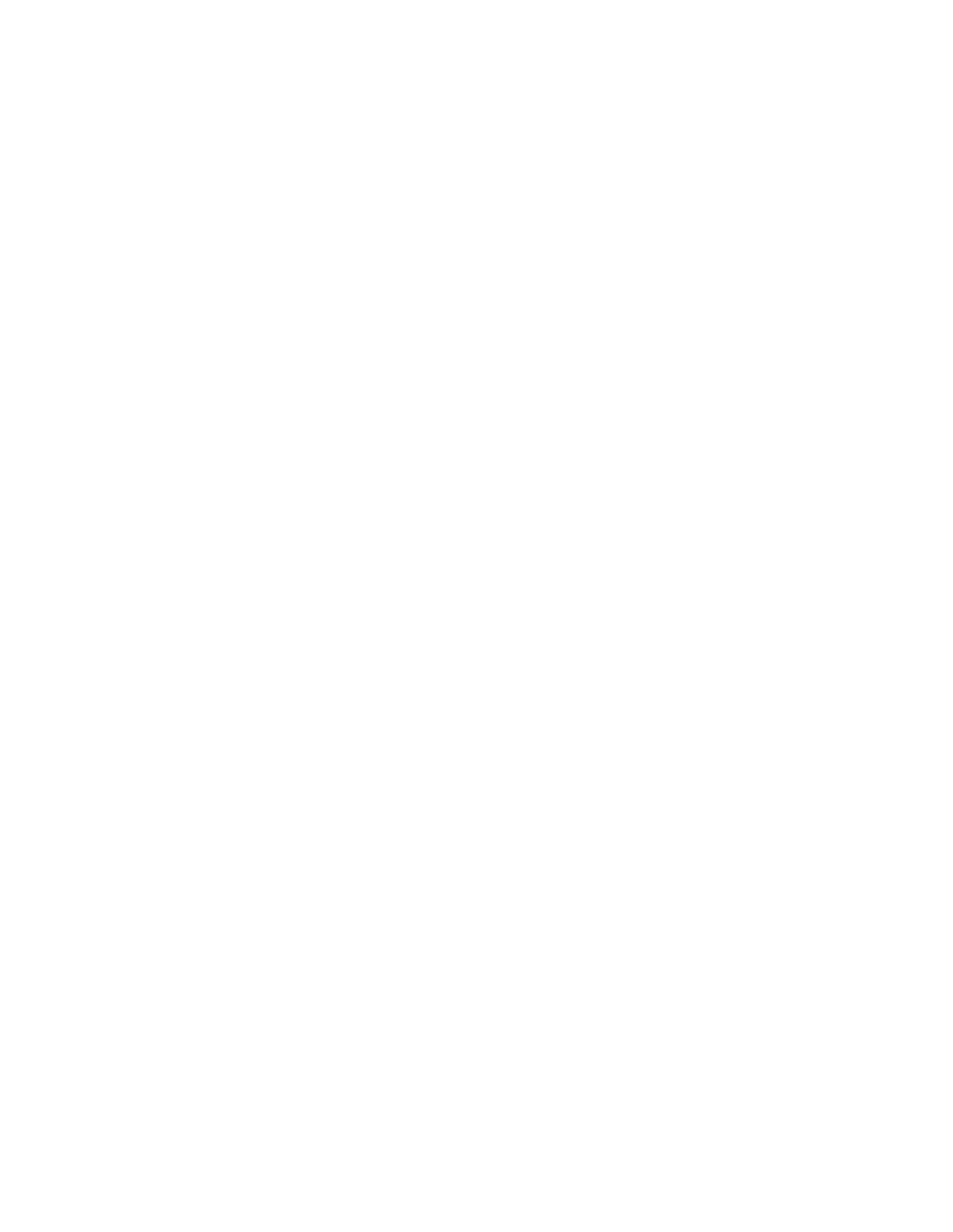### **IMF Working Paper**

### Research Department

### **The Costs of Sovereign Default**

### **Prepared by Eduardo Borensztein and Ugo Panizza**

October 2008

### **Abstract**

### **This Working Paper should not be reported as representing the views of the IMF.** The views expressed in this Working Paper are those of the author(s) and do not necessarily represent those of the IMF or IMF policy. Working Papers describe research in progress by the author(s) and are published to elicit comments and to further debate.

This paper evaluates empirically four types of cost that may result from an international sovereign default: reputational costs, international trade exclusion costs, costs to the domestic economy through the financial system, and political costs to the authorities. It finds that the economic costs are generally significant but short-lived, and sometimes do not operate through conventional channels. The political consequences of a debt crisis, by contrast, seem to be particularly dire for incumbent governments and finance ministers, broadly in line with what happens in currency crises. $<sup>1</sup>$ </sup>

JEL Classification Numbers: F34, F36, H63, G15.

1

Keywords: Sovereign Debt, Default, Country Risk, Public Debt, External Debt

Authors' E-Mail addresses: eborensztein@imf.org; ugo.panizza@unctad.org

<sup>&</sup>lt;sup>1</sup>Ugo Panizza is at the Debt and Finance Analysis Unit Division on Globalization and Development Strategies, UNCTAD. Research on this paper was initiated when both authors were at the Research Department of the Inter-American Development Bank. We would like to thank Guillermo Calvo, Jeff Frieden, Eduardo Levy Yeyati, Guido Sandleris, and the participants of seminars at the IADB and the International Economic Association for useful suggestions and comments, and Patricio Valenzuela and Monica Yañez for excellent research assistance.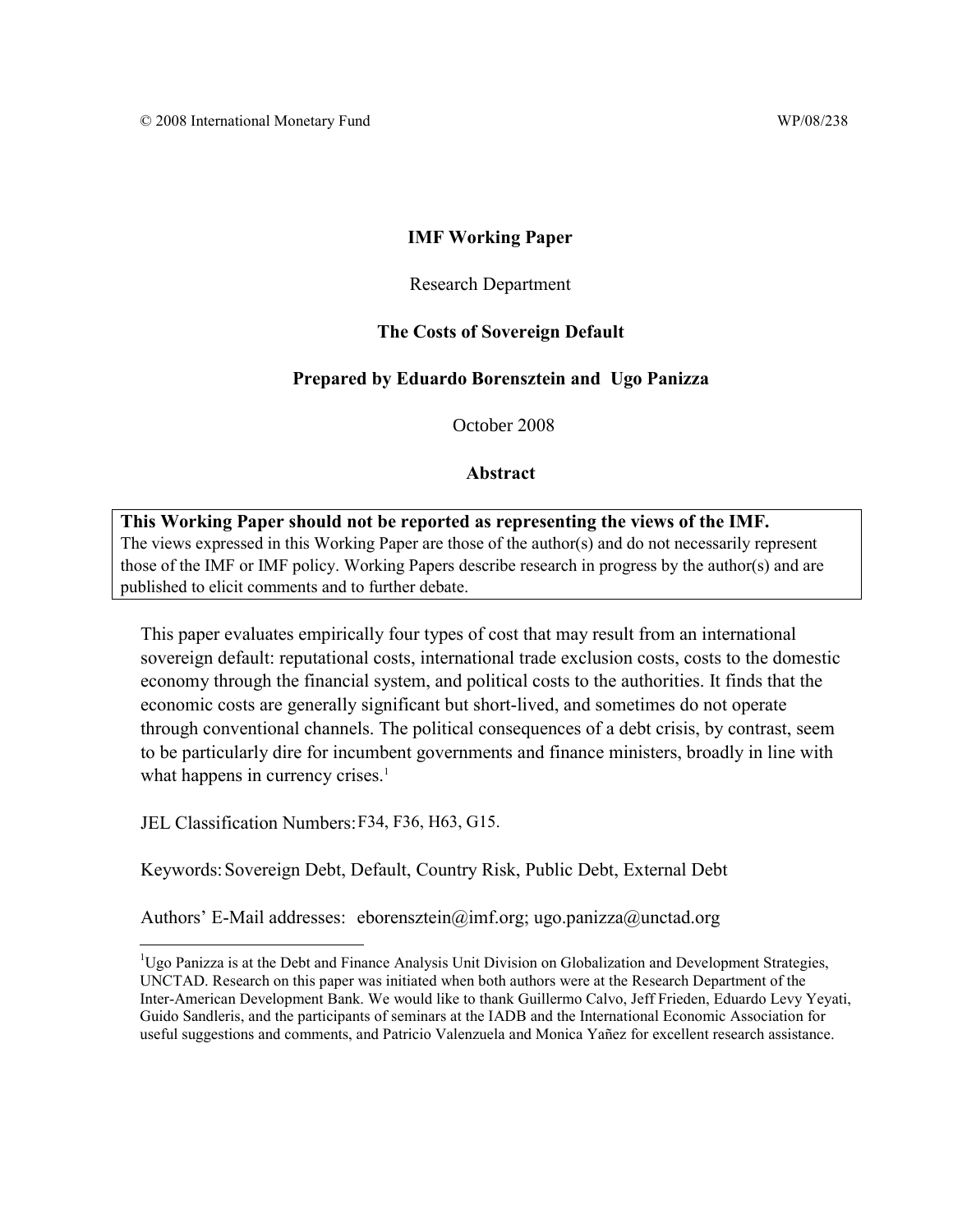|                | Contents | Page |
|----------------|----------|------|
| $\mathbf{I}$ . |          |      |
|                |          |      |
|                |          |      |
|                |          |      |
|                |          |      |
|                |          |      |
|                |          |      |
|                |          |      |

# Tables

### Figures

# Appendix Tables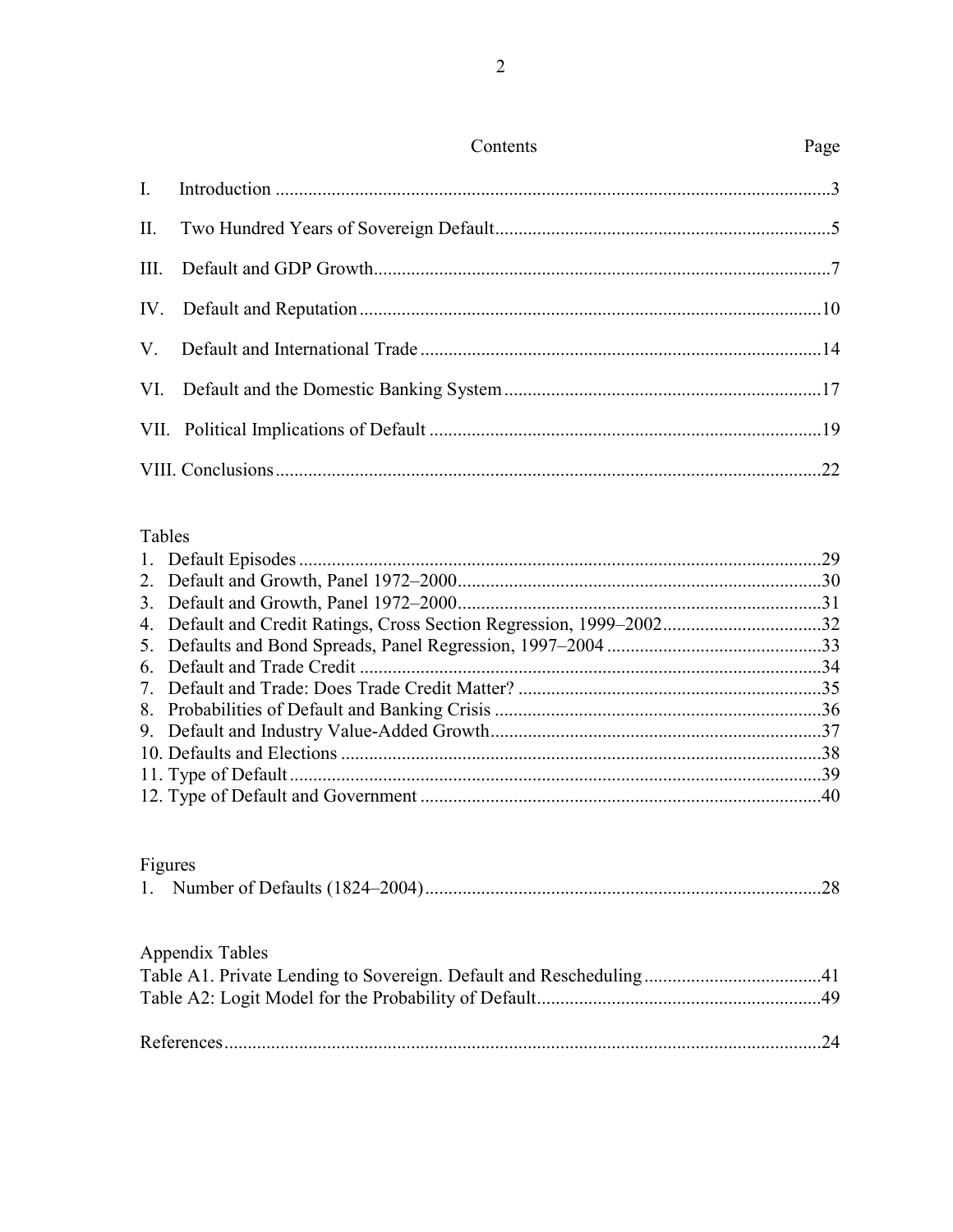#### **I. INTRODUCTION**

There is broad consensus in the economic literature that the presence of costly sovereign defaults is the mechanism that makes sovereign debt possible (Dooley, 2000). In the case of sovereign debt, creditor rights are not as strong as in the case of private debts. If a private firm becomes insolvent, creditors have a welldefined claim on the company's assets even if they may be insufficient to cover the totality of the debt. These legal rights are necessary for private debts to exist.<sup>2</sup> In the case of a sovereign debt, in contrast, the legal recourse available to creditors has limited applicability because many assets are immune from any legal action, and uncertain effectiveness because it is often impossible to enforce any favorable court judgment.<sup>3</sup> But the literature sustains that sovereign debt markets are still viable because, if defaults are costly in some way to the borrowing country, there will be an incentive to repay debts, regardless of the effectiveness of legal recourse. It is noteworthy that we use the term default to encompass any situation in which the sovereign does not honor the original terms of the debt contract, including voluntary restructurings where there is a loss of value for the creditors. This is entirely in line with the concept applied by credit rating agencies.

There is much less agreement on what the costs of default actually are, let alone their magnitude. Traditionally, the sovereign debt literature has focused on two mechanisms: reputational costs, which in the extreme could result in absolute exclusion from financial markets, and direct sanctions such as legal attachments of property and international trade sanctions imposed by the countries of residence of creditors. The reputational cost of default has a well-established theoretical and historical tradition, with Eaton and Gersovitz (1981) presenting the canonical, formal model. An influential paper by Bulow and Rogoff (1989), however, casts doubts on the validity of the reputational cost, and points instead to direct sanctions—such as trade embargoes—as the only viable mechanism that makes governments repay their debts. While their argument may not be robust to other model specifications, there is a widespread body of literature based on the sanctions view.<sup>4</sup> But there is comparatively little work on assessing the empirical relevance of these mechanisms. An exception is Tomz (2007), who based on an extensive review of historical case studies, finds widespread evidence in favor of the importance of reputation in financial markets, in contrast to the view that seemed to prevail earlier (for example, Lindert and Morton, 1989).<sup>5</sup>

More recently, recognizing that holders of government debt are not only foreign investors (in fact, perhaps a majority of investors in government bonds are domestic institutions and resident

<sup>5</sup>For a recent review, see De Paoli, Hoggarth and Saporta (2006).

<u>.</u>

 $2^2$ There is ample evidence that protection of creditor rights is positively correlated with the development of the private credit market (La Porta et al., 1998).

<sup>&</sup>lt;sup>3</sup>Some recent litigation strategies against sovereigns in default appear to focus on becoming enough of a nuisance such that sovereigns would acquiesce to an out-of-court settlement, rather than seeking a direct enforcement of property rights. Those strategies, however, can succeed only if the plaintiffs hold a small fraction of the debt.

<sup>&</sup>lt;sup>4</sup>Influential papers that base their results on the assumption that default causes a direct loss of output or trade access—in line with the sanctions view—includes Krugman (1988) and Sachs (1989).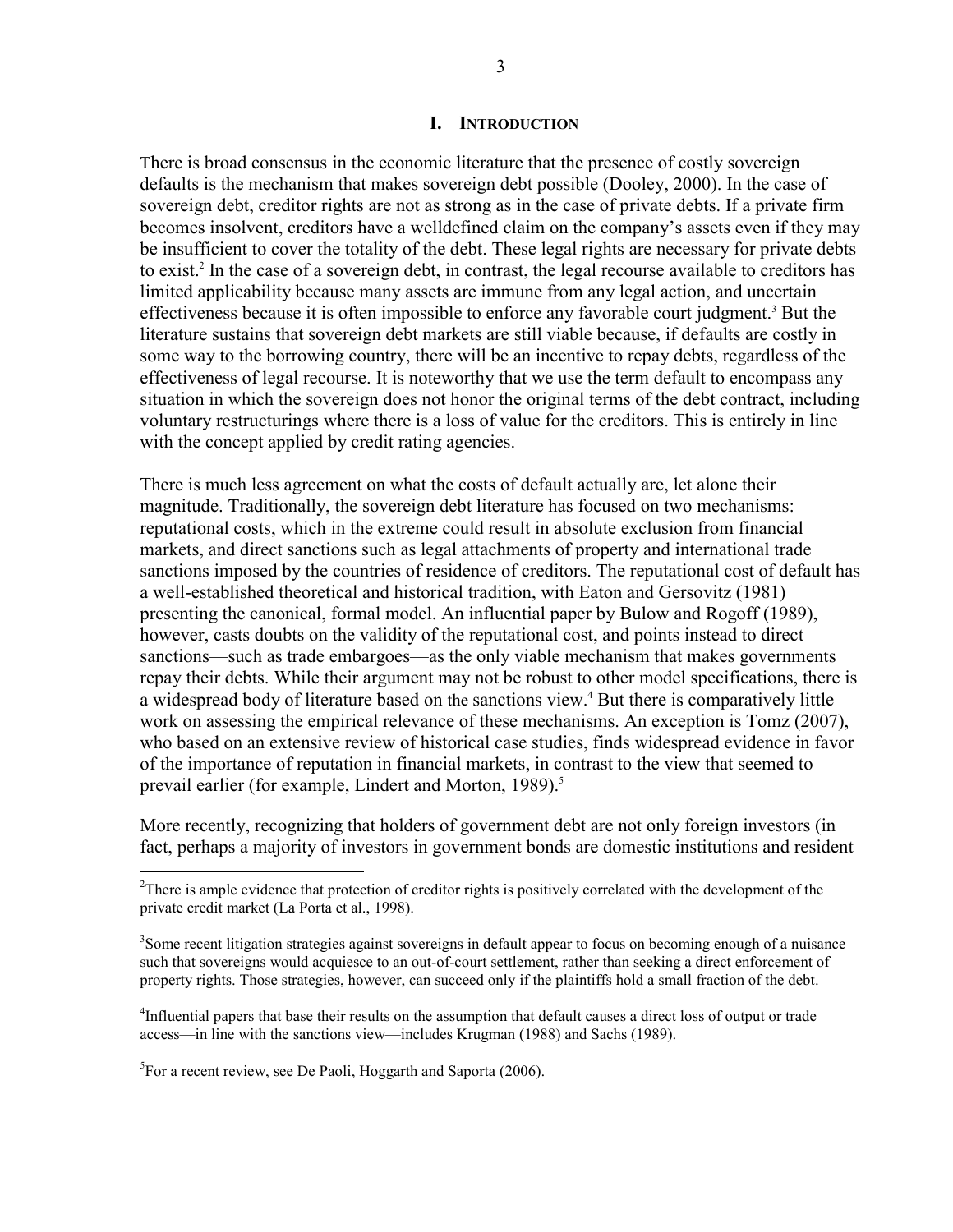individuals in many cases nowadays) more attention has been paid to the consequences of default for the domestic economy, in particular the banking sector.

This channel is particularly relevant because, in many emerging economies, banks hold significant amounts of government bonds in their portfolios. Thus, a sovereign default would weaken their balance sheets and even create the threat of a bank run. To make matters worse, banking crises are usually resolved through the injection of government "recapitalization" bonds and central bank liquidity. But in a debt crisis, government bonds have questionable value and the domestic currency may not carry much favor with the public either. A corollary of the domestic economic costs of debt crises is that they may also involve a political cost for the authorities. A declining economy and a banking system in crisis do not bode well for the survival in power of the incumbent party and the policymaking authorities. While such linkage has been noted in the case of currency devaluations, for example, it has not been explored in the case of debt defaults.

This paper evaluates empirically each one of the suspected mechanisms through which default costs may affect a sovereign government. It should be recognized at the outset that it is quite difficult to find econometrically sound ways to isolate the costs of default. For instance, while it is easy to find a negative correlation between default and growth, it is much more difficult to test whether this negative correlation is driven by the default episode per se or by a series of other factors that are the cause of both the debt default and an economic recession. Moreover, it is also hard to identify the direction of causality between growth and default.

Thus, this paper has more modest objectives. Rather than attempting to quantify precisely the costs of default on sovereign debt, the objective is to evaluate if there is some empirical basis for—or lack of evidence against—each one of the mechanisms that are believed to be relevant, and perhaps discard those mechanisms that appear to be less consistent with the data. In addition to the traditional reputational and trade sanctions, the paper explores the significance of effects that operate through the domestic banking system and the political costs of default for the government.<sup>6</sup>

Identifying the channel and magnitude of the costs of sovereign default with some degree of precision would be important for a number of reasons. The "default point" for a sovereign should be the point at which the cost of servicing debt in its full contractual terms is higher than the costs incurred from seeking a restructuring of those terms, when these costs are comprehensively measured. An accurate measure of the default point is necessary, for example, to assess how "safe" a certain level of debt is, namely, how likely it is that an economic shock would trigger a situation of default.<sup>7</sup> In fact, it is not possible to compute the probability of default, or to price a sovereign bond without making a judgment about the default point.

 ${}^{6}$ In this paper we do not explore the role of collateral. For a discussion of this issue see Dooley et al. (2007).

<sup>&</sup>lt;sup>7</sup>This is analogous to the evaluation of the probability of default by a private company. Its default point, in theory, is the point at which existing liabilities equal the total market value of its assets, that is, its equity value is zero. See Merton (1974) and Kealhofer (2003). For an application to the sovereign case see Gray et al (2005).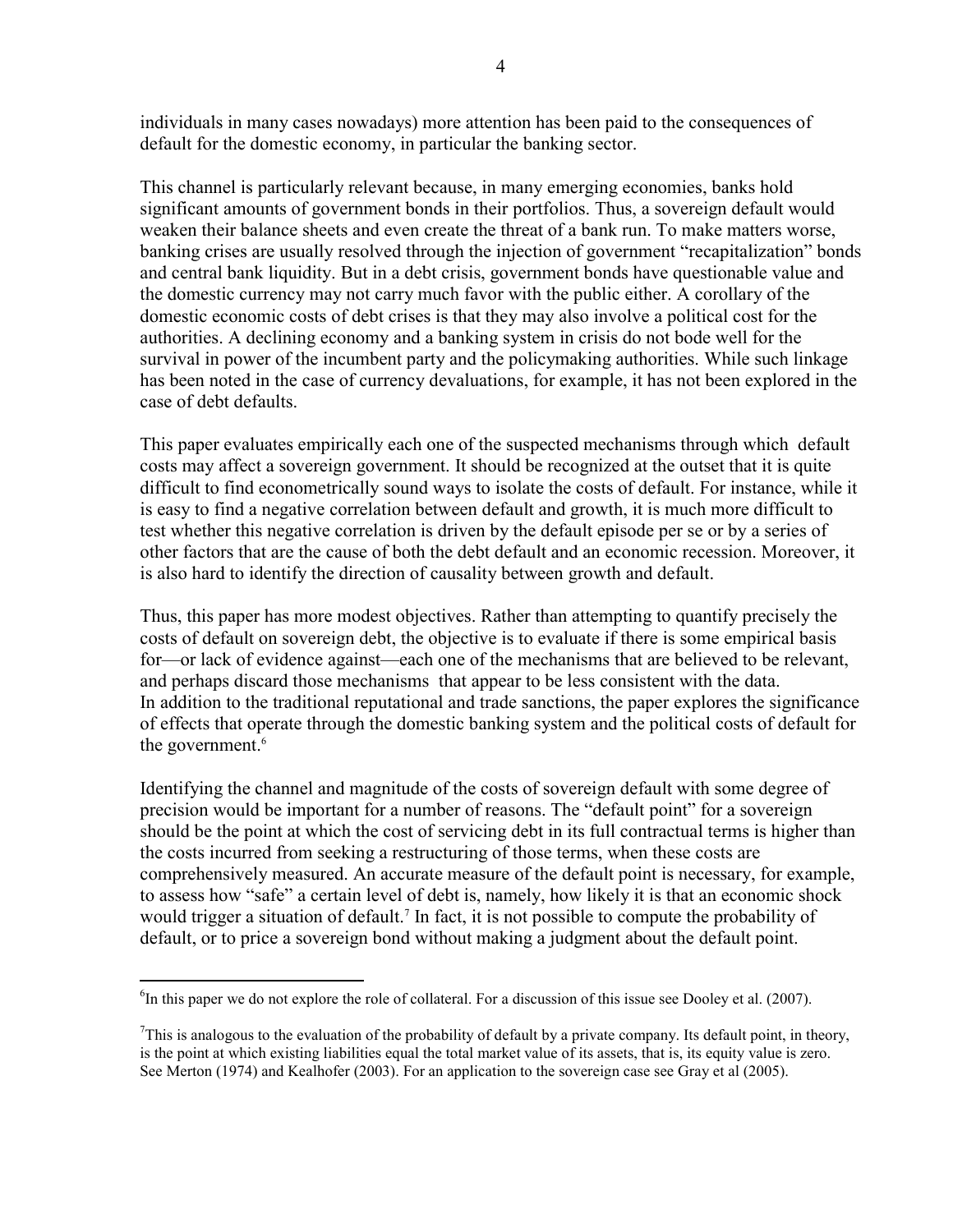From a policy perspective, an understanding of the channels through which default costs apply can help design initiatives to improve the functioning of international financial markets and lower the cost of borrowing for many sovereigns. For example, if the costs of default apply largely through international trade, a more open economy would have a higher default point than a more closed economy, other things equal, and would be less risky for lenders, which would result in lower borrowing costs.

This paper analyzes the incidence of four types of cost that may result from an international sovereign default: reputational costs, international trade exclusion costs, costs to the domestic economy through the financial system, and political costs to the authorities. We find that reputational costs, as reflected in credit ratings and interest rate spreads, are significant but appear to be short-lived; that despite evidence that trade and trade credit are negatively affected by default, controlling for trade credit does not seem to modify the effect of default on trade; that growth in the domestic economy suffers, and more so in cases where the causes for default seem less compelling, although this effect also seems to be short-lived; that default episodes seem to cause banking crises and not vice versa, but that—outside of banking crisis episodes—more credit dependent industries do not suffer more than other industries following a sovereign default; and that the political consequences of a debt crisis are dire for incumbent governments and finance ministers, broadly in line with what happens in currency crises.

We start by briefly describing our data on sovereign defaults and the evolution of default episodes over the last two hundred years (Section II). Next, we look at the relationship between default and GDP growth (Section III), and three possible channels that may lead to costly defaults: the relationship between default and borrowing costs (Section IV), the relationship between default and international trade (Section V), and the relationship between default and banking crises (Section VI). In section VII, we focus on the political cost of default, and in Section VIII we conclude.

### **II. TWO HUNDRED YEARS OF SOVEREIGN DEFAULT**

Dating sovereign default episodes and measuring their duration is not a straightforward exercise. Table A1 in the Appendix uses four different sources to classify default episodes over the last two hundred years.<sup>8</sup> While there is substantial coincidence between the four sources, the match is far from perfect. There are, for instance, several episodes that are classified as defaults by Standard & Poor's but not classified as defaults by Beim and Calomiris (2000), and also a few episodes that are classified as defaults by Beim and Calomiris (2000) and not by Standard and Poor's. There are also differences in the methodology used to measure the length of a default episode. Beim and Calomiris (2000), for instance, find fewer but longer lasting default episodes because they tend to merge into a unique episode defaults that occurred within five

<sup>&</sup>lt;sup>8</sup>The first four columns of the table use data from Standard and Poor's and include all defaults on sovereign bonds and bank loans. Columns 5 and 6 are from Beim and Calomiris (2000) and also include defaults on suppliers' credit. Column 7 is from Sturzenegger and Zettelmeyer (2006) and is based on primary data from Beim and Calomiris (2000), and Lindert and Morton (1989). The last column uses data from Detragiache and Spilimbergo (2001). The definitions of default episodes applied by each one of these sources are presented in the appendix.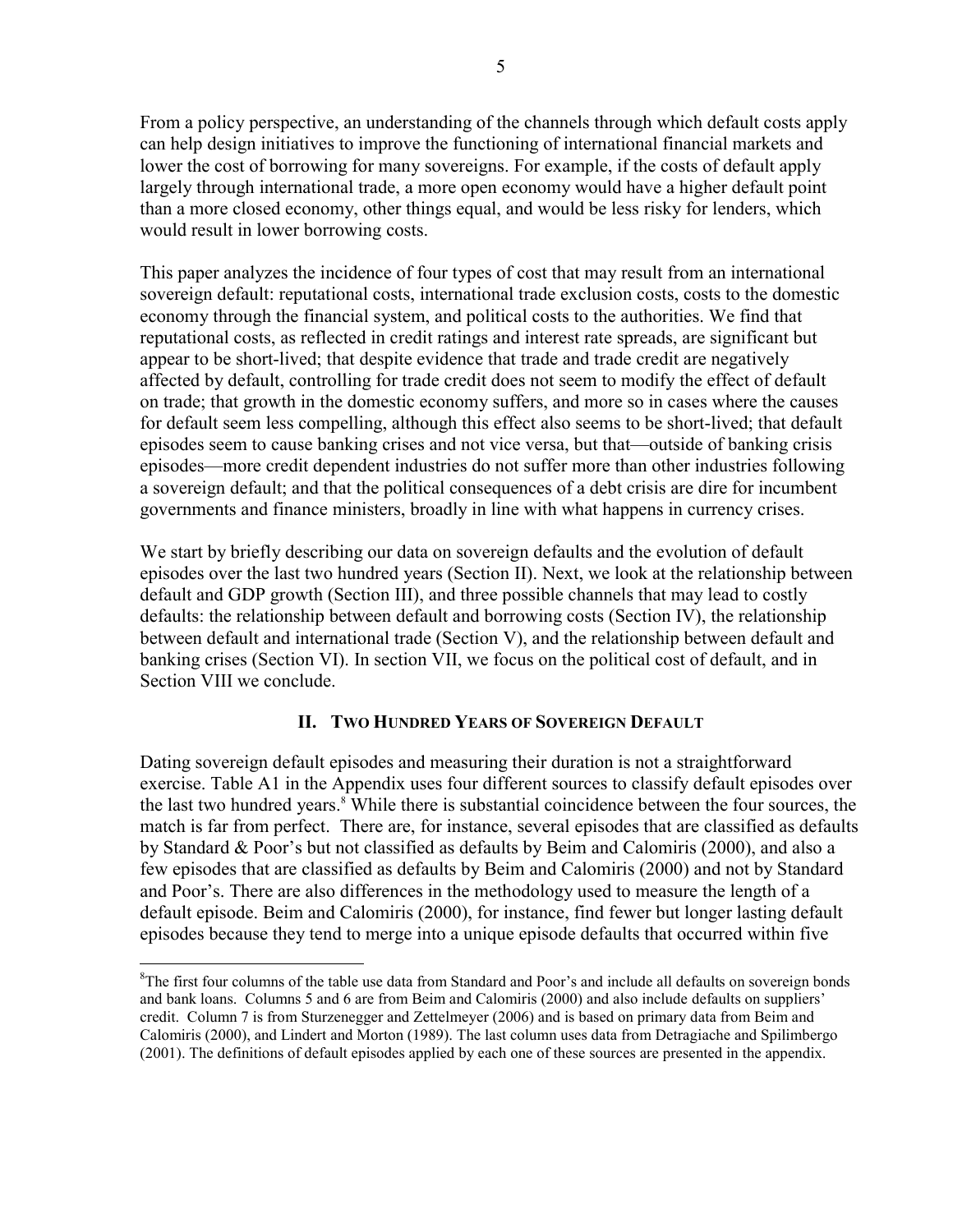years. The methodology used by Detragiache and Spilimbergo (2001), instead, leads to code as defaults several episodes that are not classified as defaults by Standard and Poor's.<sup>9</sup> Largely on the basis of its completeness, the rest of the paper will use Standard and Poor's classifications as reported in the first four columns of Table A1.

Figure 1 shows the number of default episodes by geographical area for the period from 1824 to 2004. Latin America is the region with the highest number of default episodes at 126, Africa, with 63 episodes, is a distant second. The Latin American "lead" is, however, largely determined by the fact that Latin American countries gained independence and access to international financial markets early in the  $19<sup>th</sup>$  century, while most African countries continued to be European colonies for another 100 or 150 years Among the developing regions, Asia shows the lowest number of defaults. Table 1 groups the various default episodes by time period and geographical area. Besides reporting the number of episodes, the table also reports the average length of the episodes.

As noted by Sturzenegger and Zettelmeyer (2006), default episodes tend to happen in clusters and usually follow lending booms. The first cluster of defaults happened in the period that spans from 1824 to 1840 and followed a lending boom driven by the newly acquired independence of most Latin American countries. Out of 19 default episodes recorded during this period, 14 involved Latin American countries. The other 5 default episodes involved Greece, Portugal, and Spain (three episodes). The average length of the default episodes of this period (more than twenty years) suggests difficult restructuring processes.

The following period (1841–1860) was relatively tranquil and comprised only six default episodes. However, a lending boom developed at this time, which soon resulted in a new series of default episodes (see Suter, 2003 and Lindert and Morton, 1989). The period that goes from 1861 to 1920 was characterized by 58 default episodes, including 41 episodes in Latin America and 8 in Africa.<sup>10</sup> Resolution of default improved dramatically in speed, with the length of the average default period dropping to less than five years by 1881–1920.

The next wave of defaults was associated with the Great Depression and the Second World War. The 1921–1940 period was punctuated by 39 default episodes. Again, more than half of these defaults happened in Latin American countries and more than one third of them (16 episodes) in Europe. This is the last period in which we observe debt default episodes among Western European countries.

By the end of the War, most developing countries had completely lost access to the international capital market. As a consequence, over the period that goes from 1941 to 1970 we observe very

<sup>&</sup>lt;sup>9</sup>This is the case, for instance, of Nigeria, Zambia, and Sierra Leone in the 1970s; Egypt and El Salvador in the 1980s; and Sri Lanka, Thailand, Korea, and Tunisia in the 1990s.

 $10$ This is also the period in which we observe the first default on bank loans (Russia in 1918).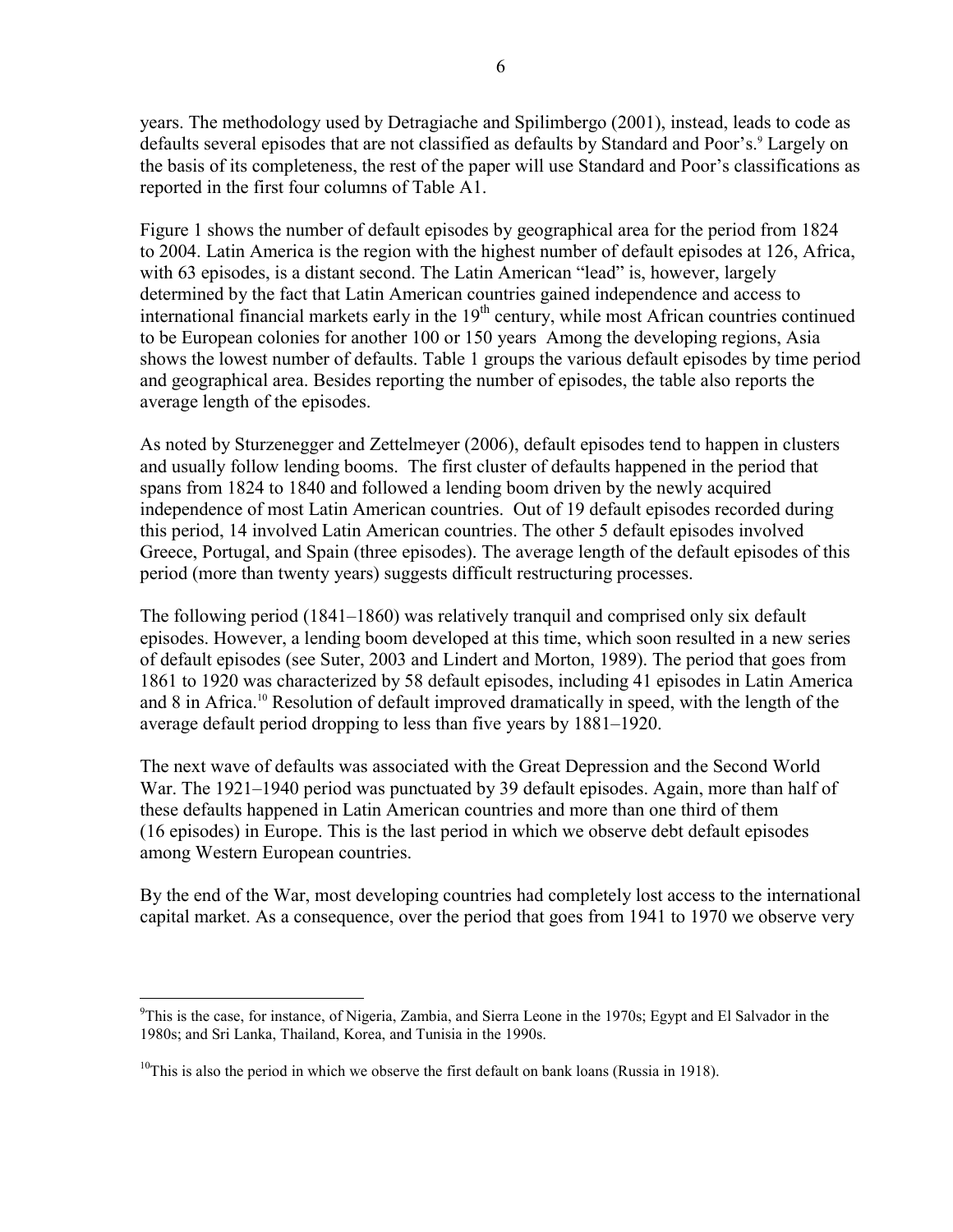few default episodes (six episodes in total).11 Lending to developing countries restarted timidly in the 1960s, but exploded after the oil shock of 1973 created the need of recycling the earnings of oil-producing countries. One feature that differentiated the lending boom of the 1970s from previous ones is the vehicle used to extend credit to developing countries. While in previous episodes developing countries borrowed by issuing bonds, in the 1970s most of the lending to developing countries took the form of syndicated bank loans. While the lending instrument was different, the fate of the lending boom did not differ, and the tranquil period was soon followed by a chain of defaults. Already in the 1970s, we observe 15 episodes of defaults on syndicated bank loans. The "debt crisis," however, did not erupt until the Mexican payment suspension of August 1982, which was soon followed by more than 70 default episodes (34 episodes involving African countries and 29 involving Latin American countries).

As in previous cases, credit to developing countries (including to countries that did not experience debt service disruptions) died out in the aftermath of the crisis and did not restart until the end of the restructuring process. The average default lasted approximately 9 years, which suggests that restructuring syndicated bank loans was more cumbersome than restructuring international bonds. Eventually the defaulted bank loans were restructured by issuing new, partly collateralized, bonds that took the name of Brady Bonds (after the name of U.S. Treasury Secretary Nicholas Brady who was main architect of the restructuring process).

The Brady Plan played a key role in creating a bond market for debt issued by emerging market countries and, together with low interest rates in the United States, contributed to a new lending boom to emerging market countries (see Calvo et al, 1993). The defaults that followed this new lending boom are recent history. Over the 1991–2004 period, we observed 40 defaults (14 on bonds and 26 on syndicated bank loans). Most of the syndicated bank loan defaults took place in Africa, where the bond instrument had not become widely used yet, while most of the bond defaults took place among Latin American issuers.

### **III. DEFAULT AND GDP GROWTH**

As a first stab at the issue at hand, we examine the effect of default on GDP growth. While this may not distinguish between competing theories of default costs, it can say something about the significance and lag structure of the costs. In addition, we are interested in exploring if the GDP costs are higher for countries that default in circumstances that seem less easily identified as an insolvency problem, what could in principle identify cases of "strategic" default.

In Table 2, following Sturzenegger (2005), we present results from several regressions aimed at estimating the relationship between default and growth. In all regressions we use an unbalanced panel that includes up to 83 countries for the 1972–2000 period, and estimate the following model:

$$
GROWTH_{i,t} = \alpha + \beta X_{i,t} + \gamma DEFAULT_{i,t} + \varepsilon_{i,t}
$$
\n<sup>(1)</sup>

<sup>&</sup>lt;sup>11</sup>Of these 6 episodes, two were related to World War II (Hungary in 1941 and Japan in 1942), and other two were largely politically motivated defaults by communist countries (Czechoslovakia in 1959 and Cuba in 1960). The remaining two were Costa Rica (1962) and Zimbabwe (1965).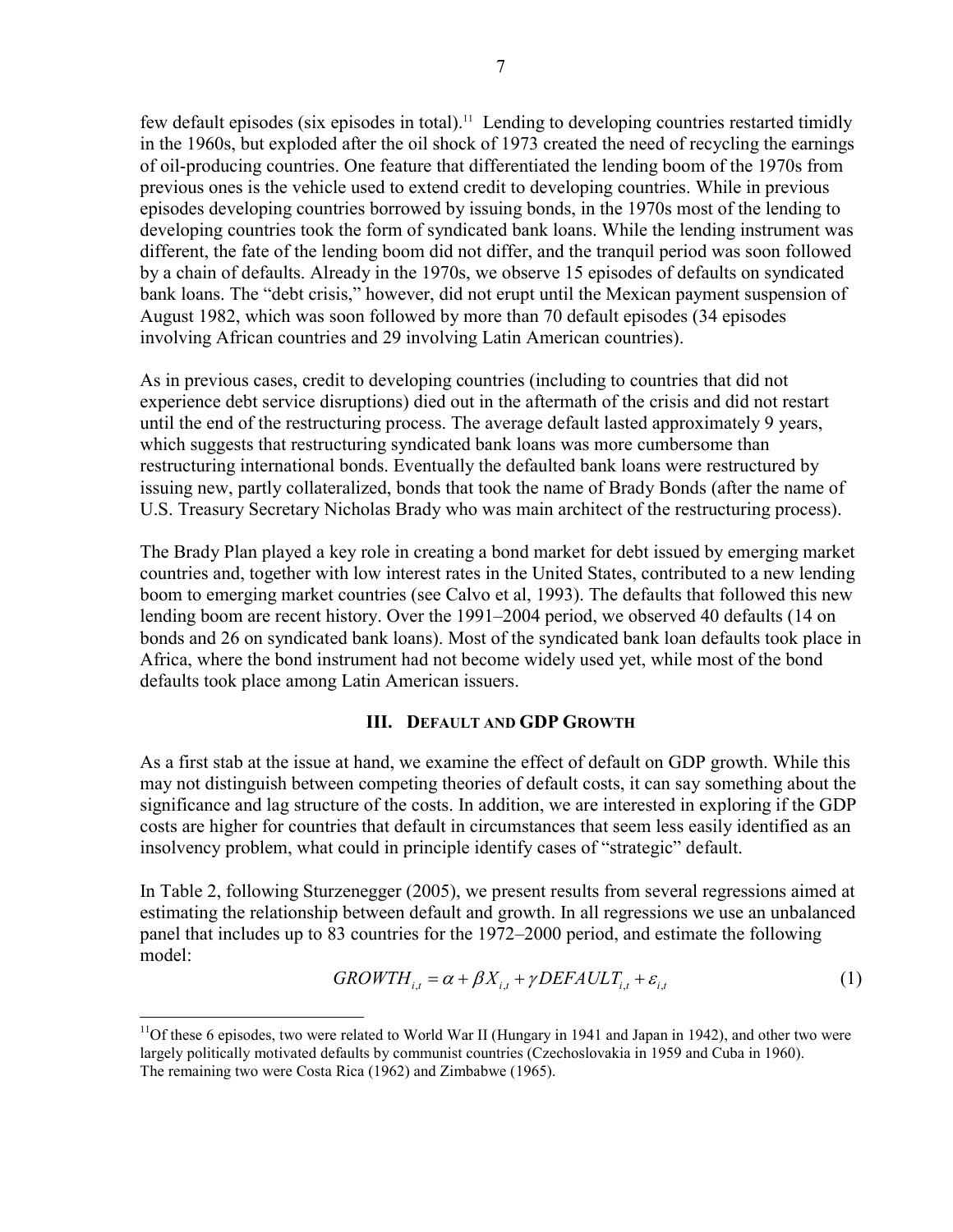Where *GROWTH<sub>it</sub>* is per capita annual real GDP growth in country *i* and year *t*, *X* is a matrix of controls,<sup>12</sup> and *DEFAULT* is a set of dummy variables tracking default episodes. In column 1, the variable DEF takes a value of one each year that a country is in default and zero otherwise. We find that, on average, default is associated with a decrease in growth of 1.2 percentage points per year. This figure is consistent with Sturzenegger's (2005) finding that default has a negative effect on growth that ranges between 0.5 and 2 percentage points.

We next explore the dynamic structure of the impact of default. In column 2, we augment the regressions with a variable that takes a value of one at the beginning of the default episode (DEF\_B) and three lags of this variable (DEF\_B1, DEF\_B2, and DEF\_B3). We find that the impact of default seems to be short-lived. We estimate a large effect in the first year of the default episode (with a drop in growth of 2.6 percentage points), and we find no statistically significant effect of the lagged default variables. This is consistent with results in Levy Yeyati and Panizza (2005), who, using quarterly data, find that crises precede defaults, and that defaults tend to occur at the trough of the recession.

As a check on the validity of the above result, we test whether the estimated negative effect of default is in fact an artifice of the rebound in growth that tends to occur in the post-default years. To control for this possibility, in columns 3 and 4 we augment the regressions with a dummy variable that takes a value of one when a country exits from default (END\_DEF) and two lags of this variable.13 We find that these dummy variables are not statistically significant and do not affect the estimated effect of default in the original regressions.

The direction of causality in the relationship between sovereign defaults and growth raises some questions. While the previous regressions suggest a robust association between debt defaults and low growth, they are only indicative of a correlation between the two variables. Debt defaults are usually a consequence of some economic shocks, such as terms of trade shocks, sudden stops, currency crises, etc. that also hurt growth in a direct fashion. While the regressions of Table 2 control for some of these effects (for instance, they control for banking crises) they cannot account for all the variables that jointly affect the probability of a sovereign default and an economic recession. Hence, lower growth might not be the consequence of default *per se* but of other factors that also affect debt sustainability.

One strategy to get closer to the "true" cost of default is to attempt to decompose the effect of default on economic growth in two parts: the effect owing to all the variables which are themselves determinants of defaults, and the residual effect, which we attribute to the result of

<sup>&</sup>lt;sup>12</sup>Our set of controls includes the investment over GDP ratio (INV\_GDP), population growth (POP\_GR), GDP per capita in the early 1970s (GDP\_PC70s), percentage of the population that completed secondary education (SEC\_ED), total population (POP), lagged government consumption over GDP (GOV\_C1), an index of civil rights (CIV\_RIGHT), the change in terms of trade (DTOT), the degree of openness (OPEN), a dummy variable taking a value of one in presence of a banking crisis (BK\_CR), and three regional dummies for Sub-Saharan Africa (SSA), Latin America and Caribbean (LAC), and transition economies (TRANS). Substituting country fixed for the regional dummies does not change the results.

 $13$ That is, if a country was in default from 1982 to 1986, END DEF takes a value of one in 1987.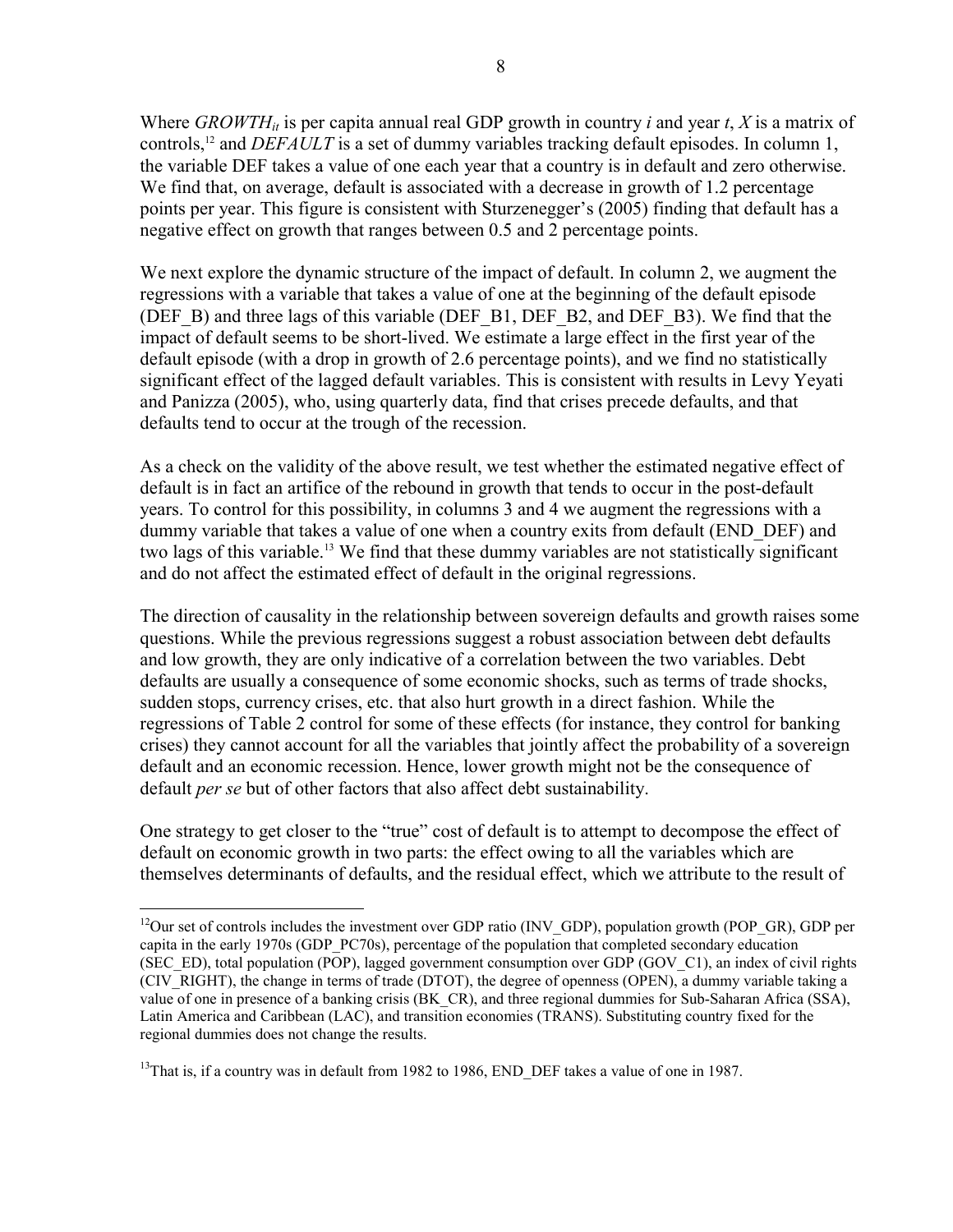the act of default itself. More precisely, the default dummy can be statistically divided into two components:

$$
default_{i,t} = pred\_def_{i,t} + v_{i,t}
$$
\n<sup>(2)</sup>

where  $pred\_def_{i,t}$  denotes the predicted probability of default obtained by running a logit regression of *default*<sub>i,t</sub> on a set of standard predictors of default, and  $v_{i,t}$  is the error term of the logit model. $14$ 

Within this set-up, *pred*  $def_i$ , captures the predicted effect of default and proxies for the fact that an increase in the probability of default may have a direct effect on growth, while  $v_{i,t}$ captures the additional effect following from of the act of default itself. After having estimated the anticipated and unanticipated component of default, we can include these two variables in a set of regressions similar those of Table 2 and gauge their distinct effect on growth. As we predict default using a non-linear model, this strategy is similar but not identical to directly adding to the original growth regression all the variables used to predict default.

Table 3 presents the main results. As the sample of Table 3 is smaller than that of Table 2  $(843 \text{ versus } 2048 \text{ observations})$ ,<sup>15</sup> we start by re-estimating the basic model of Table 2 for the restricted sample and check whether there are any differences in the estimated cost of default and we find that the results are basically unchanged (column 1 Table 3). In particular, we find that the effect of default is a bit smaller but, at 1 percent, still sizable, and it is still highly statistically significant.

The split between anticipated and unanticipated components of default reveals that both variables are statistically significant. The estimate reported in column 2 of the anticipated effect (DEF\_PR), at 1.4 percent, is slightly larger than the unanticipated component (DEF\_U), which is close to 1.0 percent. This suggests that the default decision itself may involve significant collateral costs for the domestic economy.

In column 3, we estimate the dynamic structure of the anticipated and unanticipated components of default.<sup>16</sup> We find that the anticipated default effect (DEF\_PRB) is on impact negative, quite large, and statistically significant (we investigated whether the large coefficient of DEF\_PRB was due to the presence of outliers but were unable to find evidence in this direction).

 $14$ To predict default we use model similar to that of Manasse et al. (2003). Full regression results are provided in the Table A2 of the Appendix.

 $15$ This is due to the fact that it does not make much sense to estimate the probability of default for industrial countries and, hence, Table 3 only includes developing countries. Furthermore, estimating the probability of default requires variables that are not available for all the countries included in the regressions reported in Table 2.

<sup>&</sup>lt;sup>16</sup>In order to estimate the probability of the beginning of the default episode, we used the logit described in Table A2 of the Appendix but restricted the dependent variable to take value one only in the first year of a default episode.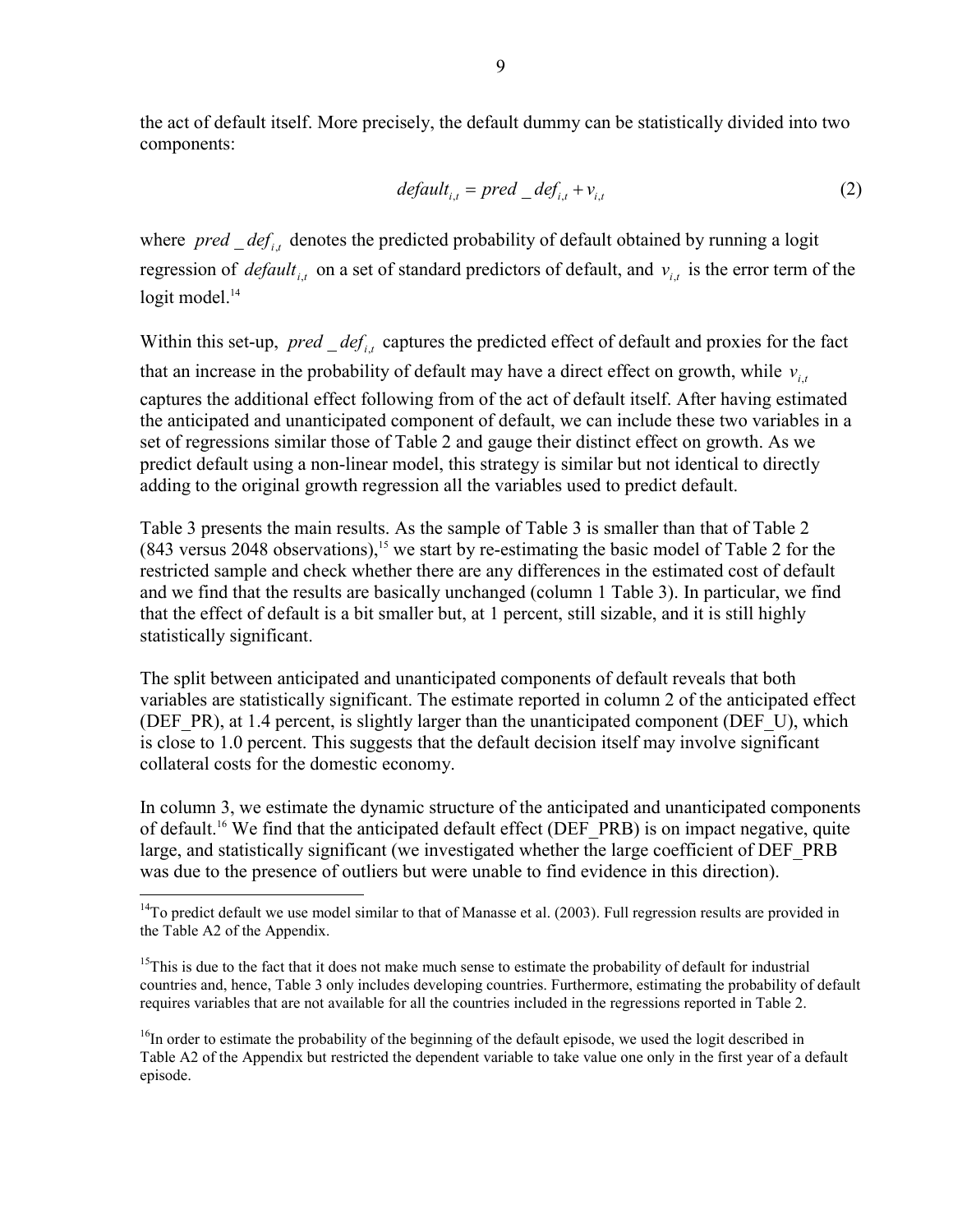In contrast, while we find that the unanticipated component of default is still large and statistically significant, we find no significant negative effect in the first year. In the last column, we augment the regression in column 2 with END\_DEF and its two lags and we find that the results are unchanged.<sup>17</sup>

We note that an alternative interpretation of the effect of the unexpected portion of the default variable is that it captures the cost of "unjustified" defaults, under the assumption that the magnitude of the costs of default to a country depends on whether the default was unavoidable or resulted from a weak willingness to pay. Much of the sovereign debt literature emphasizes the distinction between "ability" to pay and "willingness" to pay. The markets would punish debtors in the latter case, but will be more forgiving in the former case (see Grossman and van Huyck, 1988).<sup>18</sup> From this perspective, the specification above can be interpreted as a measure of the degree to which a default was justified by fundamental economic conditions.

We now turn to the investigation of the specific channels through which default may have a negative impact on growth.

### **IV. DEFAULT AND REPUTATION**

As argued in section I, whether reputation has a significant effect or not plays a key role on the timing and the circumstances under which a sovereign will initiate a debt restructuring action. Studies that provide empirical evidence in support to the "reputation view" include English (1996) and Tomz (2007). English (1996) focuses on defaults by U.S. states in the 19th century and argues that, since foreign creditors could not impose trade embargoes on the U.S. states, states that paid back their debt did so for reputational reasons alone, and not because of the threat of sanctions. He also shows that debt repudiation did result in exclusion from the capital market, and that states that repaid their debt were able to borrow more than those who did not repay. Tomz (2007) uses the case study method to argue that reputation is the main reason why countries repay their debt. In particular, he deconstructs the conventional argument that in the 1930s Argentina repaid its debt to avoid a trade embargo from the U.K. (Diaz-Alejandro, 1983) and provides evidence suggesting that Argentina repaid its foreign debt in order to strengthen its reputation of good debtor.<sup>19</sup>

<sup>&</sup>lt;sup>17</sup>One problem with the regressions of Tables 2 and 3 is that they are based on annual information and hence they cannot capture the precise timing of the default. Levy Yeyati and Panizza (2005) study the impact of default on growth by looking at quarterly data for emerging economies and find that output contractions precede defaults, and that the trough of the contraction coincides with the quarter of default.

 $<sup>18</sup>$ Alternatively one could try to identify the "avoidable" or unjustified defaults directly, but there are few cases that</sup> could clearly be labeled as resulting from lack of willingness to pay. Nearly all unilateral sovereign debt repudiation cases have stemmed from communist revolutions or other radical political postures, and the economic downturns probably resulted more from those political changes than from the debt defaults themselves.

<sup>&</sup>lt;sup>19</sup>Argentine Finance Minister Alberto Hueyo stated: "To honor existing commitments is always highly honorable, but to do it when everyone is failing to and at times of hardship… is a thousand times more valuable." (quoted from Tomz, 2007).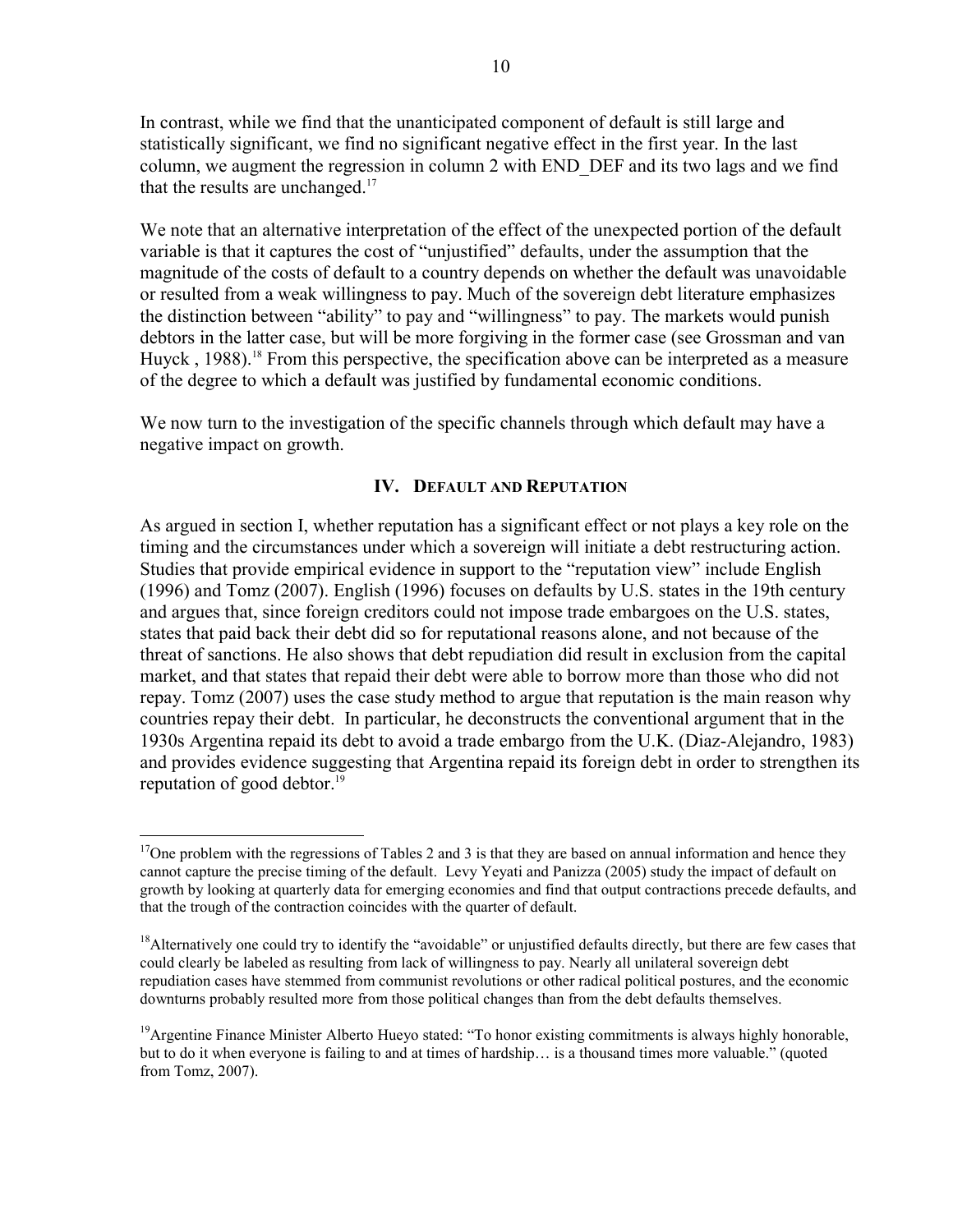Whatever were the reasons that led Argentina or the U.S. states to repay their debts, there is by now agreement on the fact that default does not lead to a permanent exclusion from the international capital market. In fact, the evidence suggests that, while countries lose access during default, once the restructuring process is fully concluded, financial markets do not discriminate, in terms of access, between defaulters and non-defaulters. External factors and the mood of foreign investors seem to be far more important than default history in determining access to the international capital market. One example of this behavior can be found by observing that in the period that goes from the 1930s to the 1960s all Latin American countries were excluded from the world capital market, and this exclusion reached both countries that defaulted in the 1930s and countries, like the case of Argentina commented above, which had made a successful effort to avoid default. The recent lending booms and default experiences also provide evidence in the same direction. Several countries that had defaulted in the 1980s were able to attract large capital flows in the 1990s and countries that defaulted in the late 1990s regained access to the international capital market almost immediately after their debt restructurings. In fact, Gelos et al. (2004) find that countries that defaulted in the 1980s were able to regain access to international credit in about 4 years.

There is some evidence suggesting that markets also discriminate in terms of *cost* of credit, in the sense that default history is positively correlated with borrowing costs. What is not clear, however, is whether this effect is long lasting or not. In what follows, we review the existing literature and provide some new evidence.

Studies that measured the impact of default on borrowing costs have focused on both indirect and direct measures. The main indirect measure in this line of work is a country's credit rating. This is a relevant measure because credit ratings tend to be highly correlated with borrowing costs. Cantor and Packer (1996) were among the first to highlight the link between default history and credit ratings. In their study, they collect data for approximately 50 countries and regress credit ratings in 1995 on a set of eight explanatory variables, and find that this relatively small set of independent variables explains more than 90 percent of the variance in credit ratings.<sup>20</sup> They also find that a dummy variable that takes value one for countries that defaulted after 1970 is highly significant and associated with a drop of two notches in a country's credit rating. Along similar lines, Reinhart et al. (2003) find that a history of default is associated with lower ratings assigned by the *Institutional Investor* publication.

One important question that the literature does not seem to address is whether default has a long term impact on credit ratings. That is, how long is the markets' memory? To answer this question, we estimate the following cross country model:

$$
RATING_i = \alpha + \beta X_i + \gamma DEFAULT_i + \varepsilon_i \tag{3}
$$

 $^{20}$ It is remarkable that GDP per capita by itself explains 80 percent of the variance of credit rating, a fact not highlighted in the original paper (thanks to Kevin Cowan for pointing this out).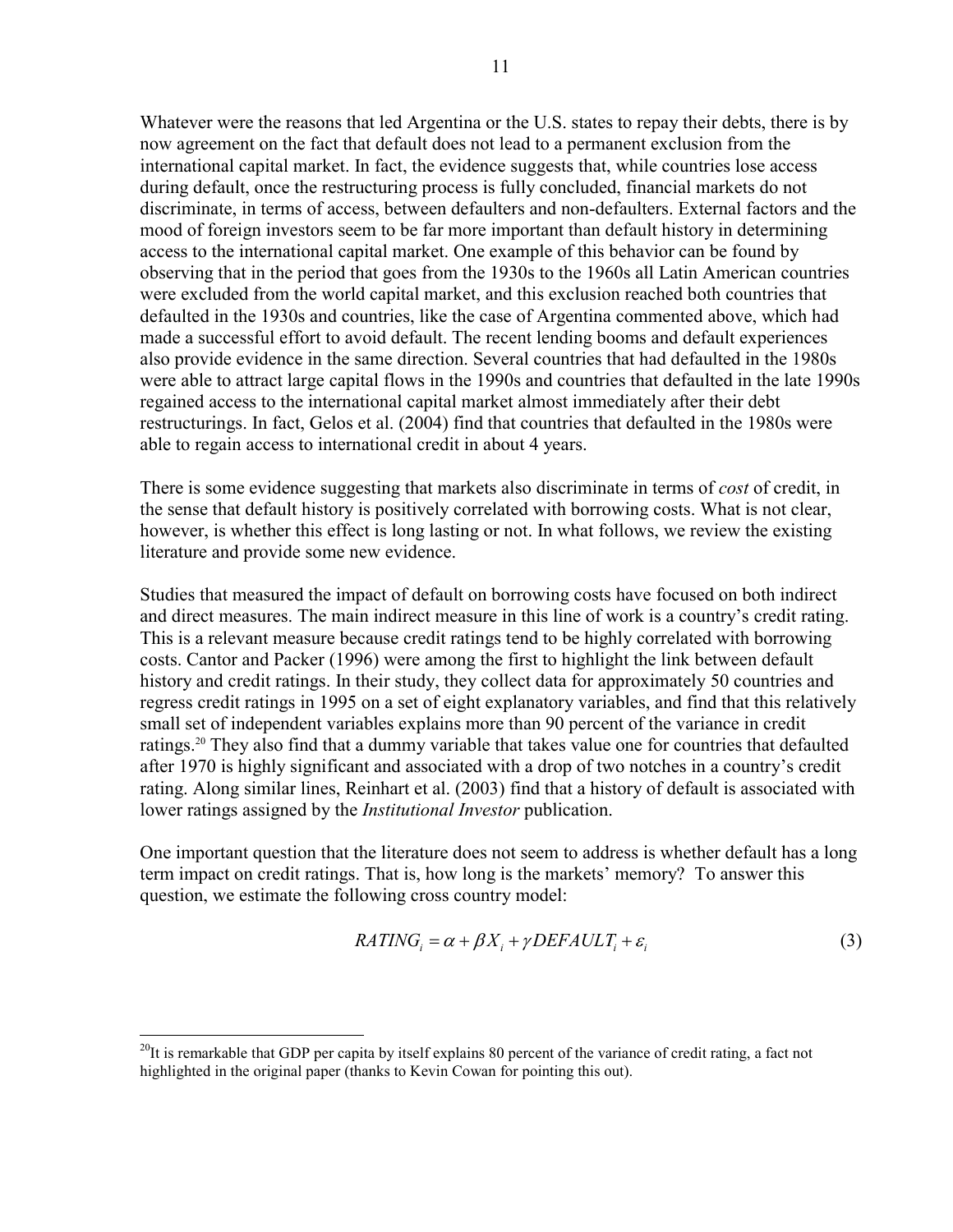Where *RATING* measures average credit ratings over the 1999–2002 period, *X* is a set of explanatory variables also measured over the 1999–2002 period and *DEFAULT* is the variable measuring previous history of default.<sup>21</sup>

We measure credit ratings by converting Standard and Poor's foreign-currency long- term credit ratings into numerical values (20 corresponds to AAA, 19 to AA+, 18 to AA, and so forth, all the way down to selective default rating, SD, which is assigned a value of zero). In selecting the explanatory variables we follow Cantor and Packer (1996) and include the log of GDP per capita (LGDP\_PC), GDP growth (GDPGR), the log of inflation (LINF), the central government balance scaled by GDP (CG\_BAL takes positive values for fiscal surpluses and negative values for deficits), the external current account balance scaled by GDP (CA\_BAL), external debt over exports (EXDEXP), and a dummy variable that takes value one for industrial countries (IND).<sup>22</sup> In column 1 of Table 4 we follow Cantor and Packer (1996) and measure the history of default with a dummy variable that takes value one if country *i* has defaulted over the 1970–2002 period and zero otherwise. Most variables have the expected sign and are statistically significant (the exceptions are GDP growth which has the wrong sign but is not statistically significant and the current account balance which has the expected sign but is not statistically significant). As in Cantor and Packer (1996), we find that this limited set of control variables explains more than 90 percent of the cross-country variance of credit ratings (the  $R^2$  of the regression is 0.91). We also find that default history is negatively correlated with credit ratings. In particular, our point estimates indicate that default history leads to a drop in credit rating of 1.7 notches, slightly lower than the estimate of Cantor and Packer (2.5 notches).

In column 2, we add two control variables that have been used in previous studies. The first variable is public debt over GDP (DEBT\_GDP) and the second is the index of original sin (OR\_SIN), developed by Eichengreen et al. (2005). Both variables have the right sign and are statistically significant. While we lose 16 observations, the results are essentially unchanged. In column 3, we augmented the regression of column 2 with the standard deviation of the terms of trade (SDTOT) of the period 1991–2002. This variable has the right sign but is not statistically significant; the other results do not change. In column 4, we use a specification similar to the one of column 1 but substitute the default dummy with seven dummy variables aimed at tracking default history (DEF1800 takes value 1 for countries that defaulted in the 19<sup>th</sup> century and zero otherwise; DEF1900 50 takes value 1 for countries that defaulted over the 1900–1950 period; DEF1950\_70 takes value 1 if countries that defaulted over the 1950–1970 period; and so forth for the remaining 4 dummies).

1

<sup>&</sup>lt;sup>21</sup>We also estimated the model using average ratings for the  $2000-2004$  period, and the set of explanatory variables averaged over the 1990-2000 period. The results did not change.

 $^{22}$ Using external debt over GDP yields identical results. Our data for external debt come from the World Bank's GDF. As this data set only includes data for developing countries, we set EXDEXP equal to zero for industrial countries (therefore EXDEXP can be thought of as the following interaction EE\*(1-IND) where EE is a latent variable that contains data on external debt for industrial countries). In all our estimations we drop countries that were in default over the entire 1999–2004 period. The results are robust to keeping these countries in the sample.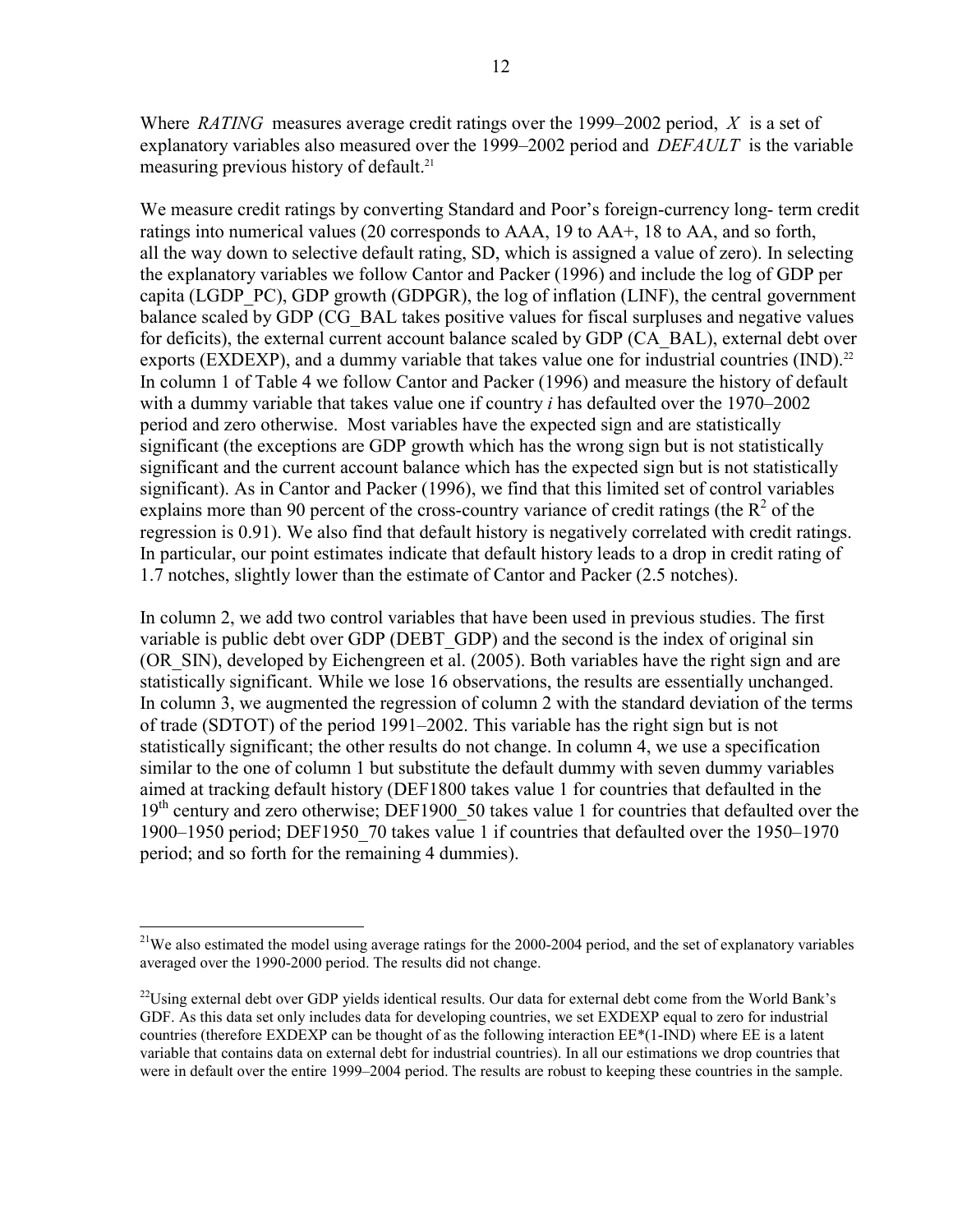The results indicate that defaults episodes do not have a long-term impact on credit ratings. In fact, only defaults in the 1995–2002 period are significantly correlated with credit ratings over the 1999–2002 period.

Next, we look at the direct impact of default on borrowing costs. Empirical studies of the effect of default on borrowing cost can be divided in three groups: (i) papers that do not find any effect of default on borrowing cost; (ii) papers that find a long-lasting but small effect of defaults on borrowing costs; and (iii) papers that find a temporary and rapidly decaying effect of default on borrowing cost.

The first group of papers includes work by Lindert and Morton (1989) and Chowdry (1991) who find that countries that defaulted in the  $19<sup>th</sup>$  century and in the 1930s did not suffer higher borrowing cost in the 1970s, and more recent work by Ades et al (2000) who find that default history had no significant effect on sovereign spreads in the late 1990s.

The second group of papers includes Eichengreen and Portes (1995) who focus on bonds issued in the 1920s and find that recent defaults were associated with an increase in spreads of approximately 20 basis points but that earlier defaults had no impact on borrowing cost, and Ozler (1993) who focuses on sovereign bank loans extended over the 1968–1981 period and finds a small but statistically significant effect of default in the 1930s. While Ozler's findings suggest that default history has a long term impact, it is worth noting that her estimates do not seem to cluster the standard errors and, back-of-the-envelope, calculations suggest that clustering would substantially reduce the explanatory power of default in the 1930s. Dell'Ariccia et al. (2002) also find that defaults have a long-lasting effect and show that countries that participated in the Brady exchange suffered higher borrowing costs in the late 1990s. They also show that the effect of the Brady exchange on borrowing costs increased after the Russian crisis of 1998.

The third group of papers includes recent work by Flandreau and Zumer (2004) who focus on the 1880–1914 period and find that default is associated with a jump in spreads of about 90 basis points in the year that follows the end of a default episode but that the effect of default on spreads declines very rapidly over time.

Table 5 reports a set of simple regressions aimed at explaining emerging market sovereign spreads over the 1997–2004 period. We use an unbalanced panel of up to 31 countries to regress the yearly average of EMBI global spreads over a set of standard controls and a set of variables that track default history (in all regressions we drop the observations for countries that are in default in the current year). The controls include the log of GDP per capita (LGDP\_PC), the log of inflation (LINF), the fiscal balance scaled by GDP (CG\_BAL), the current account balance scaled by GDP (CA\_BAL), and the ratio of external debt over exports (EXDEXP). The default variables include a dummy taking a value of one if country's *i* last default was in year *t-1* (DEF\_1YR), a dummy variable taking a value of one if country's *i* last default was in year *t-2* (DEF\_2YRS), a dummy variable taking a value of one if country's *i* last default was between year *t-3* and year *t-5* (DEF3\_5YRS), a dummy variable taking a value of one if country's *i* last default was between year *t-6* and year *t-10* (DEF6\_10YRS), and a dummy variable taking a value of one if country's *i* last default was between year *t-11* and year *t-25* (DEF11\_25YRS).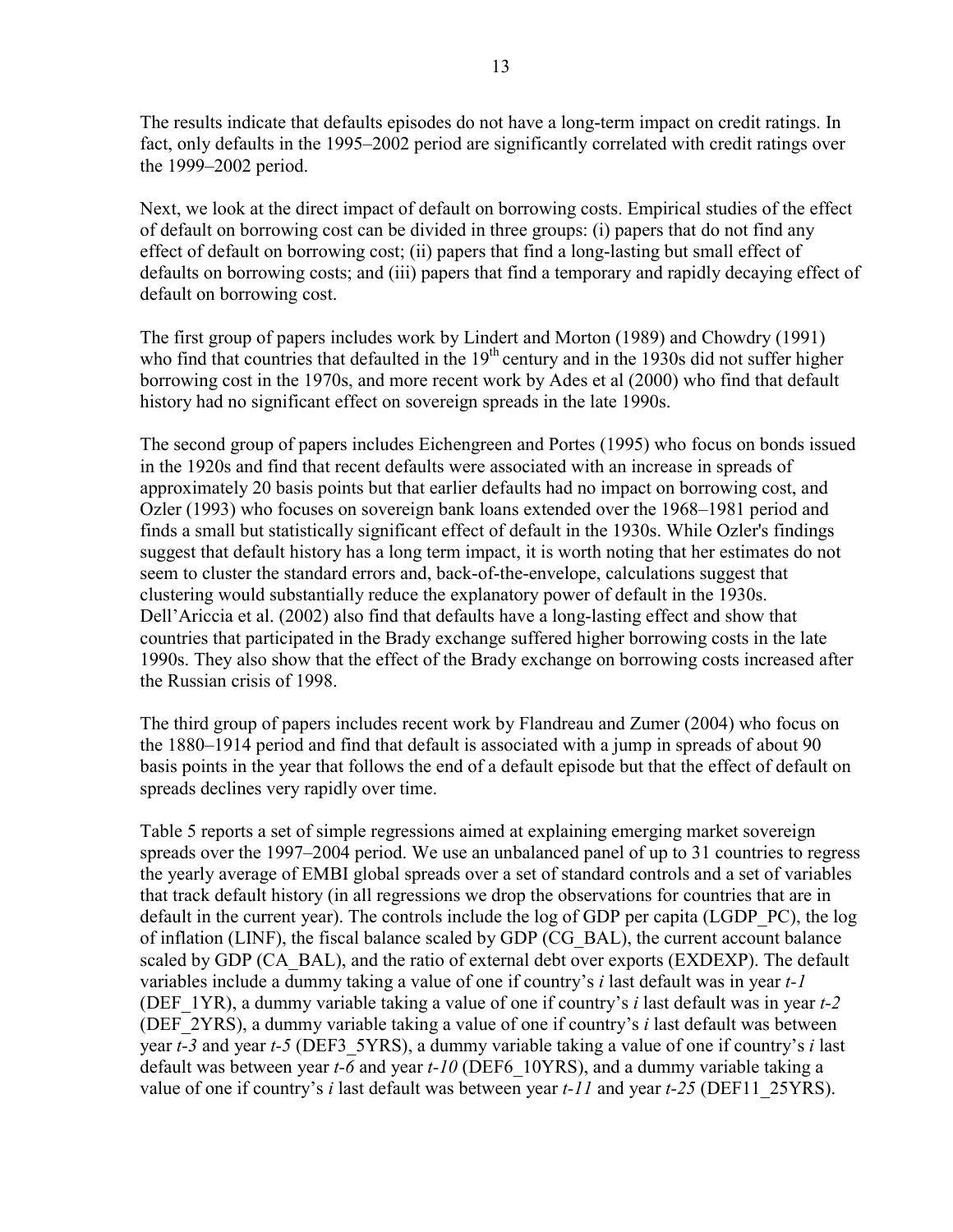The excluded dummy is the one for countries that defaulted before year *t-25* or never  $defaulted<sup>23</sup>$ 

Column 1 uses a random effects model that allows for region fixed effects and year fixed effects. We find that default in year *t-1* has a large and statistically significant effect on spreads amounting to 400 basis points. The effect of default the following year is still sizable, 250 basis points, but not statistically significant. Longer-lasting effects are small and not statistically significant. Taken at face value, these results suggest that investors react strongly but have short memory—a result that is consistent with what Flandreau and Zumer (2004) found for the Gold Standard period. Column 2 uses a fixed effect model. As the five default dummies are collinear with the country fixed effects, we drop DEF11\_25YRS. Hence, the results for the default dummies should be interpreted as differences with respect to countries that did not default after year *t-10.* The results are similar to those of the random effect model of column 1. Columns 3 and 4 repeat the models of column 1 and 2 but do not control for CG\_BAL and CA\_BAL (this allows us to include two extra countries in the sample). The results do not change significantly. In columns 5 to 8, we control for the effect of credit ratings. In columns 5 and 6 we use the residual of a rating regression that includes all the control variables (excluding default history) used in Table 4.<sup>24</sup> While we find that ratings have a large and statistically significant effect on spreads (a one notch change in ratings is associated with a jump in spreads of 50 basis points), our finding that default episodes have a short-lived impact on spreads does not change. In columns 7 and 8, we substitute residual ratings with actual ratings and again find similar results.

### **V. DEFAULT AND INTERNATIONAL TRADE**

While the idea that defaults may lead to some form of trade retaliation has been around for a long time (see, for instance, Diaz Alejandro, 1983), the empirical evidence on a link between default and trade is much more recent. Rose (2005) tests the hypothesis that defaults have a negative effect on trade by including an indicator variable for Paris Club debt renegotiations in a standard gravity trade model that uses bilateral trade data covering 200 countries over the 1948–1997 period. He finds that Paris Club debt renegotiations are associated with a decline in bilateral trade that lasts for 15 years and amounts to approximately eight percent per year. In Borensztein and Panizza (2006), we use industry-level data and find that sovereign defaults are particularly costly for export-oriented industries. However, unlike Rose (2005) we find that the effect of default on exports tends to be short-lived. One question that is not addressed by either Rose (2005) or Borensztein and Panizza (2006) concerns the channel through which default affects trade.

<sup>&</sup>lt;sup>23</sup>The results are essentially identical if we add a dummy variable for countries that defaulted between year *t*-26 and *t-50.*

 $^{24}$ In the case of column 5 we obtain the residuals by running a random effect model and in the case of column 6 we obtain the residuals by running a fixed effects model.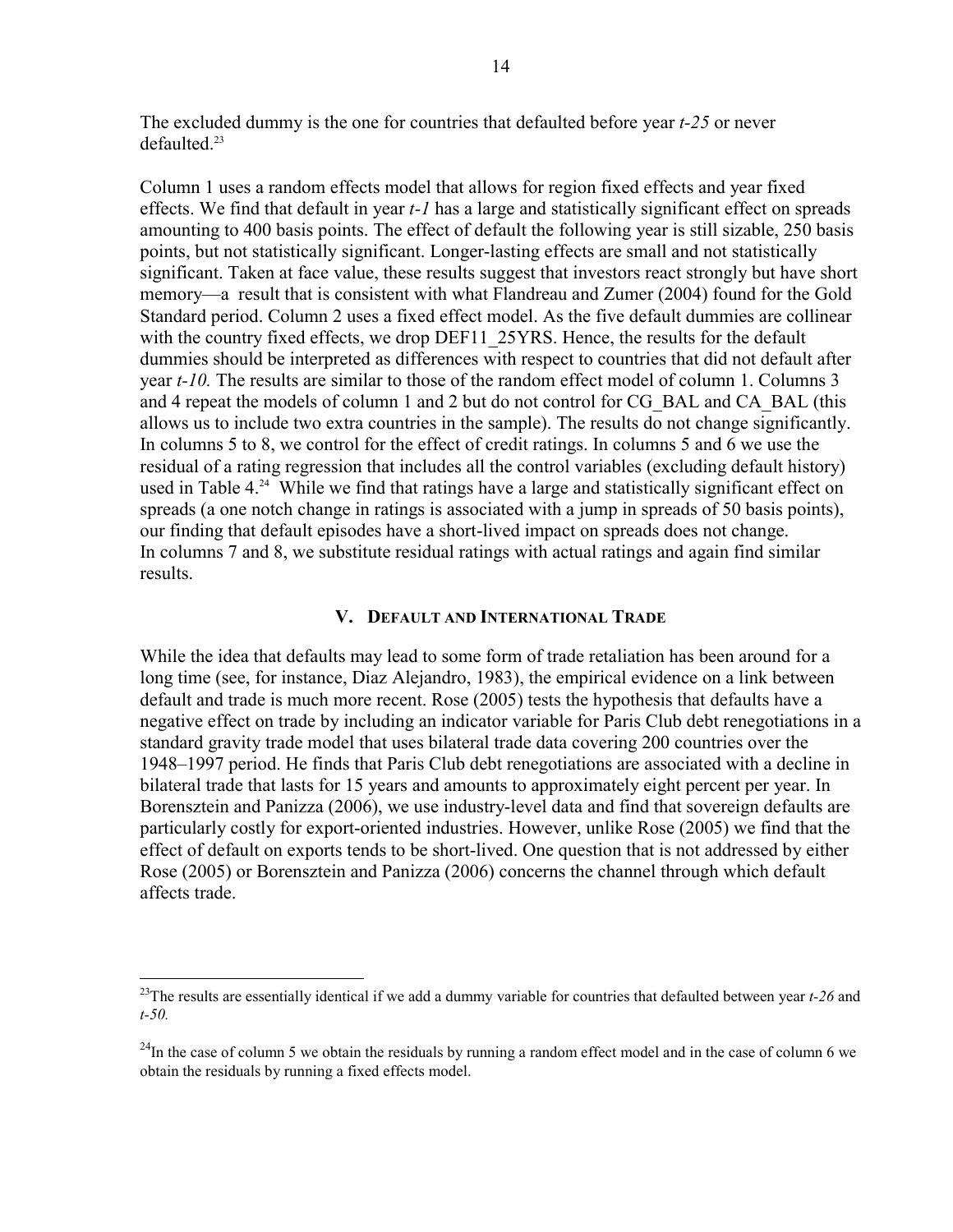In principle, the reduction in trade following a debt default could come from restrictive measures imposed by the country of residence of the investors. This is the assumption often made by the theoretical debt literature. However, there is little historical record of countries imposing quotas or embargos on a country that falls in default. The current structure of international capital markets, where investors are increasingly anonymous bondholders who may switch from long to short positions in minutes, makes this traditional assumption more implausible nowadays. There is, however, a more likely scenario. The deterioration in the credit quality of exporting firms after the default (that results from the risk of imposition of capital or exchange controls) could make trade credit less available and more expensive. This would, in fact, have consequences similar to those of retaliatory measures. This is the conjecture that we test in this section.<sup>25</sup>

We study the relationship between default and trade credit using OECD data on net trade credit extended by OECD countries to developing countries and economies in transition. According to the OECD definition, trade credit measures loans for the purpose of trade which are not represented by a negotiable instrument. One problem with the OECD data set is that it only includes loans issued or guaranteed by the official sector and hence it may underestimate total trade credit. With this caveat in mind, we test the trade credit channel using and unbalanced panel to estimate the following equation:

$$
NTC_{i,t} = \alpha DEFAULT_{i,t} + \beta X_{i,t} + \mu_i + \varepsilon_{i,t}
$$
\n<sup>(4)</sup>

Where  $NTC_{i,t}$  is net trade credit scaled by international trade in country *i* in year *t*, DEFAULT<sub>it</sub> is a default dummy that takes a value of one if country *i* is in default in year t,  $X_{i}$ , is a set of controls (X includes log inflation, log GDP, the change in terms of trade, the change in the real exchange rate, a variable measuring the level of democracy, and lagged trade), and  $\mu_i$  is a set of country fixed effects (we also experimented with year fixed effects and our results were unchanged).<sup>26</sup> We scale trade credit by trade to implicitly control for the decline in trade associated with defaults. Expressing trade credit as a share of total trade allows an interpretation of the coefficients of the regressions which is similar to the concept of elasticity. For instance, a negative value of  $\alpha$  indicates that default episodes lead to a decrease in trade credit greater than the overall decline in trade. $27$ 

<sup>27</sup>In particular:  $\alpha = \left(\frac{C_d}{C} - \frac{T_d}{T}\right) \frac{C}{T}$ *T T C*  $\left(\frac{C_d}{C} - \frac{T_d}{T}\right)$ ⎠  $\left(\frac{C_d}{C} - \frac{T_d}{T}\right)$ ⎝  $\alpha = \left(\frac{C_d}{C} - \frac{T_d}{T}\right) \frac{C}{T}$  (where C is trade credit and T trade,  $C_d$  and  $T_d$  measure the effect of default

on trade and trade credit). See Love, Preve, and Sarria-Allende (2005) for a similar interpretation.

<sup>&</sup>lt;sup>25</sup>There exists some evidence on the relationship between currency crisis and trade credit. Love and Zaidi (2003) and World Bank (2004) find that, in the case of East Asia, the 1997 crisis had a negative impact on trade credit, albeit smaller than that on total bank lending.

<sup>&</sup>lt;sup>26</sup>In order to make sure that our results are not driven by outliers, we dropped all observations for which the dependent variable had a z-score greater than 5.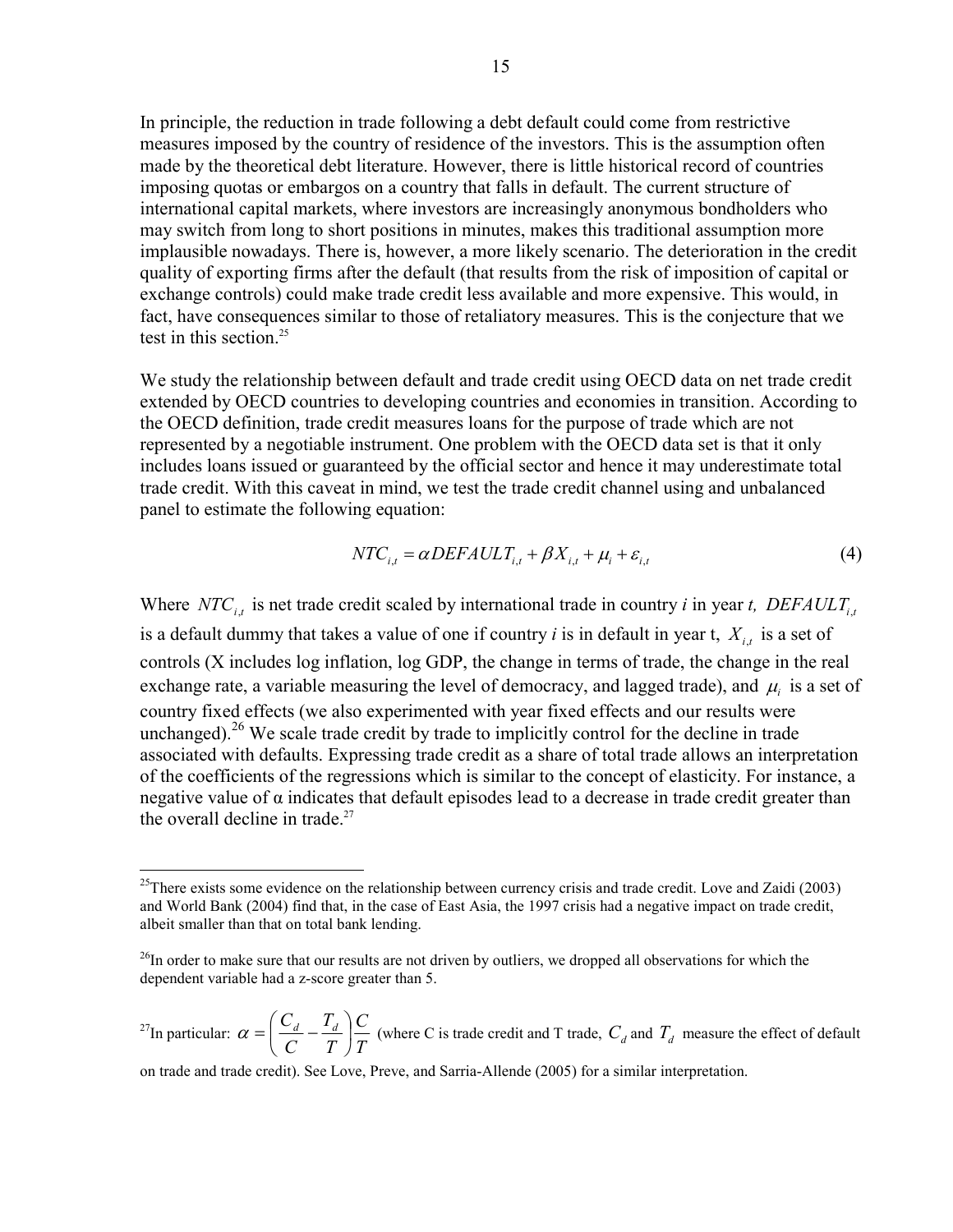We start by estimating our baseline model and find that the default dummy has a negative and statistically significant effect on trade credit (column 1 of Table 6). In column 2, we explore the dynamic effect of default by augmenting the model with two dummies that take a value of one in the first and second year of the default episode (DEF EP take value one in the first year of the default episode and DEF\_EP1 is a one-year lag of DEF\_EP). We find that the effect of default is smaller in the first year of the default episode (this is probably due to the fact that defaults do not always happen at the beginning of the year) and larger (although the coefficient is not statistically significant) in the second year. In columns 3 and 4, we control for lagged trade and find that including this variable does not affect our baseline estimates.

There are at least two problems with the estimations of columns 1 to 4. Fist, they do not allow for persistence in the left-hand side variable. Second, they do not recognize that most variables included in the model are endogenous. Columns 5 and 6 deal with these issues by using the Arellano and Bond (1991) GMM difference estimator which allows to consistently estimate a fixed effect model that includes the lagged dependent variable. Under certain conditions, this class of GMM estimators also allows to deal with endogeneity by instrumenting the explanatory variables with their lagged values. Column 5 replicates the model of column 3 adding the lagged dependent variable and using the Arellano and Bond estimator. We find that the coefficient of the default dummy remains negative and statistically significant but drops from - 0.8 to -0.13. Column 6 reproduces the model of column 4 adding the lagged dependent variable and using the Arellano and Bond (1991) estimator. In this case, we find that the effect is negative and large only in the first and second year of the default. This result suggests that default does have a negative effect on trade credit but that this effect is short lived.

To probe the issue further, we run a set of regressions in which we look at whether controlling for trade credit affects the relationship between default and bilateral trade. Formally, we estimate the following gravity model:

$$
LTR_{i,j,t} = \mu_{i,j} + \gamma X_{i,j,t} + \alpha DEF \cdot \text{NS}_{i,j,t} + \beta TC \cdot \text{NS}_{i,j,t} + \varepsilon_{i,j,t}
$$
(5)

Where  $LTR_{i,j}$  is the log of bilateral trade between country *i* and country *j* at time *t*,  $\mu_{i,j}$ is a country pair fixed effect and  $X_{i,i}$  is a set of controls.<sup>28</sup> *DEF*  $\_\, NS_{i,i}$  is a dummy variable that takes value one if in year *t* either country *i* or country *j* is in default (as usual, we measure default using Standard and Poor's data) and the *i j* pair consists of a developing and industrial country. This strategy, which is similar to the one used by Rose (2005) in his robustness analysis (Table 4c in Roses's paper), assumes that if there is some retaliation for default that operates through trade credit, this retaliation should mainly affect trade between high-income and low-income countries because the former are the likely creditors.  $TC \_NS_{i,j,t}$  measures total trade credit received by the developing country in the pair. In particular, when one of the two countries in the pair is a developing country and the other is an industrial country,

 $^{28}$ We use the same set of controls used by Rose (2005) in his fixed effect regressions (log of total GDP, log of GDP per capita, regional trade agreement dummy, colony dummy, and currency union dummy) but also augment the regressions with a variable measuring default interacted with average trade between country i and country j.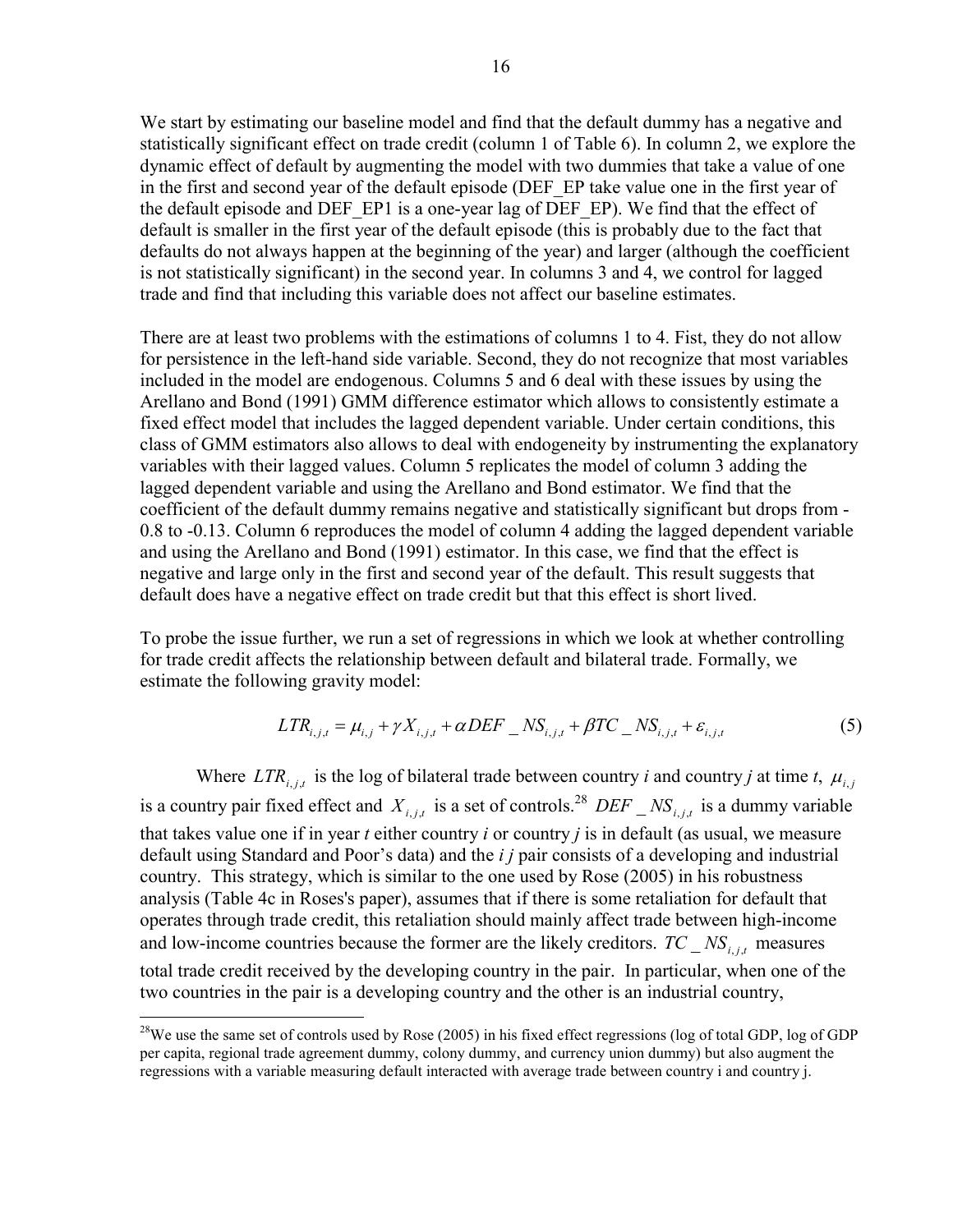$TC$ <sub>, *NS<sub>i</sub>* is set to be equal to the log of the stock of official trade credit received by the</sub> developing country in year *t*, and it takes value 0 if the *i, j* pair consists of either two industrial countries or two developing countries.

Although trade credit is endogenous with respect to trade, and  $\beta$  should not be given any causal interpretation and only interpreted as the correlation between  $TC$ <sub> $N$ S<sub>*i,jt*</sub></sub> and  $LTR$ <sub>*i,jt*</sub>, this exercise is interesting because if it were true that the effect of default operates through trade

credit, we should find that controlling for trade credit should reduce the correlation between default and trade.

In column 1 of Table 7, we reproduce the basic result of Rose (2005) and show that defaults are associated with a large and statistically significant decline in bilateral trade flows between advanced and emerging or developing economies. In column 2, we assume that country pairs with large, well established trade relationships should be able to cope better with disruptions arising from default episodes, and control for this possibility by augmenting the regression with a variable that interacts the default dummy with the log of average trade between country *i* and *j* (DEF\_AVT, where the average is measured using all periods for which data are available). As expected, we find that DEF\_AVT has a positive and statistically significant coefficient and that including this variable in the regression increases the point estimates of DEF\_NS. In column 3, we estimate the same model of column 2 but restrict the sample to be the same to the one for which we have data on trade credit. Qualitatively, the results are unchanged. In particular, DEF\_NS remains negative and statistically significant. Quantitatively, the impact of default is much smaller in the restricted sample.<sup>29</sup>

In column 4, we augment the regression with  $TC$   $NS$ <sub>i, *i*,*t*</sub> and measure trade credit with the log of the total stock of trade credit to country *i* (where country *i* is the developing country in the pair) in year *t*. As expected, this variable is positive and statistically significant. It is also quantitatively important indicating that the elasticity of trade to trade credit is approximately 7 percent. While this coefficient cannot be interpreted in terms of causality, what is interesting is that controlling for trade credit does not affect the relationship between default and trade. In particular, the coefficients of DEF\_NS and DEF\_AVT in column 4 are identical to those of column 3. Columns 5 and 6 repeat the experiment by focusing on total non-bank trade credit and total bank trade credit. The results are basically unchanged.

### **VI. DEFAULT AND THE DOMESTIC BANKING SYSTEM**

Sovereign defaults affect not only external creditors but also domestic bondholders. Although data on the breakdown of bondholders by country of residence is scant, some recent default events suggest that domestic residents tend to account for a sizable portion of the holdings, perhaps a majority in some cases. This means that a sovereign default can have serious consequences for the domestic private sector. In particular, when domestic banks hold large

 $^{29}$ Running these regressions using imports as the trade measure yields less significant results (not shown here).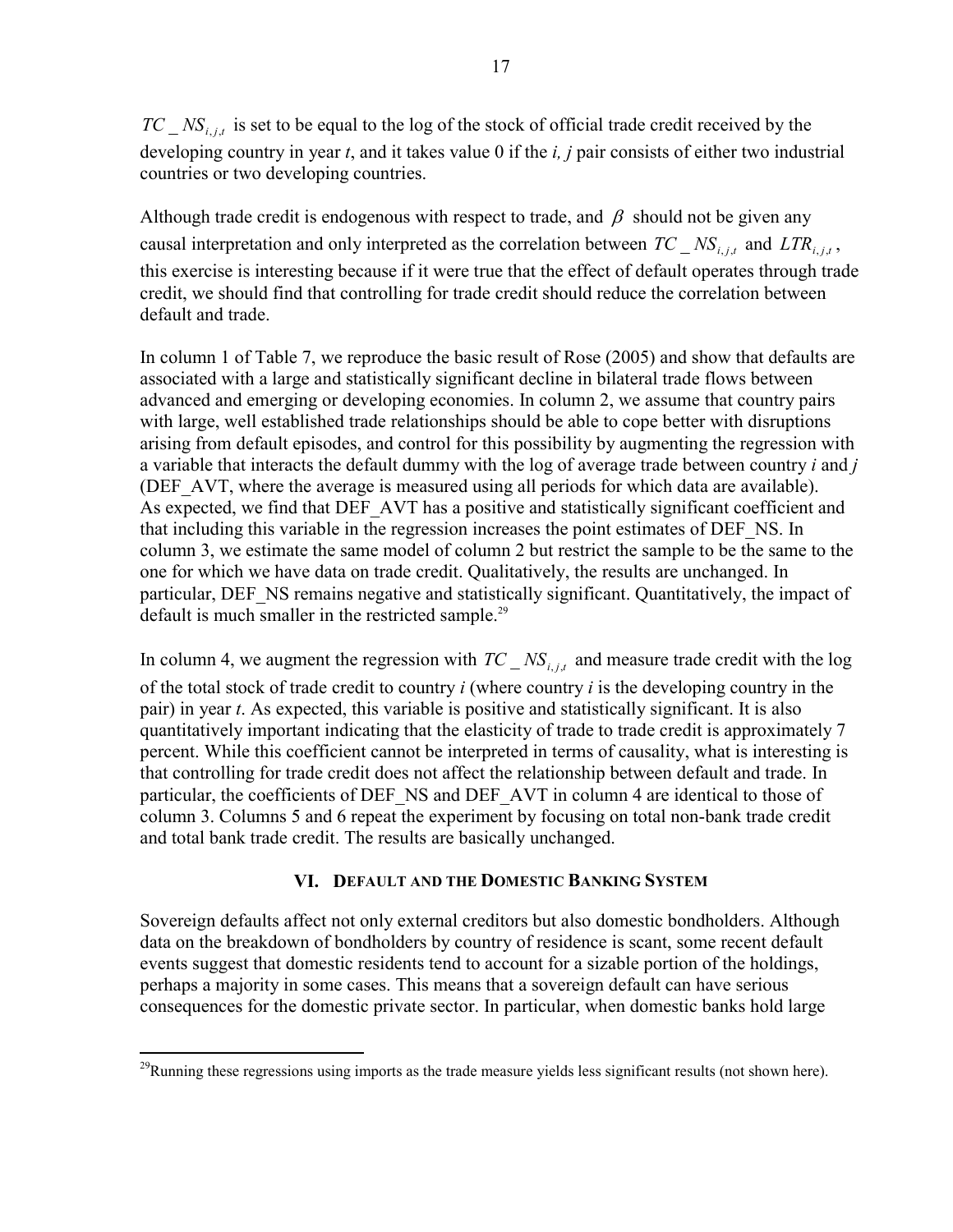amounts of government debt, the domestic financial sector may be put under significant stress by the default (Beim and Calomiris, 2000, Sturzenegger and Zettelmeyer, 2006).

Our strategy is to test if sovereign defaults lead to banking crises or a domestic credit crunch. This may happen for several reasons. First of all, default episodes may cause a collapse in confidence in the domestic financial system and may lead to bank runs, resulting in banking crises or at least a credit crunch. Second, even in the absence of a bank run, default episodes would have a negative effect on banks' balance sheet, especially if holdings of the defaulted paper are large, and lead banks to adopt more conservative lending strategies. Finally, default episodes are often accompanied by a weakening of creditor rights or at least more uncertainty about them, which, may also have a negative effect on bank lending.

To investigate the possible effect of sovereign defaults on banking crises, we build an index of banking crises using data from Glick and Hutchinson (2001), Caprio and Kingelbiel (2003), and Dell'Ariccia et al. (2005).<sup>30</sup> Our data include 149 countries for the 1975–2000 period and a total of 3,874 observations. In this sample, there are 111 banking crises (yielding an unconditional probability of observing a crisis of 2.9 percent) and 85 default episodes (yielding an unconditional probability of observing a default of 2.2 percent). In order to check whether defaults predict currency crisis, we compute the probability of having a banking crisis in year *t* conditional on having a debt default in year *t* or year *t-1* (this is similar to the test in Kaminsky and Reinhart,1999). The results indicate that the probability of having a banking crisis conditional on default is 14 percent, an 11 percentage point increase with respect to the unconditional probability (Table 8). The statistical significance of the difference between conditional and unconditional probability is quite high.

As banking crises tend to involve large fiscal costs, it is also possible that the direction of causality is reversed, namely that banking crises cause default episodes. However, the probability of a default conditional on having a banking crisis is only two percentage points higher than the unconditional probability, and the difference is not statistically significant at conventional confidence levels. These results should be taken with an appropriate degree of caution because we have relatively few cases of "twin" crisis and, as we work with annual data, we lose some precision in the measure of the relative timing of banking crises and default episodes. However, the results suggest that default episodes may increase the probability of a banking crisis much more than the other way round.

To test whether default episodes generate a credit crunch, we use a methodology similar to the one originally developed by Rajan and Zingales (1998), and recently applied by Dell'Ariccia et al. (2005) to investigate the cost of banking crises. The basic idea is to use data at the industry level to test whether defaults have a larger negative impact on sectors that require more external finance.

<sup>&</sup>lt;sup>30</sup>We code a country-year as a banking crisis if one of the following conditions apply: either Glick and Hutchinson (1999) define the episode as a major banking crisis, or Caprio and Klingebiel (2003) define the episode as a systemic crisis, or the country year is included in the list in Dell'Ariccia et al. (2005).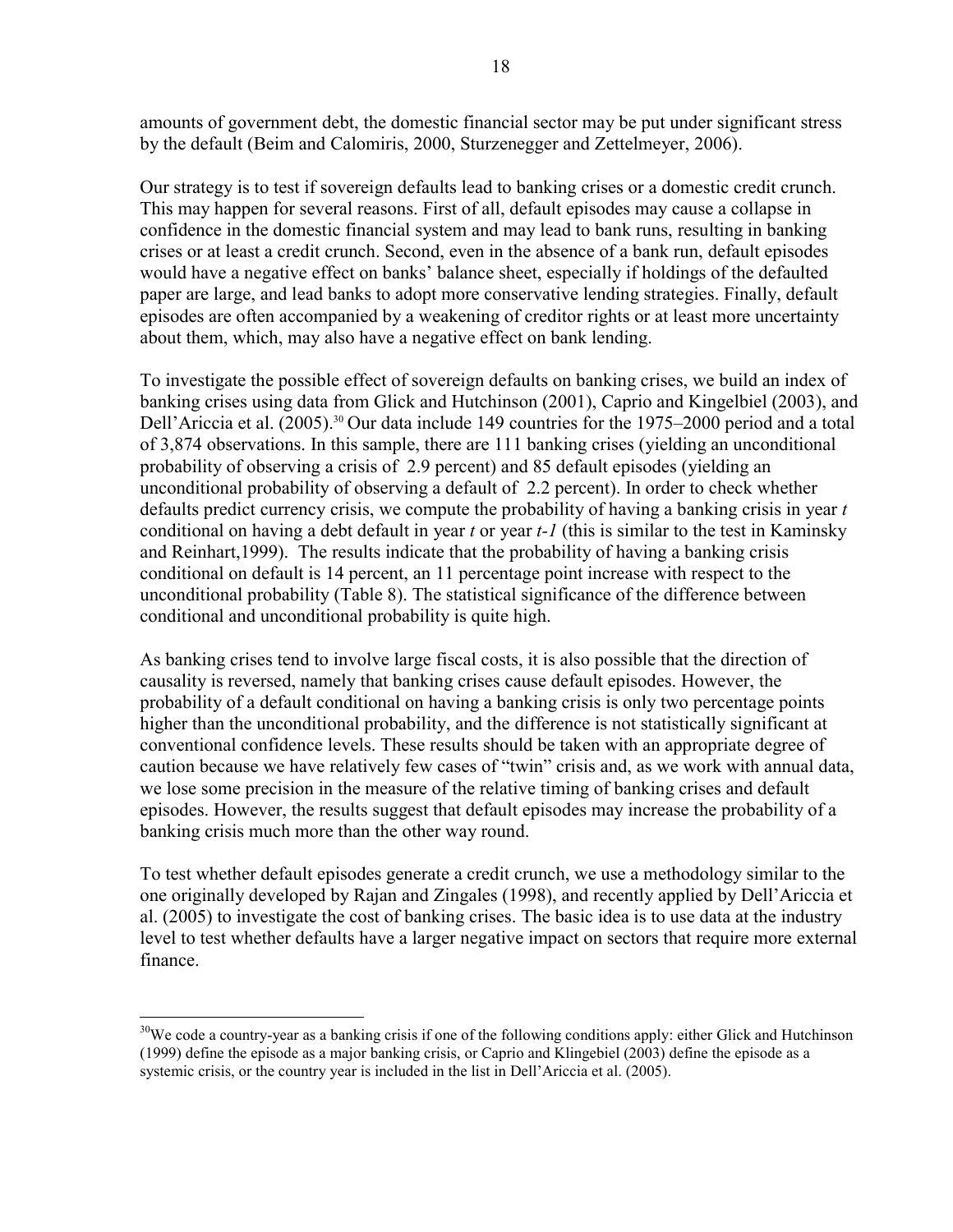Following Dell'Ariccia et al. (2005), we pose the following specification:

$$
VAGR_{i,j,t} = a_{i,j} + b_{i,t} + c_{j,t} + \alpha SHVA_{i,j,t-1} + \beta DEF_{i,t} * EXT_j + \varepsilon_{i,j,t}
$$
(6)

The dependent variable in (6) measures real value added growth for industry *j* in country *i* at time *t*. The controls comprise a set of country-industry fixed effects  $(a_{i,j})$ , a set of country-year fixed effects  $(b_{i,t})$ , a set of industry-year fixed effects  $(c_{i,t})$ , and the lagged ratio of sector *j*'s value added over total manufacturing production (*SHVA*). Fixed effects control for countryspecific, industry-specific, and time-invariant country-industry specific shocks, and hence capture most of the factors that are likely to affect the performance of a given industry and greatly attenuate omitted variable biases. *SHVA* controls for convergence and mean reversion (possibly due to errors in variables). Our variable of interest is the interaction between a default dummy (*DEF*) and the index of external financial dependence (*EXT*) assembled by Rajan and Zingales (1998) and later used by Dell'Ariccia et al.  $(2005)^{31}$ 

In the above setup,  $\beta$  measures whether value added growth in sectors that require more external financing is affected differentially by default episodes. A negative value of  $\beta$  would provide evidence in support of the hypothesis that default episodes lead to a credit crunch in the banking sector.

The results of estimating this model, reported in Table 9, do not provide much support for the credit crunch hypothesis.<sup>32</sup> In column 1, we focus on all the years in which the country is in default (*DEF*). The coefficient has the wrong (positive) sign, although it is not statistically significant. In column 2, we use three dummy variables taking a value of one in the first, second and third year of a default episode, and find that these variables tend to have the right (negative) sign but that they are never statistically significant (neither individually nor jointly). In columns 3 and 4, we augment the regressions of columns 1 and 2 with the interaction between banking crisis and external dependence (the same variable used by Dell'Ariccia et al., 2005) and find that our results are unchanged. We conclude that, unlike banking crises, defaults do not seem to have a special effect on industries that depend more on external finance.

### **VII. POLITICAL IMPLICATIONS OF DEFAULT**

Sometimes, politicians and bureaucrats seem to go to a great length to postpone what seems to be an unavoidable default. In the case of Argentina, for instance, it is reported that even Wall

<sup>&</sup>lt;sup>31</sup>Note that the definition of external finance dependent industries is based on data for advanced economies.

<sup>&</sup>lt;sup>32</sup>We use the same sample restriction used in Dell'Ariccia et al. (2005). In particular, we focus on the 1980-2000 period and restrict the sample to all the countries that observed at least a banking crisis or a default over this period. We drop from the sample the top and bottom 5 percent of observations. The last column of Table 10 uses a specification that is identical to the one used by Dell'Ariccia et al (2005) and obtains results which are similar (although not identical) to those obtained by those authors.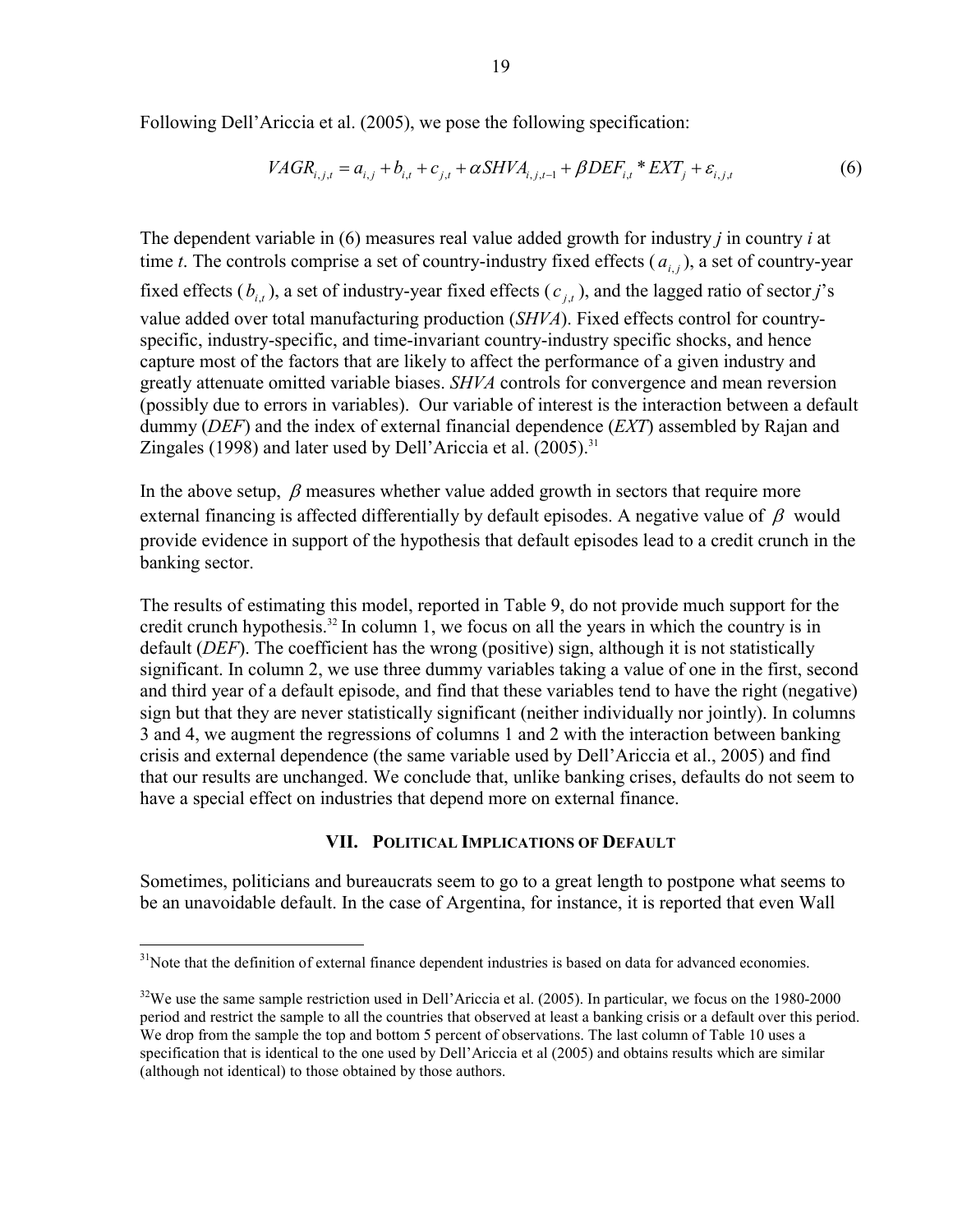Street bankers had to work hard to persuade the policymaking authorities to accept reality and initiate a debt restructuring (Blustein, 2005). Why the reluctance? There seems to be evidence that defaults do not bode well for the survival in office of finance ministers and the top executive politicians.

High political costs have two important implications. On the positive side, a high political cost would increase the country's willingness to pay and hence its level of sustainable debt. On the negative side, politically costly defaults might lead to "gambles for redemption" and possibly amplify the eventual economic costs of default if the gamble does not pay off and results in larger economic costs. Delaying default might be costly for at least three reasons: (i) Noncredible restrictive fiscal policies are ineffective in avoiding default and lead to output contractions; (ii) Delayed defaults may prolong the climate of uncertainty and high interest rates and thus have a negative effect on investment and banks' balance sheets; (iii) Delayed default may have direct harmful effects on the financial sector.<sup>33</sup>

This suggests that a politician concerned about his/her political survival faces a tradeoff that is somewhat different from the one affecting the country itself, say, the representative citizen. This contrast can be illustrated in a simple formal framework as follows.<sup>34</sup>

Assume that a country is entering a period of crisis and the policymaker needs to decide whether to default now or attempt to implement some sort of emergency program with a small chance of success. The social cost of current default is  $D_0$ . If the measures are successful (with probability  $\Pi$ ) there will be no future default (and hence no cost), but if the measures are not successful there will be a delayed default with a cost of  $D_1$  (with  $D_1 > D_0$ ). Hence, trying to avoid default is optimal if and only if  $D_0 > (1 - \Pi)D_1$ . This inequality can be rewritten as

$$
\Pi > \frac{D_{\mathrm{l}} - D_{\mathrm{0}}}{D_{\mathrm{l}}}
$$

implying that trying to avoid default is socially optimal only if the probability of success is greater than the percent difference between the cost of defaulting today and the cost of defaulting in the future (we assume zero discount rate).

It is now interesting to ask how self-interested politicians can lead to a deviation from the social optimum. Let us assume that the default decision is made by a policymaker who obtains a rent from being in power and that this policymaker knows that in case of default he/she will lose his/her job with probability  $\theta$ . Let us assume that the policymaker's objective function is to maximize his/her own utility function, which is given by  $U = (1 - \Phi)R + \Phi W$ , where R represents the rents from being in power, *W* is a measure of social welfare, and  $\Phi$  ( $0 \le \Phi \le 1$ )

 $\overline{a}$ <sup>33</sup>This might happen for at least two reasons. Firstly, in the attempt to avoid default, banks might be forced to increase their holdings of government bonds, which later collapse in value, and secondly, the climate of uncertainty and the weakening of the banks' financial position may trigger a deposit run.

 $34$ This framework is inspired in Sturzenegger and Zettelmeyer (2006), Chapter 11.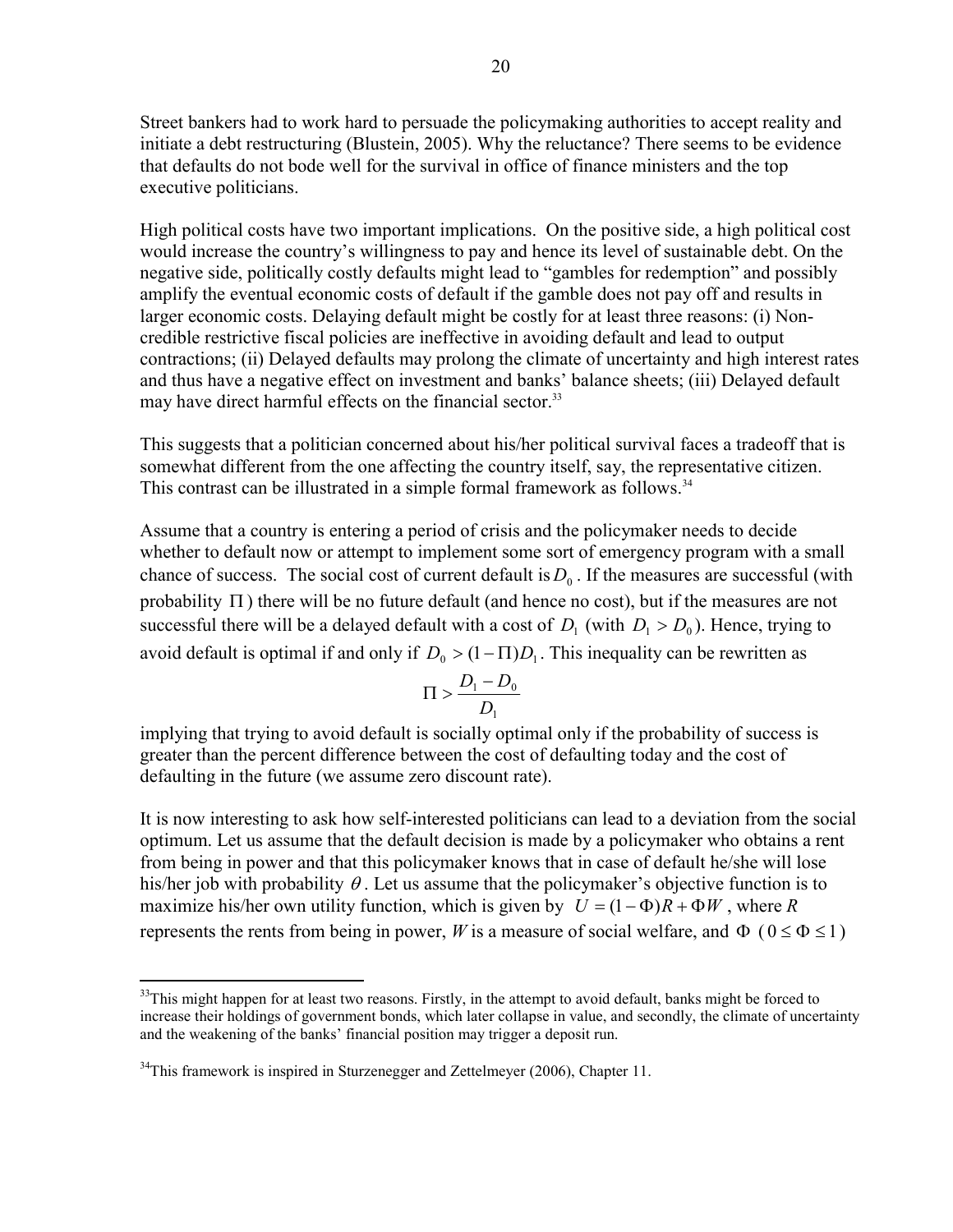is the weight that the politician puts on social welfare. In this setup, the politician will decide to attempt to avoid default if:

$$
(1 - \Phi)R\mathcal{G}(1 + \mathcal{G}) - \Phi D_0 < (1 - \Phi)R(1 + \Pi) + (1 - \Pi)((1 - \Phi)\mathcal{G}R - \Phi D_1) \tag{7}
$$

Where  $\theta = (1 - \theta)$ . This inequality can be rewritten as:

 $\overline{a}$ 

$$
\Pi > \frac{D_1 - D_0}{D_1} - \frac{R(1 - \Phi)}{\Phi D_1} \left(1 + \Pi - \mathcal{G}(\Pi + \mathcal{G})\right)
$$
\n
$$
\tag{8}
$$

This inequality implies that politicians who are altruistic (meaning  $R=0$ , or equivalently,  $\Phi=1$ ) will just maximize social welfare, which is given by the first term of the right-hand side. The same happens if defaults are not politically costly (that is when  $\theta = 0$  and  $\theta = 1$ ). However, in the presence of politically costly defaults, politicians who care about their own careers (i.e., politicians with  $R>0$  and  $\Phi<1$ ) will try to delay default even when that is detrimental to social welfare. In fact, the above equation suggests that politicians who do not care about social welfare  $(\Phi = 0)$  will try to postpone default even if the probability of success is zero.

There is no empirical literature on the political costs of default, but there exists a related literature on the political cost of sharp devaluations. In particular, Cooper (1971) was the first to illustrate the political cost of devaluations by showing that devaluations more than double (from 14 to 30 percent) the probability of a political crisis and a government change within the next 12 months. A recent paper by Frankel (2005) updates Cooper's (1971) data and finds that over the 1971–2003 period devaluations increased the probability of a change in the chief of the executive in the following 12 moths by approximately 45 percent (from 20 to 29 percent).<sup>35</sup> Frankel (2005) also checked whether devaluations affect the probability of a change of the minister of finance or governor of the central bank (whoever held the position of governor of the IMF) and found that devaluations are associated with a 63 percent increase in the probability of replacement of this official (from 36 to 58 percent).

Applying a similar methodology, we find that defaults have a broadly similar political cost. Table 10 lists all democracies that defaulted over the 1980-2003 period.<sup>36</sup> The table also reports the share of votes of the ruling coalition in the elections that preceded and followed the default. Out of 19 countries for which we have data on electoral results before and after defaults, we find that the ruling coalitions lost votes in 18 countries (the exception is Ukraine). We also find that, on average, ruling governments in countries that defaulted observed a 16 percentage point decrease in electoral support, and that in 50 percent of the cases (11 out of 22 episodes) there

 $35$ The impact of the crisis is even higher when the window is restricted to 6 months. In this case the probability of a change in the executive goes from 12 to 23 percent, an increase of nearly 100 percent.

<sup>&</sup>lt;sup>36</sup>The table does not include dictatorships or countries that were transitioning towards democracy at the time of default.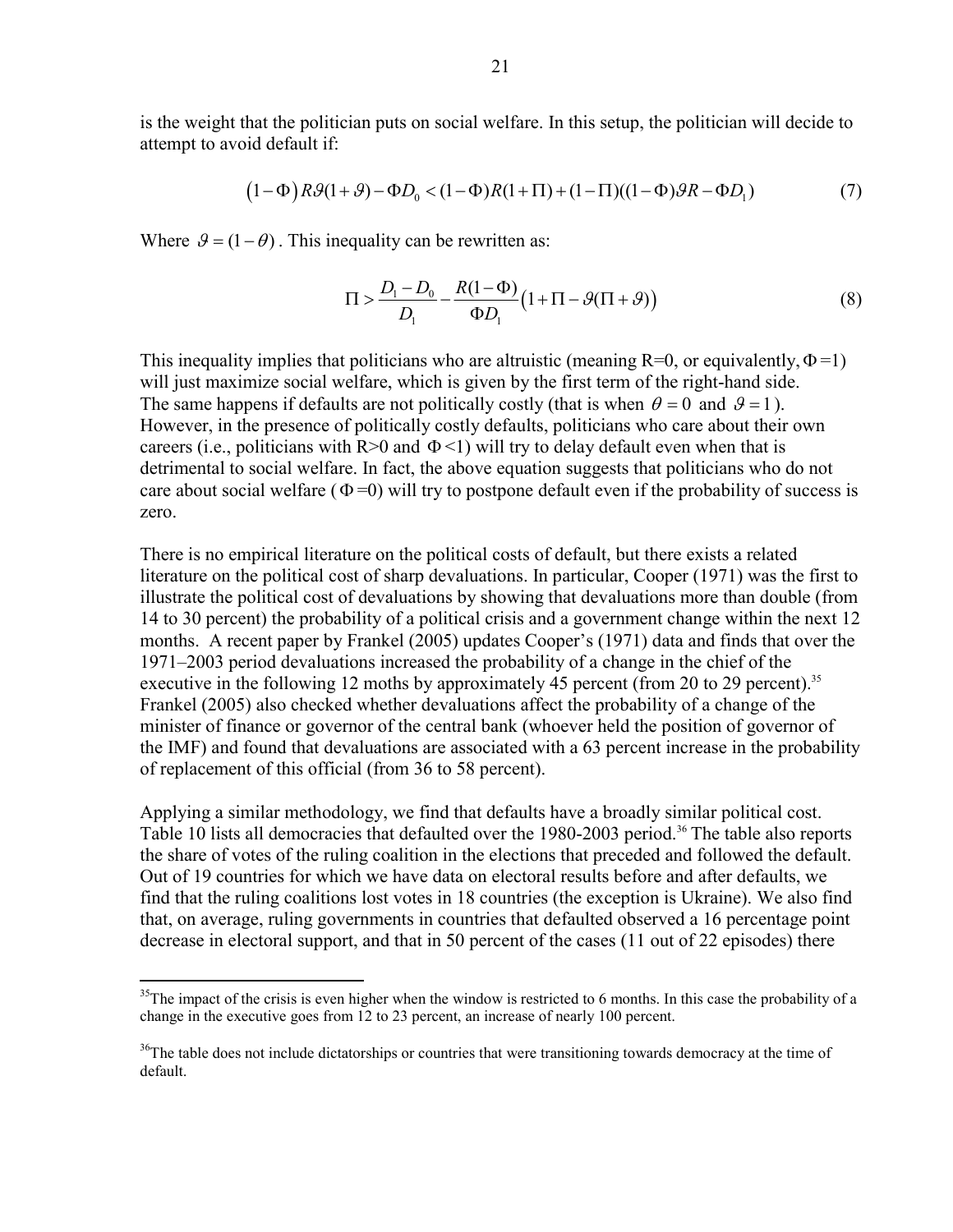was a change in the chief of the executive either in the year of the default episode or in the following year. This is more than twice the probability of a change of the chief of the executive in normal times reported by Frankel (2005).

We also investigate changes in the top economic officials by looking for changes in the country's IMF governor (who is typically the finance minister but in some cases the governor of the central bank). The first column of the upper panel of Table 11 shows that in tranquil years there is a 19.4 percent probability of observing a change of the IMF governor, but after a default, the probability jumps to 26 percent (the difference is statistically significant with a p-value of 0.04). Interestingly, defaults on bank loans do not seem to matter (column 2) but bond defaults are particularly perilous for finance ministers. In the latter case, the probability of turnover more than doubles to over 40 percent. To check for the possibility that our results are driven by changes in political and economic institutions, (for example an increase in the ease of government turnovers) we split the sample into two sub-periods. Interestingly, we do not find large differences between the two sub-periods and, if anything, find that defaults seemed to have a higher political cost in the 1980s than in the 1990s. The second panel of the table uses an 18-month window to measure turnover. The results are similar to those of upper panel, but here the impact of bond defaults is even more dramatic, with more than 90 percent of finance ministers losing their job in the 18 months following a default episode (the turnover in tranquil times is 47 percent using this extended window).

In Table 12, we divide the sample according to the political regime, between dictatorships and democracies. Somewhat surprisingly, we find that the political cost of defaulting on bank loans is higher in dictatorships but the cost of defaulting on sovereign bonds is higher in democracies. When we pull all defaults together, we find a higher turnover of economic policymakers in dictatorships. This may suggest that dictators find it easier to blame and fire their Minister of Finance. The second panel shows that using 18-month windows does not affect the basic finding described above.

### **VIII. CONCLUSIONS**

We investigated the empirical basis of the costs of sovereign defaults in its different versions. Our findings suggest that default costs are significant, but short lived. Reputation of sovereign borrowers that fall in default, as measured by credit ratings and spreads, is tainted but only for a short time. While there is some evidence that international trade and trade credit are negatively affected by espisodes of default, we could not trace it to the volume of trade credit, as the default literature suggests. Debt defaults seem to cause banking crises, and not vice versa, but we found weak evidence to suggest the presence of default-driven credit crunches in domestic markets. Finally, defaults seem to shorten the life expectancy of governments and officials in charge of the economy in a significant way.

Our results suggest that default costs remain somewhat vaguely defined, and difficult to quantify. On the positive side, we found a fairly sensible estimate of the effect on credit ratings and bond spreads, and we call attention to the sharp increase in government turnovers following debt crises. On the negative side, our result regarding how international trade credit affect the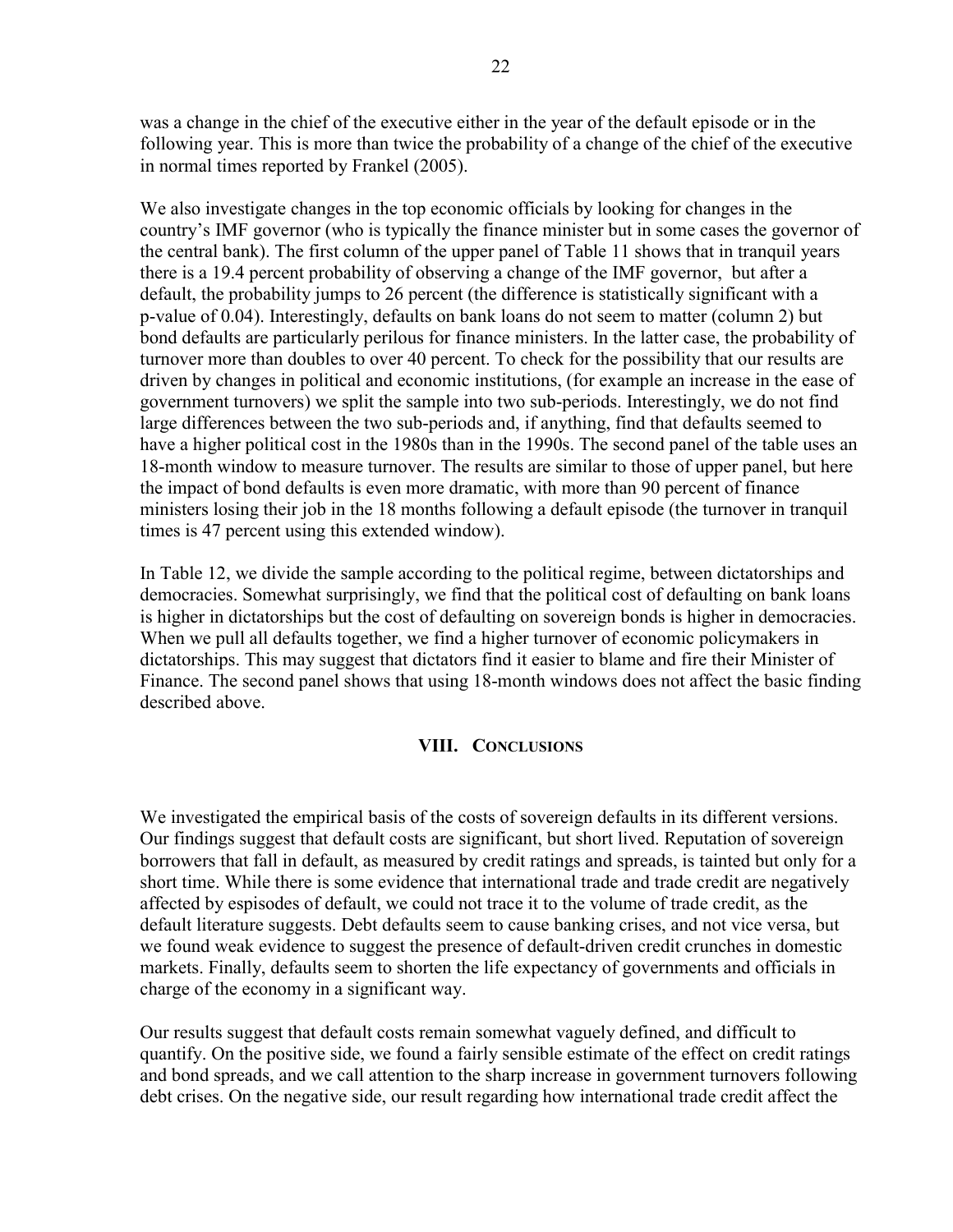link between trade and default and our finding that default episodes do not seem to affect bank lending do not seem to be very plausible. Perhaps the most robust and striking finding is that the effect of defaults is short lived, as we almost never can detect effects beyond one or two years.

A relatively unexplored avenue is the decision-making process of which policy makers concerning the timing of defaults (see, however, Alichi, 2008). Defaults tend to be widely anticipated and happen at times when the domestic economic is quite weak. This may happen for two widely different reasons. Self-interested policymakers may try postponing defaults even at increasing economic cost, as the evidence presented in this paper suggests a clearly higher political turnover following a debt default. A different possibility is that policymakers postpone default to ensure that there is broad market consensus that the decision is unavoidable and not strategic. This would be in line with the model in Grossman and Van Huyck (1988) whereby "strategic" defaults are very costly in terms of reputation—and that is why they are never observed in practice—while "unavoidable" defaults carry limited reputation loss in the markets. Hence, choosing the lesser of the two evils, policymakers would postpone the inevitable default decision in order to avoid a higher reputational cost, even at a higher economic cost during the delay.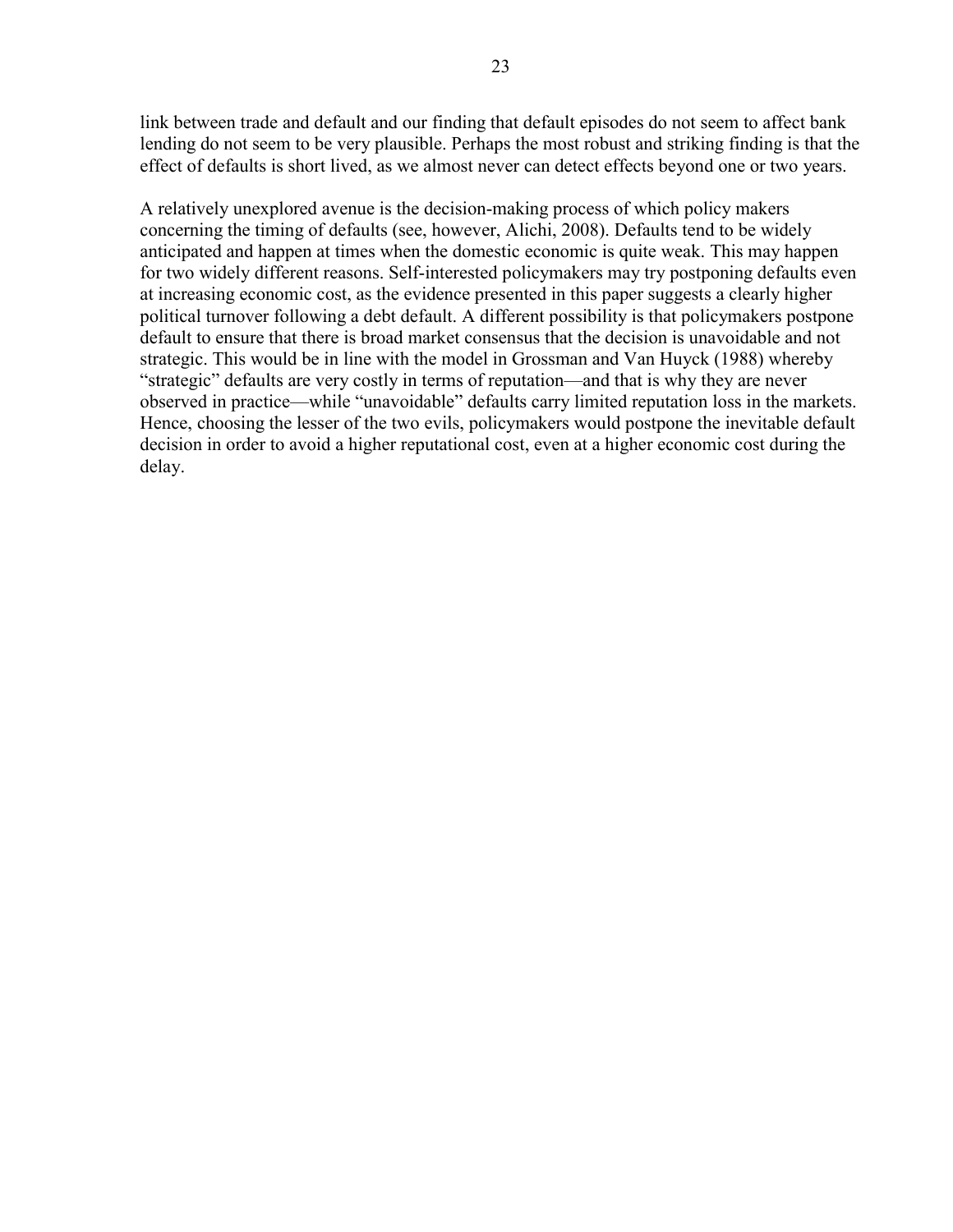### **REFERENCES**

- Ades, Alberto, Federico Kaune, Paulo Leme, Rumi Masih, and Daniel Tenengauzer, 2000, "Introducing GS-ESS: A New Framework for Assessing Fair Value in Emerging Markets Hard-Currency Debt," Global Economics Paper No. 45 (Goldman Sachs: New York).
- Alichi, Ali. 2008, "A Model of Sovereign Debt in Democracies," IMF Working Paper no. 08/152. International Monetary Fund, Washington, DC.
- Arellano, Manuel and Stephen Bond, 1991, "Some Tests of Specification for Panel Data: Monte Carlo Evidence and An Application to Employment Equations," *Review of Economic Studies*, Vol. 58, pp. 277–97
- Beim, David O., and Charles W. Calomiris, 2000, *Emerging Financial Markets* (New York: McGraw Hill/Irwin).
- Blustein, Paul, 2005, *And the Money Kept Rolling In (and Out): The World Bank, Wall Street, the IMF, and the Bankrupting of Argentina* (New York: PublicAffairs).
- Borensztein, Eduardo, and Ugo Panizza, 2006, "Do Sovereign Defaults Hurt Exporters?" IDB Working Paper No. 553 (Washington, DC: Inter-American Development Bank).
- Bulow, Jeremy, and Kenneth Rogoff, 1989, "Sovereign Debt: Is to Forgive to Forget?" *American Economic Review*, Vol. 79, No. 1 (March), pp. 43–50.
- Calvo, Guillermo, Leonardo Leiderman, and Carmen M. Reinhart, 1993, "Capital Inflows to Latin America: The Role of External Factors," *Staff Papers*, International Monetary Fund, Vol. 40 (March), pp. 108–51.
- Cantor, Richard, and Frank Packer, 1996, "Determinants and Impact of Sovereign Credit Ratings," *Economic Policy Review*, Federal Reserve Bank of New York 2(2) October, pp. 37–53.
- Caprio, Gerard, and Daniela Klingebiel, 2003, "Episodes of Systemic and Borderline Financial Crises" (unpublished; Washington: World Bank).
- Chowdhry, Bhagwan, 1991, "What Is Different about International Lending?" *Review of Financial Studies*, Vol. 4, No. 1 (Spring), pp. 121–48.
- Cohen, Daniel, 1992, "The Debt Crisis, a Post-Mortem," *NBER Macroeconomics Annual*  pp. 65–105.
- Cooper, Richard N., 1971, "Currency Devaluation in Developing Countriesm," Essays in International Finance No. 86 (Princeton, NJ: Princeton University).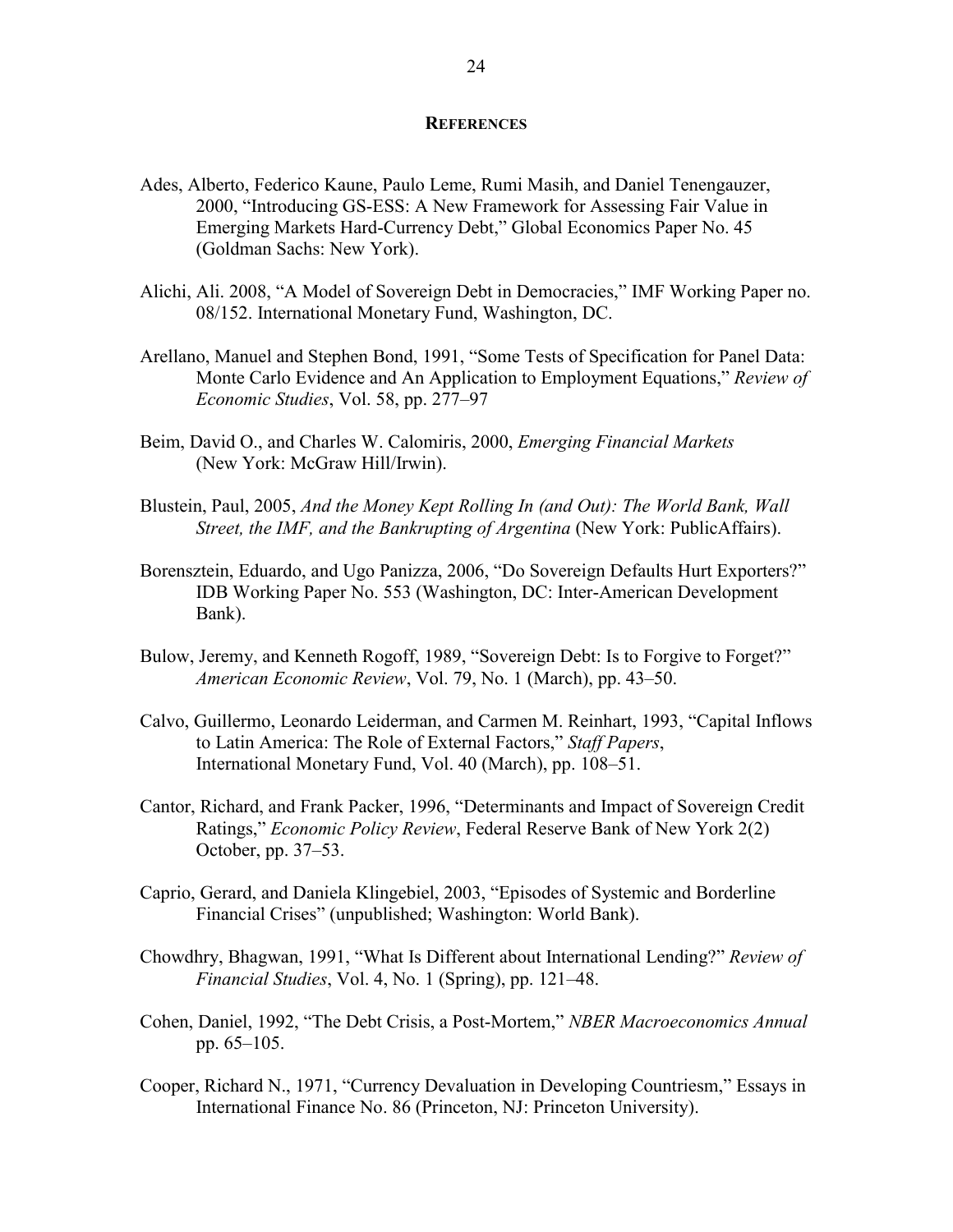- Dell'Ariccia, Giovanni, Isabel Schnabel, and Jeromin Zettelmeyer, 2002, "Moral Hazard and International Crisis Lending: A Test," IMF Working Paper 02/181 (Washington: International Monetary Fund).
- Dell'Ariccia, Giovanni, Enrica Detragiache, and Raghuram Rajan, 2005, "The Real Effect of Banking Crises," IMF Working Paper 05/63 (Washington: International Monetary Fund).
- De Paoli, Bianca, Glenn Hoggarth, and Victoria Saporta, 2006, "Costs of Sovereign Default," Financial Stability Paper No. 1, Bank of England.
- Detragiache, Enrica, and Antonio Spilimbergo, 2001, "Crises and Liquidity: Evidence and Interpretation," IMF Working Paper 01/2 (Washington: International Monetary Fund).
- Díaz-Alejandro, Carlos F, 1983, "Stories of the 1930s for the 1980s," in *Financial Policies and the World Capital Market: The Problem of Latin American Countries* ed. by Pedro Aspe Armella, Rudiger Dornbusch, and Maurice Obstfeld, (Chicago: University of Chicago Press).
- Dooley, Michael, 2000, "International Financial Architecture and Strategic Default: Can Financial Crises be Less Painful?" *Carnegie-Rochester Conference Series on Public Policy*, Vol. 53, pp. 361–77
- ———, Peter Garber, and David Folkerts-Landau, 2007, "The Two Crises of International Economics," NBER Working Paper No. 13197 (Cambridge, Massachusetts: National Bureau of Economic Research).
- Eaton, Jonathan, and Mark Gersovitz, 1981, "Debt with Potential Repudiation: Theoretical and Empirical Analysis," *Review of Economic Studies*, Vol. 48, No. 2 (April), pp. 289–309.
- Eichengreen, Barry, and Richard Portes, 1995, *Crisis? What Crisis? Orderly Workouts for Sovereign Debtors* (London: Centre for Economic Policy Research).
- Eichengreen, Barry, Ricardo Hausmann, and Ugo Panizza. 2005. "The Mystery of Original Sin," in *Other People's Money: Debt Denomination and Financial Instability in Emerging Market Economies*, ed. by Barry Eichengreen and Ricardo Hausmann (Chicago: University of Chicago Press).
- English, William B, 1996, "Understanding the Costs of Sovereign Default: American State Debts in the 1840s," *American Economic Review*, Vol. 86, No. 1 (March) pp. 259–75.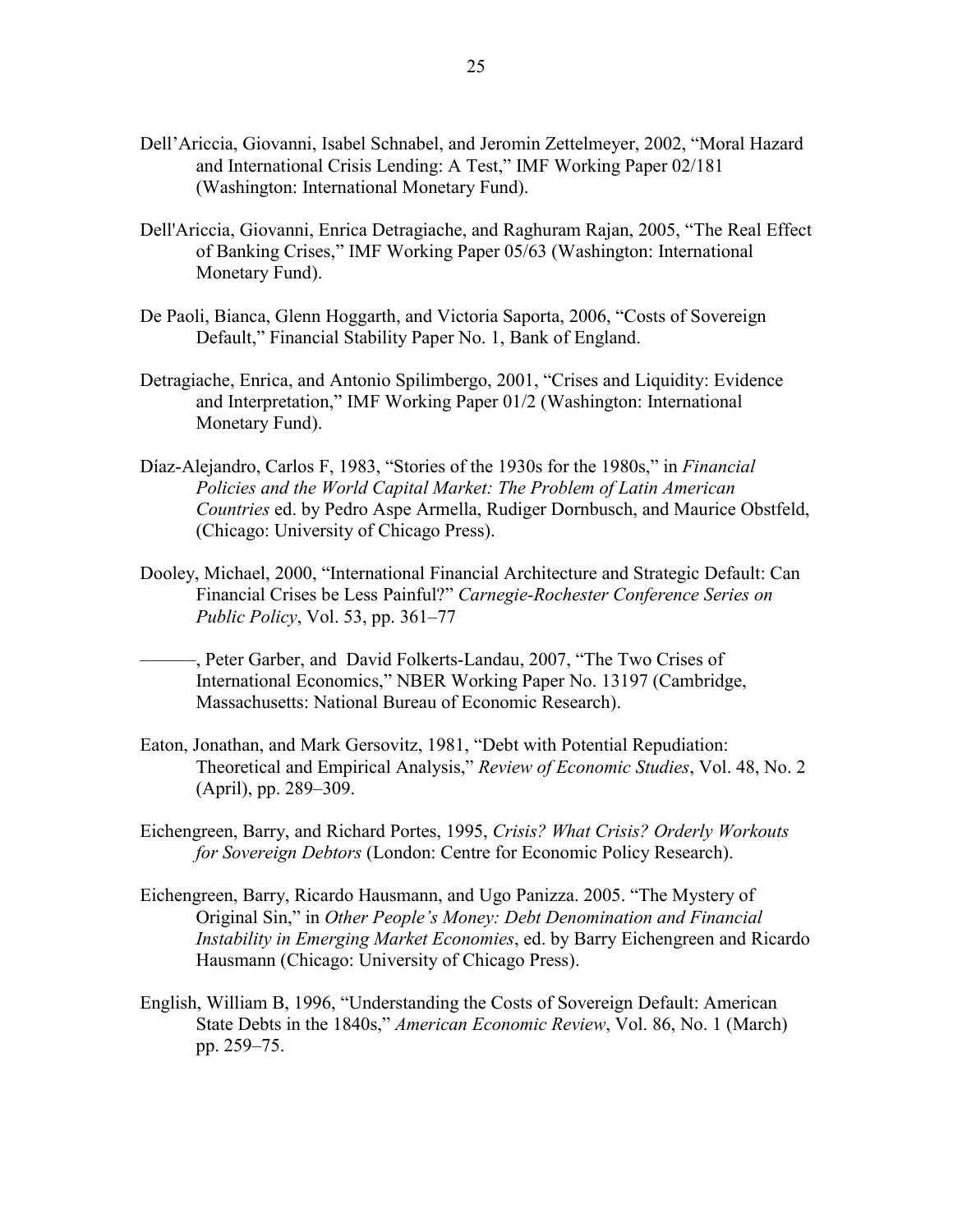- Flandreau, Marc, and Frederic Zumer, 2004, "The Making of Global Finance 1880–1913," OECD Development Center Research Monograph.
- Frankel, Jeffrey A., 2005, "Contractionary Currency Crashes in Developing Countries," *Staff Papers*, International Monetary Fund, Vol. 52, No. 2 (September), pp. 149–92.
- Gelos, R. Gaston, Ratna Sahay, and Guido Sandleris, 2004, "Sovereign Borrowing by Developing Countries: What Determines Market Access?" IMF Working Paper 04/221 (Washington: International Monetary Fund).
- Glick, Rueven, and M. Hutchinson, 2001, "Banking Crises and Currency Crises: How Common Are the Twins," in *Financial Crises in Emerging Markets*, ed. by R. Glick, R. Moreno, and M. Spiegel (New York: Cambridge University Press).
- Gapen, Michael, Dale Gray, Cheng Hoom Lim, and Yingbin Xiao, 2005, "Measuring and Analyzing Sovereign Risk with Contingent Claims," IMF Working Paper 05/155 (Washington: International Monetary Fund).
- Grossman, Herschel I., and John B. Van Huyck, 1988, "Sovereign Debt as a Contingent Claim: Excusable Default, Repudiation, and Reputation," *American Economic Review*, Vol. 78, No. 5 (December), pp. 1088–97.
- Kaminsky, Graciela, and Carmen M. Reinhart, 1999, "The Twin Crises: The Causes of Banking and Balance-of-Payments Problems," *American Economic Review*, Vol. 89, pp. 473–500.
- Kealhofer, Stephen, 2003, "Quantifying Credit Risk I: Default Prediction," *Financial Analysts Journal,* Vol. 59, No. 1 (January/February).
- Krugman, Paul, 1988, "Financing vs. Forgiving a Debt Overhang," *Journal of Development Economics*, Vol. 29, pp. 253–68.
- La Porta, Rafael, Florencio Lopez-de-Silanes, Andrei Shleifer, and Robert W. Vishny, 1998, "Law and Finance," *Journal of Political Economy*, Vol. 106, pp. 1113–55.
- Levy Yeyati, Eduardo, and Ugo Panizza, 2005, "The Elusive Costs of Sovereign Defaults," (Washington: Inter-American Development Bank).
- Lindert, Peter, and Peter Morton, 1989, "How Sovereign Debt Has Worked," in *Developing Country Debt and the World Economy*, ed. by Jeffrey Sachs (Chicago and London: The University of Chicago Press).
- Love, Inessa, and Rida Zaidi, 2004, "Trade Credit and Financing Constraints: Evidence from the East Asian Crisis" (unpublished; Washington: World Bank).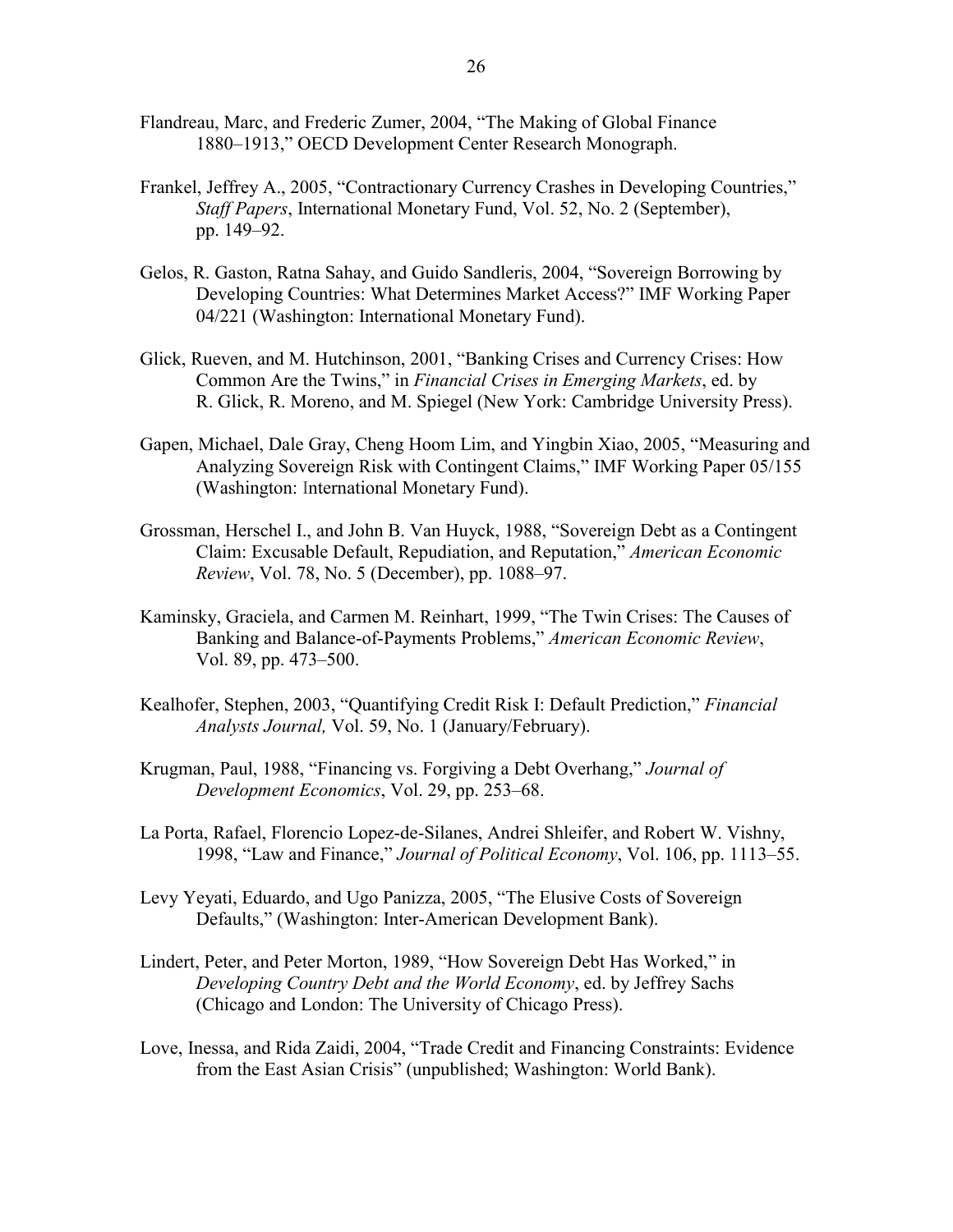- Love, Inessa, Lorenzo Preve, and Virginia Sarria-Allende, 2005, "Trade Credit and Bank Credit: Evidence from Recent Financial Crises," Technical Report 3716, World Bank Policy Research.
- Manasse, Paolo, Nouriel Roubini, and Axel Schimmelpfennig, 2003, "Predicting Sovereign Debt Crises," IMF Working Paper 03/221 (Washington: International Monetary Fund).
- Merton, Robert C., 1974, "On the Pricing of Corporate Debt: The Risk Structure of Interest Rates," *Journal of Finance*, Vol. 29, pp. 449–70.
- Ozler, Sule, 1993, "Have Commercial Banks Ignored History?" *American Economic Review*, Vol. 83, No. 3 (June), pp. 608–20.
- Rajan, Raghuram G., and Zingales, Luigi, 1998, "Financial Dependence and Growth," *American Economic Review*, Vol. 88, pp. 559–86.
- Reinhart, Carmen M., Kenneth S. Rogoff, and Miguel A. Savastano, 2003, "Debt Intolerance," *Brookings Papers on Economic Activity*: 1, Brookings Institution.
- Rose, Andrew K., 2005, "One Reason Countries Pay Their Debts: Renegotiation and International Trade," *Journal of Development Economics*, Vol. 77, No. 1 (June) pp. 189–206.
- Sachs, Jeffrey, 1989, "The Debt Overhang of Developing Countries," in *Debt, Growth and Stabilization: Essays in Memory of Carlos Diaz Alejandro*, ed. by Jorge de Macedo and Ronald Findlay (Oxford: Blackwell).
- Sturzenegger, Federico, and Jeromin Zettelmeyer, 2006, *Debt Defaults and Lessons from a Decade of Crises* (Cambridge, Massachusetts: MIT Press).
- Sutter, Matthias, 2003, "The Political Economy of Fiscal Policy: An Experimental Study on the Strategic Use of Deficits," *Public Choice*, Vol. 116, Nos. 3–4 (September), pp. 313–32.
- Tomz, Michael, 2007, *Reputation and International Cooperation: Sovereign Debt Across Three Centuries* (Princeton, NJ: Princeton University Press).
- World Bank 2004, Financing Developing Countries' Trade, in *Global Development Finance 2004: Harnessing Cyclical Gains for Development* (Washington: World Bank).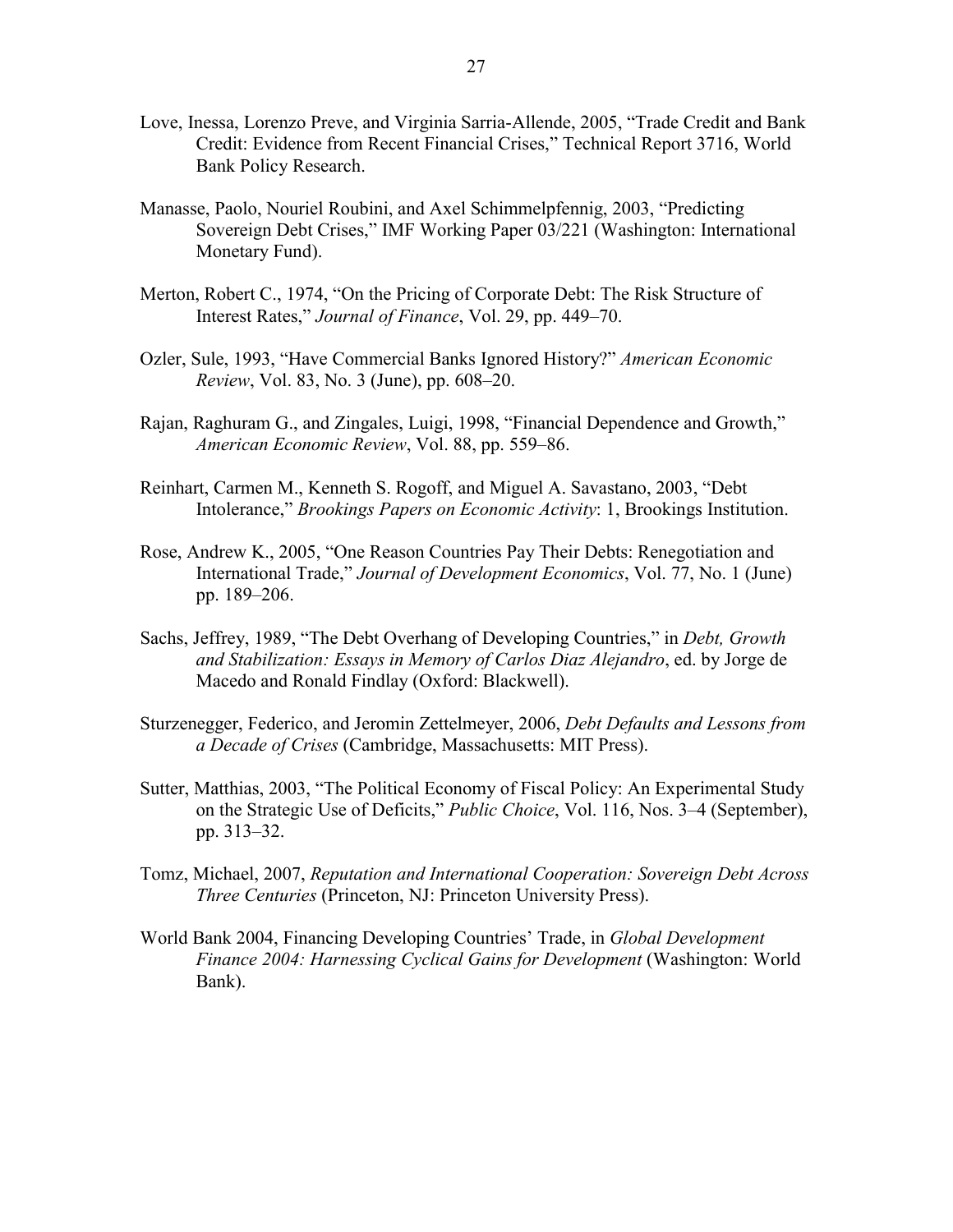

**Figure 1: Number of Defaults (1824-2004)**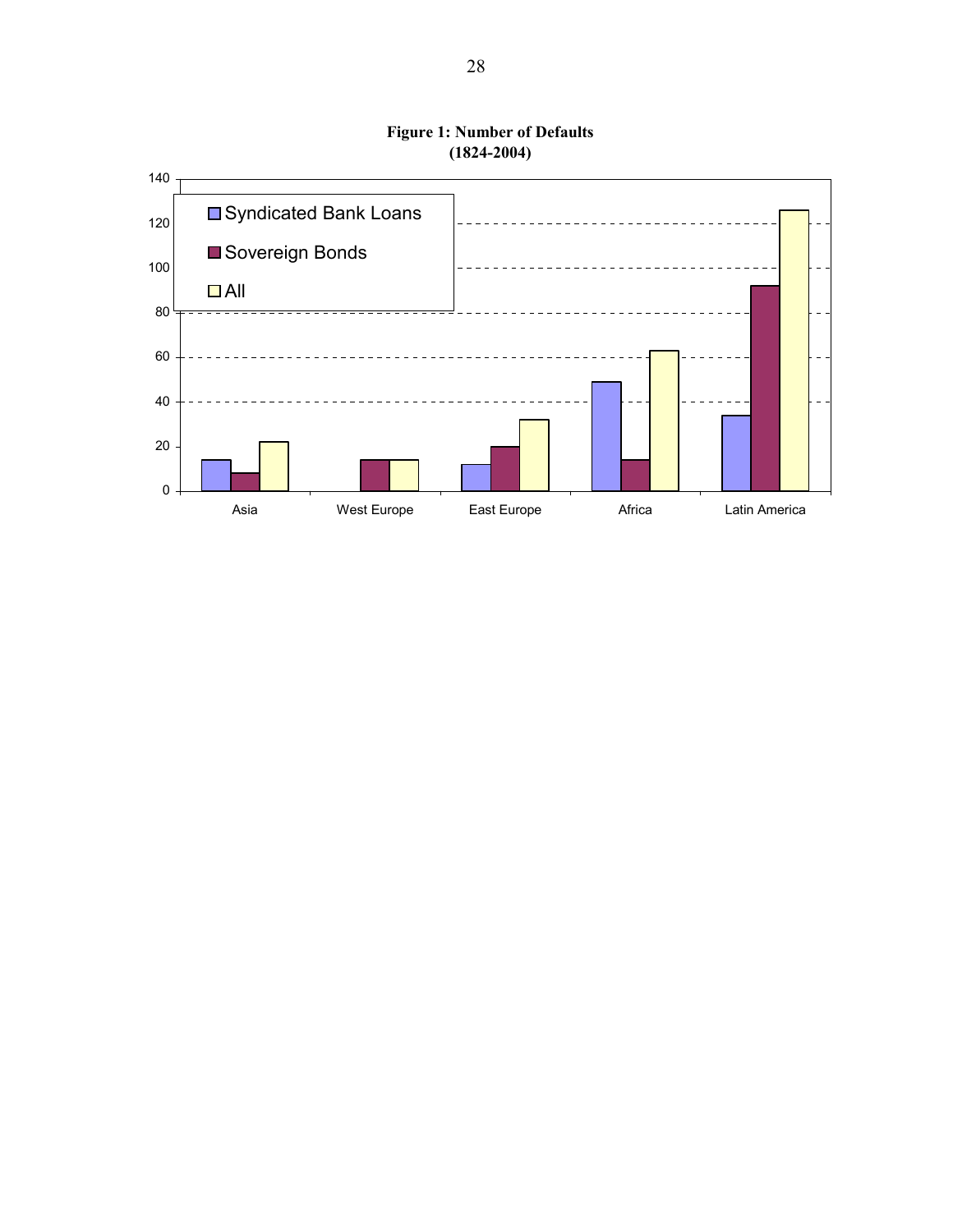|                | Period    |          | <b>AFRICA</b> |              |             | <b>ASIA</b>    |                          |                | <b>EAST EUROPE</b> |                |             | <b>LATIN AMERICA</b> |                |                  | <b>WEST EUROPE</b> |                |                | ALL            |                |
|----------------|-----------|----------|---------------|--------------|-------------|----------------|--------------------------|----------------|--------------------|----------------|-------------|----------------------|----------------|------------------|--------------------|----------------|----------------|----------------|----------------|
|                |           |          | <b>Bank</b>   | All          | <b>Bond</b> | <b>Bank</b>    | All                      | <b>Bond</b>    | <b>Bank</b>        | All            | <b>Bond</b> | <b>Bank</b>          | All            | <b>Bond</b>      | <b>Bank</b>        | All            | <b>Bond</b>    | <b>Bank</b>    | All            |
| N. of Episodes | 1824-1840 | $\theta$ | $\Omega$      | $\theta$     | $\theta$    | $\theta$       | $\theta$                 |                | $\theta$           | $\overline{1}$ | 14          | $\theta$             | 14             | $\overline{4}$   | $\theta$           | $\overline{4}$ | 19             | $\Omega$       | 19             |
| Average Length |           | 0.0      | 0.0           | 0.0          | 0.0         | 0.0            | 0.0                      | 52.0           | 0.0                | 52.0           | 21.4        | 0.0                  | 21.4           | 24.8             | 0.0                | 24.8           | 23.7           | 0.0            | 23.7           |
| N. of Episodes | 1841-1860 | $\Omega$ | $\Omega$      | $\theta$     | $\theta$    | $\Omega$       | $\theta$                 | $\theta$       | $\Omega$           | $\theta$       | 5           | $\theta$             | 5              |                  | $\theta$           |                | 6              | $\Omega$       | 6              |
| Average Length |           | 0.0      | 0.0           | 0.0          | 0.0         | 0.0            | 0.0                      | 0.0            | 0.0                | 0.0            | 8.0         | 0.0                  | 8.0            | 6.0              | 0.0                | 6.0            | 7.7            | 0.0            | 7.7            |
| N. of Episodes | 1861-1880 | 3        | $\Omega$      | 3            |             | $\theta$       | $\overline{1}$           | $\theta$       | $\theta$           | $\theta$       | 14          | $\theta$             | 14             |                  | $\theta$           |                | 19             | $\overline{0}$ | 19             |
| Average Length |           | 10.0     | 0.0           | 10.0         | 5.0         | 0.0            | 5.0                      | 0.0            | 0.0                | 0.0            | 14.1        | 0.0                  | 14.1           | 2.0              | 0.0                | 2.0            | 12.4           | 0.0            | 12.4           |
| N. of Episodes | 1881-1900 | $\theta$ | $\theta$      | $\mathbf{0}$ | $\theta$    | $\Omega$       | $\overline{0}$           | 2              | $\Omega$           | $\overline{2}$ | 16          | $\theta$             | 16             |                  | $\mathbf{0}$       |                | 19             | $\overline{0}$ | 19             |
| Average Length |           | 0.0      | 0.0           | 0.0          | 0.0         | 0.0            | 0.0                      | 2.0            | 0.0                | 2.0            | 3.4         | 0.0                  | 3.4            | 9.0              | 0.0                | 9.0            | 3.6            | 0.0            | 3.6            |
| N. of Episodes | 1901-1920 | 5        | $\theta$      | 5            |             | $\Omega$       |                          | $\overline{2}$ | $\Omega$           | 2              | 11          | $\mathbf{0}$         | 11             |                  | $\mathbf{0}$       |                | 20             | $\overline{0}$ | 20             |
| Average Length |           | 1.6      | 0.0           | 1.6          | 13.0        | 0.0            | 13.0                     | 2.5            | 0.0                | 2.5            | 5.3         | 0.0                  | 5.3            | 1.0              | 0.0                | 1.0            | 4.3            | 0.0            | 4.3            |
| N. of Episodes | 1921-1940 |          | $\theta$      | 1            | 4           | $\overline{0}$ | $\overline{4}$           | 8              | $\overline{0}$     | 8              | 20          | $\theta$             | 20             | 6                | $\mathbf{0}$       | 6              | 39             | $\overline{0}$ | 39             |
| Average Length |           | 3.0      | 0.0           | 3.0          | 7.3         | 0.0            | 7.3                      | 12.6           | 0.0                | 12.6           | 9.3         | 0.0                  | 9.3            | 6.7              | 0.0                | 6.7            | 9.2            | 0.0            | 9.2            |
| N. of Episodes | 1941-1960 | $\Omega$ | $\theta$      | $\theta$     |             | $\theta$       | $\overline{\phantom{a}}$ | 2              | $\theta$           | $\overline{2}$ |             | $\theta$             | $\mathbf{1}$   | $\mathbf{0}$     | $\theta$           | $\Omega$       | $\overline{4}$ | $\Omega$       | $\overline{4}$ |
| Average Length |           | 0.0      | 0.0           | 0.0          | 10.0        | 0.0            | 10.0                     | 13.5           | 0.0                | 13.5           | 1.0         | 0.0                  | 1.0            | 0.0              | 0.0                | 0.0            | 9.5            | 0.0            | 9.5            |
| N. of Episodes | 1961-1970 | 1        | $\Omega$      | $\mathbf{1}$ | $\Omega$    | $\Omega$       | $\theta$                 | $\theta$       | $\Omega$           | $\theta$       |             | $\theta$             | $\mathbf{1}$   | $\boldsymbol{0}$ | $\Omega$           | $\Omega$       | $\overline{2}$ | $\Omega$       | $\mathfrak{D}$ |
| Average Length |           | 15.0     | 0.0           | 15.0         | 0.0         | 0.0            | 0.0                      | 0.0            | 0.0                | 0.0            | 1.0         | 0.0                  | 1.0            | 0.0              | 0.0                | 0.0            | 8.0            | 0.0            | 8.0            |
| N. of Episodes | 1971-1980 | $\Omega$ | 5             | 5            | $\theta$    | 3              | $\mathfrak{Z}$           | $\theta$       | $\Omega$           | $\theta$       | $\theta$    | $\tau$               | $\overline{7}$ | $\mathbf{0}$     | $\theta$           | $\Omega$       | $\overline{0}$ | 15             | 15             |
| Average Length |           | 0.0      | 13.6          | 13.6         | 0.0         | 16.0           | 16.0                     | 0.0            | 0.0                | 0.0            | 0.0         | 4.9                  | 4.9            | 0.0              | 0.0                | 0.0            | 0.0            | 10.0           | 10.0           |
| N. of Episodes | 1981-1990 |          | 33            | 34           | $\theta$    | 6              | 6                        | $\theta$       | 5                  | 5              | 5           | 24                   | 29             | $\overline{0}$   | $\mathbf{0}$       | $\Omega$       | 6              | 68             | 74             |
| Average Length |           | 2.0      | 8.5           | 8.4          | 0.0         | 10.0           | 10.0                     | 0.0            | 5.6                | 5.6            | 3.6         | 8.7                  | 7.8            | 0.0              | 0.0                | 0.0            | 3.3            | 8.5            | 8.1            |
| N. of Episodes |           | 3        | 11            | 14           |             | 5              | 6                        | 5              | 7                  | 12             | 5           | 3                    | 8              | $\overline{0}$   | $\mathbf{0}$       | $\theta$       | 14             | 26             | 40             |
| Average Length | 1991-2004 | 2.0      | 5.1           | 4.4          | 1.0         | 2.2            | 2.0                      | 1.4            | 5.7                | 3.9            | 1.6         | 4.0                  | 2.5            | 0.0              | 0.0                | 0.0            | 1.6            | 4.6            | 3.5            |

Table 1. Default Episodes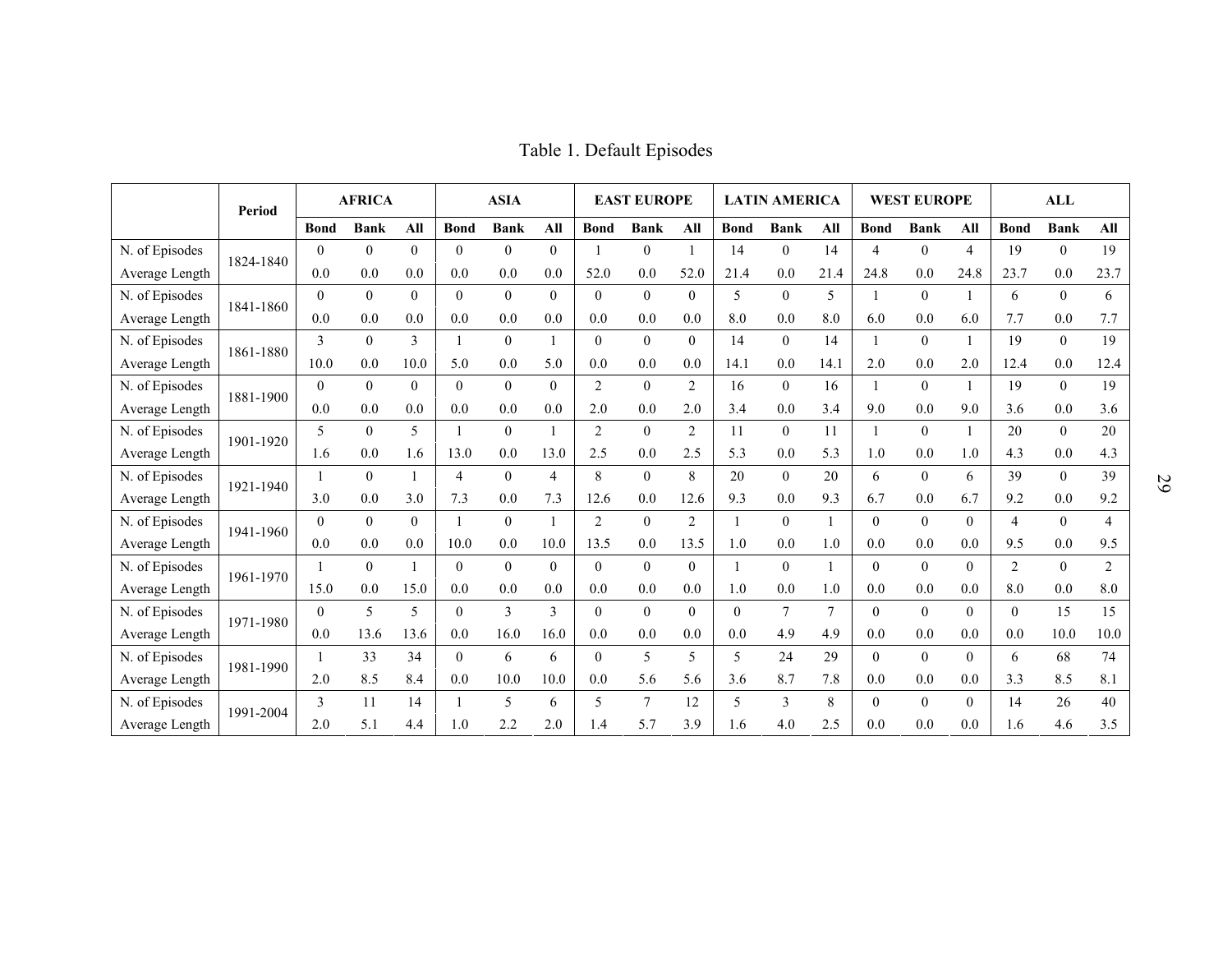|                      | (1)           | (2)           | (3)           | (4)           |
|----------------------|---------------|---------------|---------------|---------------|
|                      | <b>GROWTH</b> | <b>GROWTH</b> | <b>GROWTH</b> | <b>GROWTH</b> |
| $INV$ <sub>GDP</sub> | 1.211         | 1.152         | 1.205         | 1.146         |
|                      | $(8.63)$ ***  | $(8.08)$ ***  | $(8.58)$ ***  | $(8.04)$ ***  |
| POP_GR               | $-0.120$      | $-0.119$      | $-0.121$      | $-0.118$      |
|                      | (1.22)        | (1.22)        | (1.24)        | (1.20)        |
| GDP PC70s            | $-0.121$      | $-0.124$      | $-0.121$      | $-0.125$      |
|                      | $(7.25)$ ***  | $(7.34)$ ***  | $(7.24)$ ***  | $(7.37)$ ***  |
| SEC_ED               | 0.014         | 0.018         | 0.014         | 0.018         |
|                      | (1.62)        | $(2.03)$ **   | (1.63)        | $(2.03)$ **   |
| POP                  | 0.004         | 0.004         | 0.004         | 0.004         |
|                      | $(6.32)$ ***  | $(6.72)$ ***  | $(6.30)$ ***  | $(6.66)$ ***  |
| GOV_C1               | 2.965         | 2.974         | 2.970         | 3.000         |
|                      | $(2.91)$ ***  | $(2.89)$ ***  | $(2.89)$ ***  | $(2.89)$ ***  |
| CIV_RIGTH            | $-0.026$      | $-0.033$      | $-0.026$      | $-0.035$      |
|                      | (0.37)        | (0.45)        | (0.37)        | (0.49)        |
| <b>DTOT</b>          | $-0.270$      | $-0.111$      | $-0.277$      | $-0.082$      |
|                      | (0.22)        | (0.10)        | (0.23)        | (0.07)        |
| <b>OPEN</b>          | 2.149         | 2.156         | 2.151         | 2.146         |
|                      | $(3.50)$ ***  | $(3.50)$ ***  | $(3.49)$ ***  | $(3.48)$ ***  |
| <b>SSA</b>           | $-0.859$      | $-0.832$      | $-0.839$      | $-0.788$      |
|                      | $(2.84)$ ***  | $(2.70)$ ***  | $(2.73)$ ***  | $(2.54)$ **   |
| LAC                  | $-0.399$      | $-0.430$      | $-0.367$      | $-0.355$      |
|                      | (1.60)        | $(1.70)*$     | (1.45)        | (1.39)        |
| <b>TRANS</b>         | $-0.064$      | $-0.266$      | $-0.071$      | $-0.268$      |
|                      | (0.10)        | (0.44)        | (0.11)        | (0.44)        |
| BK_CR                | $-1.087$      | $-1.068$      | $-1.092$      | $-1.080$      |
|                      | $(4.64)$ ***  | $(4.53)$ ***  | $(4.65)$ ***  | $(4.57)$ ***  |
| $\rm{DEF}$           | $-1.239$      | $-1.184$      | $-1.282$      | $-1.370$      |
|                      | $(4.32)$ ***  | $(3.82)$ ***  | $(4.38)$ ***  | $(4.06)$ ***  |
| $DEF_B$              |               | $-1.388$      |               | $-1.291$      |
|                      |               | $(2.11)$ **   |               | $(1.93)*$     |
| DEF_B1               |               | 0.481         |               | 0.916         |
|                      |               | (0.87)        |               | (1.49)        |
| DEF B2               |               | 0.337         |               | 0.495         |
|                      |               | (0.63)        |               | (0.82)        |
| DEF B3               |               | 0.994         |               | 1.242         |
|                      |               | (1.55)        |               | $(1.90)*$     |
| END DEF              |               |               | $-0.665$      | $-1.135$      |
|                      |               |               | (1.14)        | $(1.77)*$     |
| END DEF1             |               |               | 0.002         | 0.003         |
|                      |               |               | (0.00)        | (0.01)        |
| END_DEF2             |               |               | 0.122         | $-0.384$      |
|                      |               |               | (0.22)        | (0.70)        |
| Constant             | 1.387         | 1.474         | 1.389         | 1.471         |
|                      | $(2.16)$ **   | $(2.28)$ **   | $(2.16)$ **   | $(2.28)$ **   |
| Observations         | 2048          | 1985          | 2048          | 1985          |
| R-squared            | 0.22          | 0.22          | 0.22          | 0.22          |

Table 2. Default and Growth, Panel 1972–2000

Robust t-statistics in parentheses<br>\* significant at 10%; \*\* significant at 1%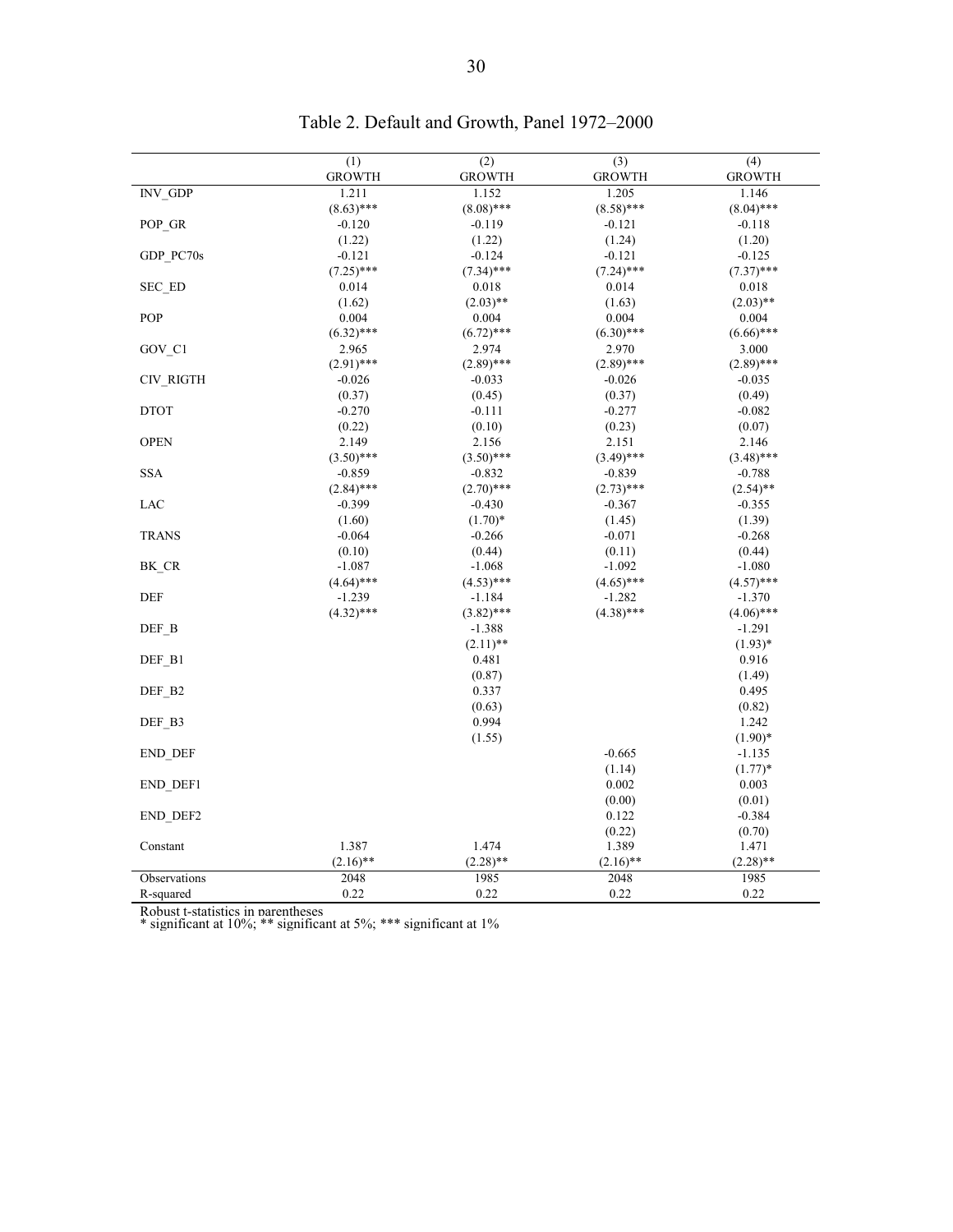|                | (1)<br><b>GROWTH</b>    | (2)<br><b>GROWTH</b>    | (3)<br><b>GROWTH</b>    | (4)<br>GROWTH           |
|----------------|-------------------------|-------------------------|-------------------------|-------------------------|
| <b>INV GDP</b> | 1.607                   | 1.584                   | 1.635                   | 1.584                   |
|                | $(5.11)$ ***            | $(5.00)$ ***            | $(4.58)$ ***            | $(5.03)$ ***            |
| POP_GR         | $-0.331$<br>(1.35)      | $-0.337$<br>(1.37)      | $-0.319$<br>(1.16)      | $-0.338$<br>(1.38)      |
| GDP_PC70s      | $-0.259$                | $-0.269$                | $-0.300$                | $-0.275$                |
|                | (1.38)                  | (1.43)                  | (1.53)                  | (1.46)                  |
| SEC_ED         | 0.036                   | 0.037                   | 0.039                   | 0.037                   |
| POP            | (1.56)<br>0.006         | (1.59)<br>0.006         | (1.63)<br>0.005         | (1.60)<br>0.006         |
|                | $(5.36)$ ***            | $(5.29)$ ***            | $(4.12)$ ***            | $(5.25)$ ***            |
| GOV_C1         | 3.402                   | 3.281                   | 3.084                   | 3.299                   |
|                | $(2.95)$ ***            | $(2.76)$ ***            | $(2.45)$ **             | $(2.75)$ ***            |
| CIV_RIGTH      | $-0.090$                | $-0.093$                | $-0.050$                | $-0.092$                |
| <b>DTOT</b>    | (0.71)<br>$-2.271$      | (0.73)<br>$-2.333$      | (0.36)<br>$-2.133$      | (0.72)<br>$-2.342$      |
|                | (1.20)                  | (1.23)                  | (1.16)                  | (1.24)                  |
| <b>OPEN</b>    | 1.764                   | 1.816                   | 1.677                   | 1.818                   |
|                | (1.52)                  | (1.55)                  | (1.31)                  | (1.55)                  |
| <b>SSA</b>     | $-0.542$<br>(1.16)      | $-0.510$<br>(1.08)      | $-0.637$<br>(1.23)      | $-0.520$<br>(1.07)      |
| <b>LAC</b>     | $-0.508$                | $-0.457$                | $-0.381$                | $-0.460$                |
|                | (1.41)                  | (1.26)                  | (1.03)                  | (1.26)                  |
| <b>TRANS</b>   | $-2.443$                | $-2.437$                | $-2.216$                | $-2.430$                |
| BK_CR          | $(2.53)$ **<br>$-1.364$ | $(2.53)$ **<br>$-1.328$ | $(2.02)$ **<br>$-1.188$ | $(2.50)$ **<br>$-1.324$ |
|                | $(3.81)$ ***            | $(3.73)$ ***            | $(3.36)$ ***            | $(3.71)$ ***            |
| DEF            | $-1.043$                |                         |                         |                         |
|                | $(3.15)$ ***            |                         |                         |                         |
| DEF_PR         |                         | $-1.440$<br>$(2.30)$ ** | $-1.246$<br>$(1.89)^*$  | $-1.443$<br>$(2.29)$ ** |
| DEF_U          |                         | $-0.930$                | $-1.037$                | $-0.930$                |
|                |                         | $(2.46)$ **             | $(2.69)$ ***            | $(2.32)$ **             |
| DEF_PRB        |                         |                         | $-13.700$               |                         |
|                |                         |                         | $(2.13)$ **             |                         |
| DEF_PRB1       |                         |                         | 0.330<br>(0.07)         |                         |
| DEF_PRB2       |                         |                         | 3.506                   |                         |
|                |                         |                         | (0.99)                  |                         |
| DEF_PRB3       |                         |                         | $-0.929$                |                         |
| DEF_UB         |                         |                         | (0.24)<br>0.000         |                         |
|                |                         |                         | (0.00)                  |                         |
| DEF_UB1        |                         |                         | 1.098                   |                         |
|                |                         |                         | $(1.71)^*$<br>0.860     |                         |
| DEF_UB2        |                         |                         | (1.32)                  |                         |
| DEF UB3        |                         |                         | 0.898                   |                         |
|                |                         |                         | (1.17)                  |                         |
| <b>END DEF</b> |                         |                         |                         | $-0.237$<br>(0.36)      |
| END_DEF1       |                         |                         |                         | 0.266                   |
|                |                         |                         |                         | (0.49)                  |
| END_DEF2       |                         |                         |                         | 0.149                   |
|                | 2.629                   | 2.660                   |                         | (0.24)                  |
| Constant       | $(1.95)^*$              | $(1.97)$ **             | $-0.435$<br>(0.30)      | 2.662<br>$(1.97)$ **    |
| Observations   | 843                     | 843                     | 726                     | 843                     |
| R-squared      | 0.26                    | 0.26                    | 0.28                    | 0.26                    |

# Table 3. Default and Growth, Panel 1972–2000

Robust t-statistics in parentheses

\* significant at 10%; \*\* significant at 5%; \*\*\* significant at 1%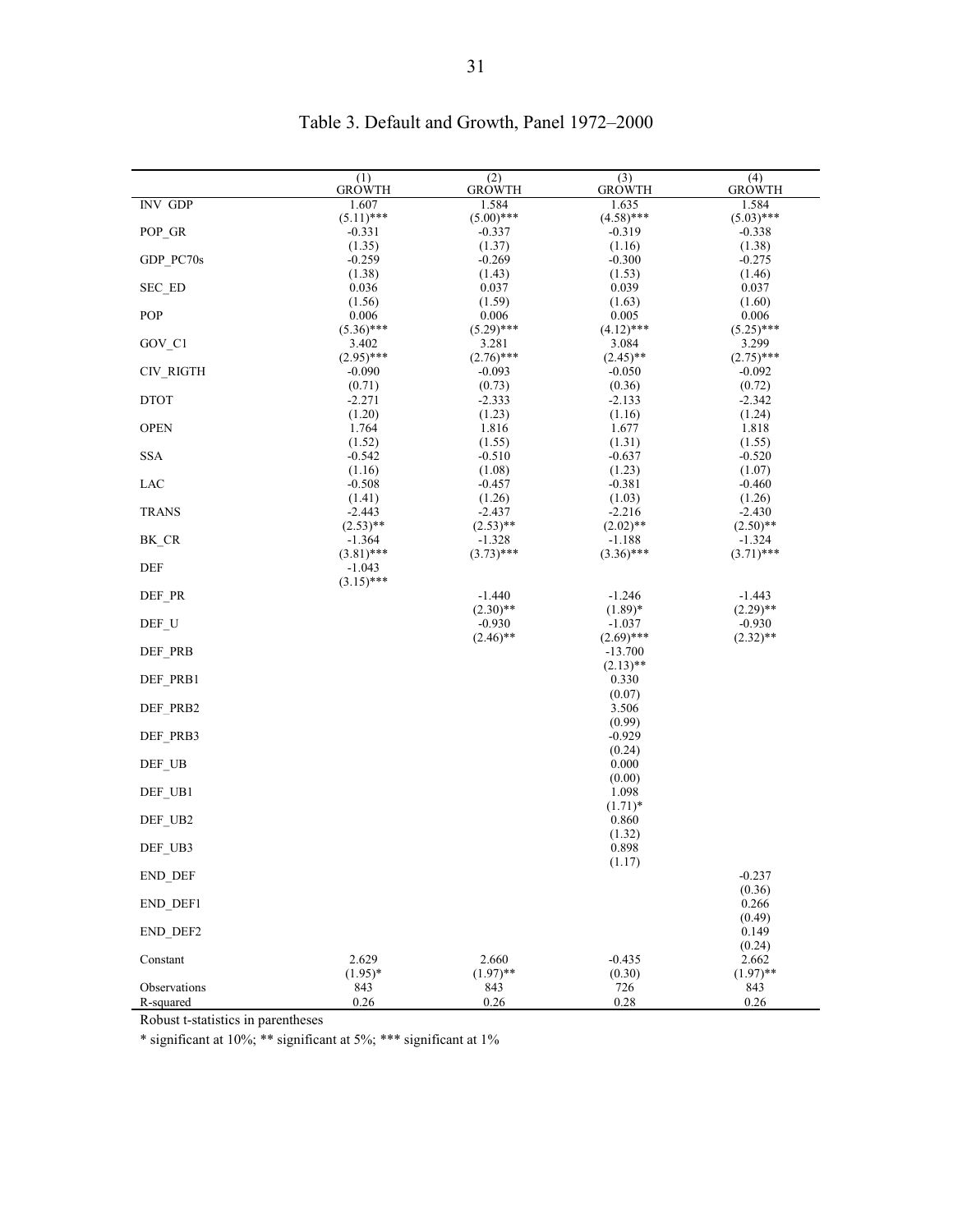|                  | (1)                   | (2)                      | (3)                      | (4)                      |
|------------------|-----------------------|--------------------------|--------------------------|--------------------------|
|                  | <b>RATING</b>         | <b>RATING</b>            | <b>RATING</b>            | <b>RATING</b>            |
| LGDP PC          | 1.627<br>$(4.69)$ *** | 1.418                    | 1.215                    | 1.366                    |
| <b>GDPGR</b>     | $-1.968$              | $(3.83)$ ***<br>$-4.273$ | $(3.20)$ ***<br>$-5.324$ | $(3.47)$ ***<br>$-4.888$ |
|                  | (0.42)                | (1.06)                   | (1.07)                   | (0.91)                   |
| <b>LINF</b>      | $-0.707$              | $-0.817$                 | $-0.727$                 | $-0.932$                 |
|                  | $(3.48)$ ***          | $(3.88)$ ***             | $(3.04)$ ***             | $(3.65)$ ***             |
| CG BALW          | 14.131                | 6.899                    | 8.079                    | 9.411                    |
|                  | $(2.61)$ **           | (1.26)                   | (1.50)                   | (1.20)                   |
| CA GDPW          | 3.011                 | $-2.800$                 | $-1.679$                 | $-1.697$                 |
|                  | (0.64)                | (0.74)                   | (0.40)                   | (0.41)                   |
| <b>EXDEXPGDF</b> | $-0.834$              | $-0.776$                 | $-0.750$                 | $-0.761$                 |
|                  | $(2.67)$ ***          | $(3.05)$ ***             | $(2.03)$ **              | $(2.13)$ **              |
| <b>IND</b>       | 2.549                 | 2.685                    | 2.839                    | 2.847                    |
|                  | $(2.63)$ **           | $(2.97)$ ***             | $(2.96)$ ***             | $(2.66)$ **              |
| <b>DEFAULT</b>   | $-1.669$              | $-1.486$                 | $-1.855$                 |                          |
|                  | $(3.10)$ ***          | $(2.86)$ ***             | $(3.57)$ ***             |                          |
| DEBT GDP         |                       | $-0.022$                 | $-0.020$                 | $-0.020$                 |
|                  |                       | $(2.99)$ ***             | $(2.16)$ **              | $(2.73)$ ***             |
| OR SIN           |                       | $-1.368$                 | $-1.212$                 | $-1.143$                 |
|                  |                       | $(2.42)$ **              | $(1.84)$ *               | (1.56)                   |
| <b>SDTOT</b>     |                       |                          | $-4.102$                 |                          |
|                  |                       |                          | (0.70)                   |                          |
| <b>DEF1800</b>   |                       |                          |                          | 0.620                    |
|                  |                       |                          |                          | (1.09)                   |
| DEF1900 50       |                       |                          |                          | $-0.017$                 |
|                  |                       |                          |                          | (0.03)                   |
| DEF1950 70       |                       |                          |                          | 0.426                    |
|                  |                       |                          |                          | (0.56)                   |
| DEF1970 80       |                       |                          |                          | $-0.043$                 |
|                  |                       |                          |                          | (0.06)                   |
| DEF1980 90       |                       |                          |                          | $-1.049$                 |
|                  |                       |                          |                          | (1.35)                   |
| DEF1990 95       |                       |                          |                          | 0.080                    |
|                  |                       |                          |                          | (0.08)                   |
| DEF1995 02       |                       |                          |                          | $-1.897$                 |
|                  |                       |                          |                          | $(2.79)$ ***             |
| Constant         | 0.394                 | 4.181                    | 6.077                    | 2.313                    |
|                  | (0.14)                | (1.28)                   | $(1.88)*$                | (0.73)                   |
| Observations     | 68                    | 59                       | 55                       | 68                       |
| R-squared        | 0.91                  | 0.94                     | 0.95                     | 0.92                     |

Table 4. Default and Credit Ratings, Cross Section Regression, 1999–2002

Robust t-statistics in parentheses

\* significant at 10%; \*\* significant at 5%; \*\*\* significant at 1%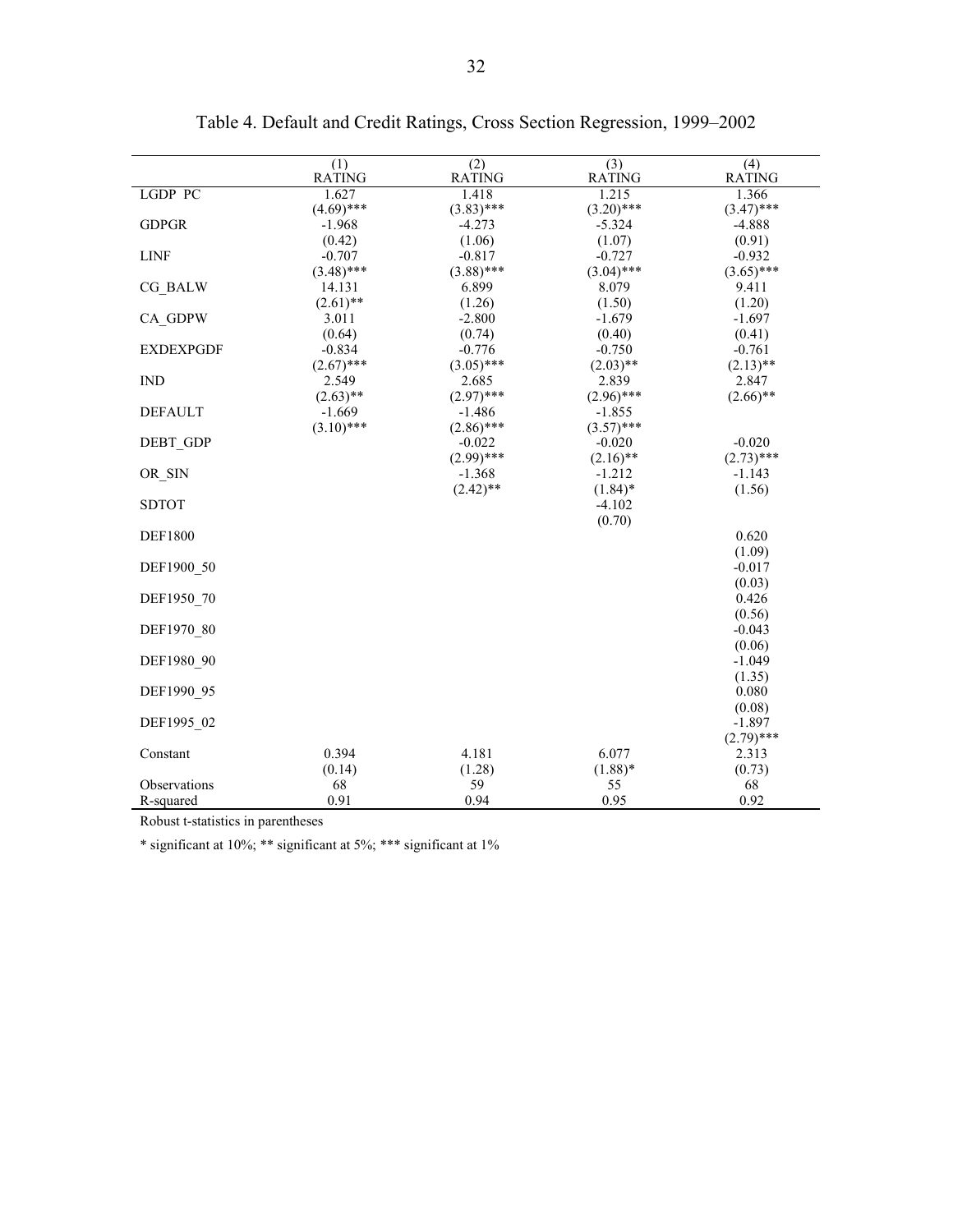|                              | (1)          | (2)          | (3)          | (4)          | (5)          | (6)          | (7)          | (8)          |
|------------------------------|--------------|--------------|--------------|--------------|--------------|--------------|--------------|--------------|
|                              | <b>EMBIG</b> | <b>EMBIG</b> | <b>EMBIG</b> | <b>EMBIG</b> | <b>EMBIG</b> | <b>EMBIG</b> | <b>EMBIG</b> | <b>EMBIG</b> |
| LGDP PC                      | $-200.578$   | $-1424.802$  | $-218.969$   | $-1237.708$  | $-216.274$   | $-1663.319$  | $-47.260$    | $-1172.255$  |
|                              | $(4.08)$ *** | $(4.97)$ *** | $(4.70)$ *** | $(4.94)$ *** | $(3.32)$ *** | $(5.53)$ *** | (0.90)       | $(3.89)$ *** |
| <b>LINF</b>                  | 46.061       | 25.281       | 55.359       | 31.052       | 54.589       | 33.042       | 36.787       | 26.325       |
|                              | $(2.95)$ *** | (1.55)       | $(3.70)$ *** | $(1.96)^*$   | $(2.97)$ *** | $(1.70)*$    | $(2.15)$ **  | (1.35)       |
| CG_BALW                      | $-446.783$   | 635.532      |              |              | $-718.671$   | 99.209       | 373.806      | 237.916      |
|                              | (0.68)       | (0.85)       |              |              | (1.06)       | (0.13)       | (0.59)       | (0.31)       |
| CA GDPW                      | 665.056      | $-342.523$   |              |              | 794.891      | $-454.604$   | 465.100      | $-757.808$   |
|                              | $(1.73)*$    | (0.81)       |              |              | $(1.93)*$    | (0.98)       | (1.20)       | (1.53)       |
| <b>EXDEXPGDF</b>             | 166.770      | 207.386      | 169.660      | 213.708      | 192.966      | 246.435      | 96.262       | 189.341      |
|                              | $(5.27)$ *** | $(4.53)$ *** | $(5.71)$ *** | $(4.80)$ *** | $(5.52)$ *** | $(5.13)$ *** | $(3.24)$ *** | $(3.88)$ *** |
| DEF1YEAR                     | 412.863      | 307.746      | 433.912      | 305.783      | 389.342      | 249.764      | 267.770      | 249.175      |
|                              | $(3.39)$ *** | $(2.52)$ **  | $(3.95)$ *** | $(2.68)$ *** | $(3.04)$ *** | $(2.04)$ **  | $(2.42)$ **  | $(2.03)$ **  |
| DEF2YRS                      | 246.746      | 188.244      | 267.262      | 162.114      | 238.877      | 145.339      | 134.276      | 144.640      |
|                              | $(2.10)$ **  | (1.63)       | $(2.52)$ **  | (1.49)       | $(1.99)$ **  | (1.26)       | (1.33)       | (1.25)       |
| DEF3 5YRS                    | 122.262      | 61.572       | 169.914      | 68.725       | 105.895      | 14.997       | 4.983        | 14.682       |
|                              | (1.28)       | (0.70)       | $(1.92)^*$   | (0.81)       | (1.07)       | (0.17)       | (0.06)       | (0.16)       |
| DEF6_10YRS                   | 112.608      | 39.982       | 123.758      | 45.416       | 104.661      | 32.995       | 14.330       | 32.061       |
|                              | (1.31)       | (0.64)       | (1.53)       | (0.73)       | (1.17)       | (0.53)       | (0.21)       | (0.51)       |
| DEF11 25YRS                  | 116.623      |              | 123.956      |              | 101.621      |              | 12.180       |              |
|                              | (1.25)       |              | (1.38)       |              | (1.06)       |              | (0.17)       |              |
| <b>RATING RES</b>            |              |              |              |              | $-40.583$    | $-52.359$    |              |              |
|                              |              |              |              |              | $(2.03)$ **  | $(2.55)$ **  |              |              |
| <b>RATING</b>                |              |              |              |              |              |              | $-62.546$    | $-51.225$    |
|                              |              |              |              |              |              |              | $(4.99)$ *** | $(2.49)$ **  |
| Constant                     | 1375.104     | 11054.177    | 1523.830     | 9563.936     | 1671.025     | 13401.740    | 1316.136     | 9674.835     |
|                              | $(3.60)$ *** | $(4.92)$ *** | $(4.19)$ *** | $(4.87)$ *** | $(3.38)$ *** | $(5.56)$ *** | $(3.74)$ *** | $(4.18)$ *** |
| Observations                 | 150          | 150          | 162          | 162          | 144          | 144          | 144          | 144          |
| Number of cc                 | 29           | 29           | 31           | 31           | 27           | 27           | 27           | 27           |
| R-squared                    |              | 0.56         |              | 0.53         |              | 0.58         |              | 0.58         |
| Region Fixed Effects         | <b>YES</b>   |              | <b>YES</b>   |              | <b>YES</b>   |              | <b>YES</b>   |              |
| <b>Country Fixed Effects</b> |              | <b>YES</b>   |              | <b>YES</b>   |              | <b>YES</b>   |              | <b>YES</b>   |
| <b>Years Fixed Effects</b>   | <b>YES</b>   | <b>YES</b>   | <b>YES</b>   | <b>YES</b>   | <b>YES</b>   | <b>YES</b>   | <b>YES</b>   | <b>YES</b>   |

Table 5. Defaults and Bond Spreads, Panel Regression, 1997–2004

Absolute value of z-statistics in parentheses

\* significant at 10%; \*\* significant at 5%; \*\*\* significant at 1%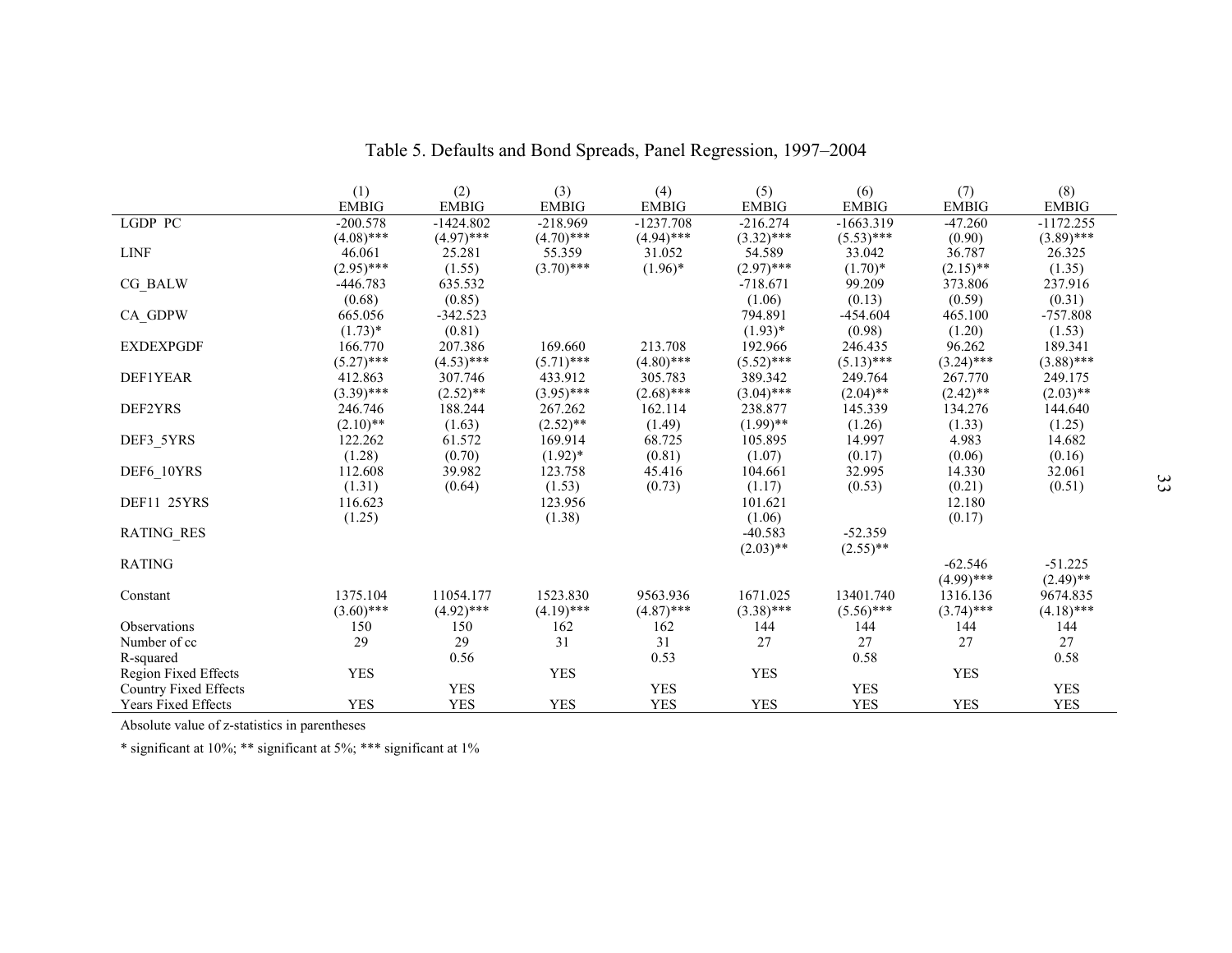| (1)          | (2)                                                                | (3)                                                                                              | (4)                                                                                                        | (5)                                                                                               | (6)                                                                                                        |  |
|--------------|--------------------------------------------------------------------|--------------------------------------------------------------------------------------------------|------------------------------------------------------------------------------------------------------------|---------------------------------------------------------------------------------------------------|------------------------------------------------------------------------------------------------------------|--|
|              |                                                                    |                                                                                                  |                                                                                                            |                                                                                                   | <b>NEC</b>                                                                                                 |  |
|              |                                                                    |                                                                                                  |                                                                                                            | Arellano and Bond                                                                                 |                                                                                                            |  |
| $-0.800$     | $-0.800$                                                           | $-0.800$                                                                                         | $-0.900$                                                                                                   | $-0.134$                                                                                          | 0.011                                                                                                      |  |
|              |                                                                    |                                                                                                  |                                                                                                            |                                                                                                   | (0.39)                                                                                                     |  |
| 0.000        | 0.000                                                              | 0.000                                                                                            | 0.000                                                                                                      | $-0.032$                                                                                          | $-0.038$                                                                                                   |  |
| (0.14)       | (0.21)                                                             | (0.11)                                                                                           | (0.17)                                                                                                     | $(7.51)$ ***                                                                                      | $(10.24)$ ***                                                                                              |  |
| 0.600        | 0.600                                                              | 0.400                                                                                            | 0.400                                                                                                      | 0.007                                                                                             | $-0.029$                                                                                                   |  |
| $(2.72)$ *** | $(2.72)$ ***                                                       | (1.53)                                                                                           | (1.55)                                                                                                     | (0.08)                                                                                            | (0.34)                                                                                                     |  |
| 0.000        | 0.000                                                              | 0.100                                                                                            | 0.100                                                                                                      | $-0.599$                                                                                          | $-0.533$                                                                                                   |  |
| (0.12)       | (0.03)                                                             | (0.38)                                                                                           | (0.28)                                                                                                     | $(9.53)$ ***                                                                                      | $(7.92)$ ***                                                                                               |  |
| $-0.100$     | $-0.100$                                                           | $-0.300$                                                                                         | $-0.300$                                                                                                   | $-0.266$                                                                                          | $-0.259$                                                                                                   |  |
| $(1.74)^*$   | $(1.73)*$                                                          | $(2.50)$ **                                                                                      | $(2.50)$ **                                                                                                | $(4.78)$ ***                                                                                      | $(4.69)$ ***                                                                                               |  |
| 0.000        | 0.000                                                              | 0.000                                                                                            | 0.000                                                                                                      | 0.011                                                                                             | 0.012                                                                                                      |  |
|              | (1.42)                                                             | (1.13)                                                                                           | (1.26)                                                                                                     | $(14.99)$ ***                                                                                     | $(17.32)$ ***                                                                                              |  |
|              |                                                                    |                                                                                                  | 0.500                                                                                                      |                                                                                                   | $-0.439$                                                                                                   |  |
|              |                                                                    |                                                                                                  |                                                                                                            |                                                                                                   | $(8.10)$ ***                                                                                               |  |
|              | $-0.400$                                                           |                                                                                                  | $-0.400$                                                                                                   |                                                                                                   | $-0.449$                                                                                                   |  |
|              |                                                                    |                                                                                                  |                                                                                                            |                                                                                                   | $(6.87)$ ***                                                                                               |  |
|              |                                                                    |                                                                                                  | 0.300                                                                                                      |                                                                                                   | 0.300                                                                                                      |  |
|              |                                                                    |                                                                                                  |                                                                                                            |                                                                                                   | $(4.92)$ ***                                                                                               |  |
|              |                                                                    |                                                                                                  |                                                                                                            |                                                                                                   | 7.911                                                                                                      |  |
|              |                                                                    |                                                                                                  |                                                                                                            |                                                                                                   | $(36.16)$ ***                                                                                              |  |
|              |                                                                    |                                                                                                  |                                                                                                            |                                                                                                   | 0.002                                                                                                      |  |
|              |                                                                    |                                                                                                  |                                                                                                            |                                                                                                   | (0.26)                                                                                                     |  |
|              |                                                                    |                                                                                                  |                                                                                                            |                                                                                                   | 872                                                                                                        |  |
| 99           | 99                                                                 | 99                                                                                               | 99                                                                                                         | 96                                                                                                | 96                                                                                                         |  |
| 0.07         | 0.07                                                               | 0.07                                                                                             | 0.07                                                                                                       |                                                                                                   |                                                                                                            |  |
|              | NEC<br>$(5.85)$ ***<br>(1.31)<br>$-14.200$<br>$(2.70)$ ***<br>1060 | <b>NEC</b><br>$(5.74)$ ***<br>0.500<br>$(1.75)^*$<br>(1.40)<br>$-14.200$<br>$(2.70)$ ***<br>1060 | <b>NEC</b><br><b>Fixed Effects</b><br>$(5.95)$ ***<br>0.300<br>(1.31)<br>$-16.700$<br>$(2.94)$ ***<br>1059 | <b>NEC</b><br>$(5.85)$ ***<br>$(1.76)^*$<br>(1.35)<br>(1.28)<br>$-16.500$<br>$(2.92)$ ***<br>1059 | <b>NEC</b><br>$(4.88)$ ***<br>0.337<br>$(7.20)$ ***<br>7.296<br>$(37.68)$ ***<br>$-0.008$<br>(0.80)<br>872 |  |

Table 6. Default and Trade Credit

Absolute value of t-statistics in parentheses

 $\hspace{0.1cm}$  \* significant at 10%; \*\*\* significant at 1%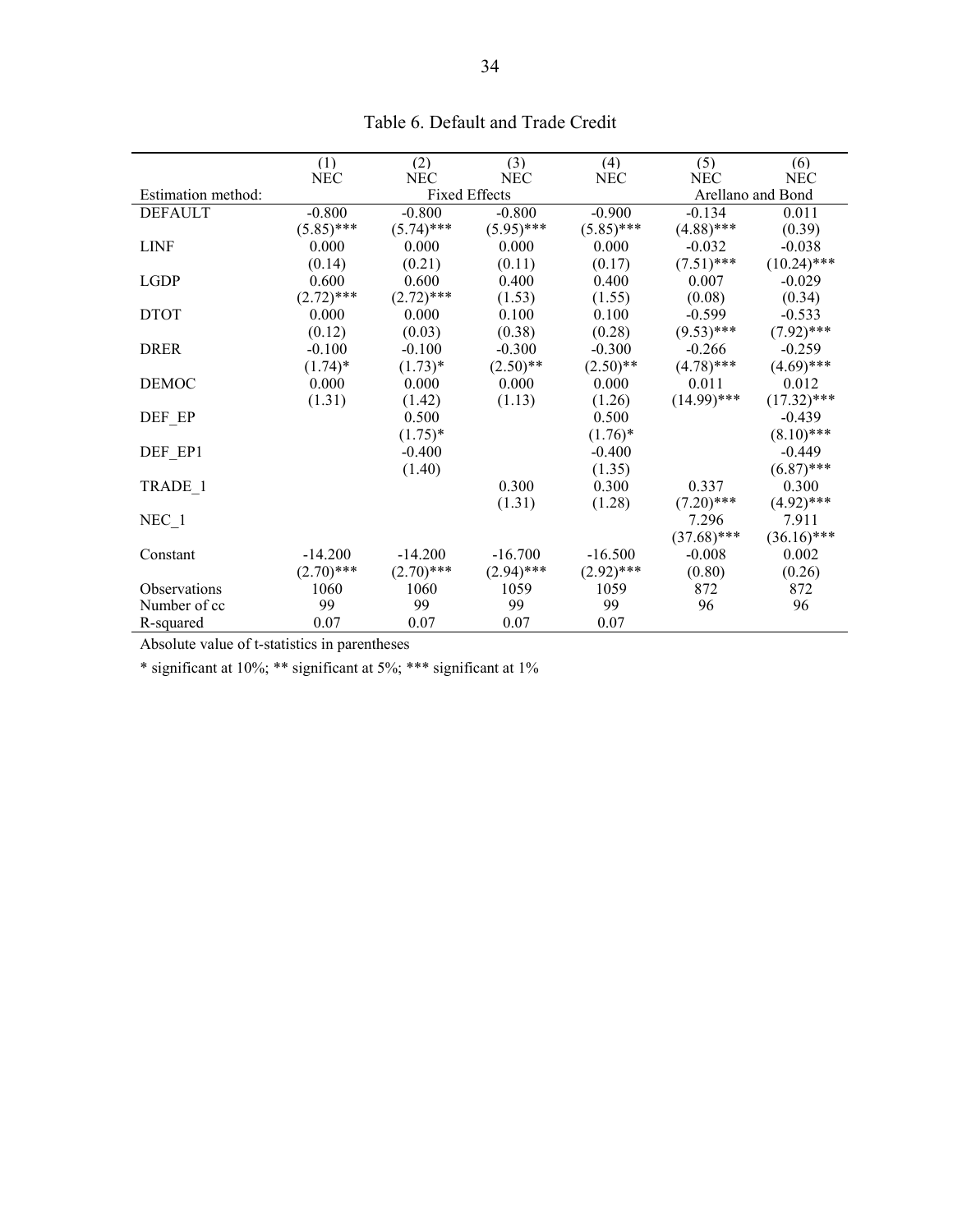|                  | (1)           | (2)           | (3)           | (4)           | (5)           | (6)           |
|------------------|---------------|---------------|---------------|---------------|---------------|---------------|
|                  | <b>LTR</b>    | <b>LTR</b>    | <b>LTR</b>    | <b>LTR</b>    | LTR           | <b>LTR</b>    |
| DEF NS           | $-0.206$      | $-0.319$      | $-0.054$      | $-0.054$      | $-0.047$      | $-0.104$      |
|                  | $(16.46)$ *** | $(25.21)$ *** | $(1.68)*$     | $(1.66)^*$    | (1.47)        | $(3.00)$ ***  |
| LGDP             | 0.315         | 0.353         | 0.393         | 0.393         | 0.393         | 0.392         |
|                  | $(40.18)$ *** | $(45.03)$ *** | $(38.75)$ *** | $(38.76)$ *** | $(38.73)$ *** | $(38.39)$ *** |
| LGDP_PC          | 0.323         | 0.262         | 0.145         | 0.144         | 0.145         | 0.149         |
|                  | $(27.51)$ *** | $(22.28)$ *** | $(9.75)$ ***  | $(9.70)$ ***  | $(9.75)$ ***  | $(9.93)$ ***  |
| <b>RTA</b>       | 0.108         | 0.104         | 0.179         | 0.179         | 0.179         | 0.178         |
|                  | $(13.28)$ *** | $(12.86)$ *** | $(15.77)$ *** | $(15.76)$ *** | $(15.75)$ *** | $(15.62)$ *** |
| <b>CURCOL</b>    | 0.332         | 0.388         | $-0.095$      | $-0.096$      | $-0.095$      | $-0.091$      |
|                  | $(3.80)$ ***  | $(4.46)$ ***  | (0.38)        | (0.38)        | (0.38)        | (0.36)        |
| <b>CUSTRICT</b>  | 0.669         | 0.665         | 0.647         | 0.647         | 0.647         | 0.647         |
|                  | $(13.39)$ *** | $(13.38)$ *** | $(10.21)$ *** | $(10.21)$ *** | $(10.21)$ *** | $(10.15)$ *** |
| DEF_AVT          |               | 0.141         | 0.176         | 0.176         | 0.176         | 0.178         |
|                  |               | $(47.37)$ *** | $(44.87)$ *** | $(44.87)$ *** | $(44.84)$ *** | $(44.88)$ *** |
| LTC_TOTNS        |               |               |               | 0.073         |               |               |
|                  |               |               |               | $(4.55)$ ***  |               |               |
| LTC_NBNKNS       |               |               |               |               | 0.055         |               |
|                  |               |               |               |               | $(3.59)$ ***  |               |
| LTC BNKNS        |               |               |               |               |               | 0.037         |
|                  |               |               |               |               |               | $(3.29)$ ***  |
| Constant         | $-10.215$     | $-11.02$      | $-11.338$     | $-11.41$      | $-11.392$     | $-11.38$      |
|                  | $(46.75)$ *** | $(50.53)$ *** | $(37.59)$ *** | $(37.78)$ *** | $(37.71)$ *** | $(37.39)$ *** |
| Observations     | 234457        | 234457        | 151371        | 151371        | 151243        | 147057        |
| Number of pairid | 12150         | 12150         | 11885         | 11885         | 11883         | 11687         |
| R-squared        | 0.11          | 0.12          | 0.08          | 0.08          | 0.08          | 0.08          |

### Table 7. Default and Trade: Does Trade Credit Matter?

Absolute value of t-statistics in parentheses

 $\hspace{0.1cm}$  \* significant at 10%; \*\*\* significant at 1%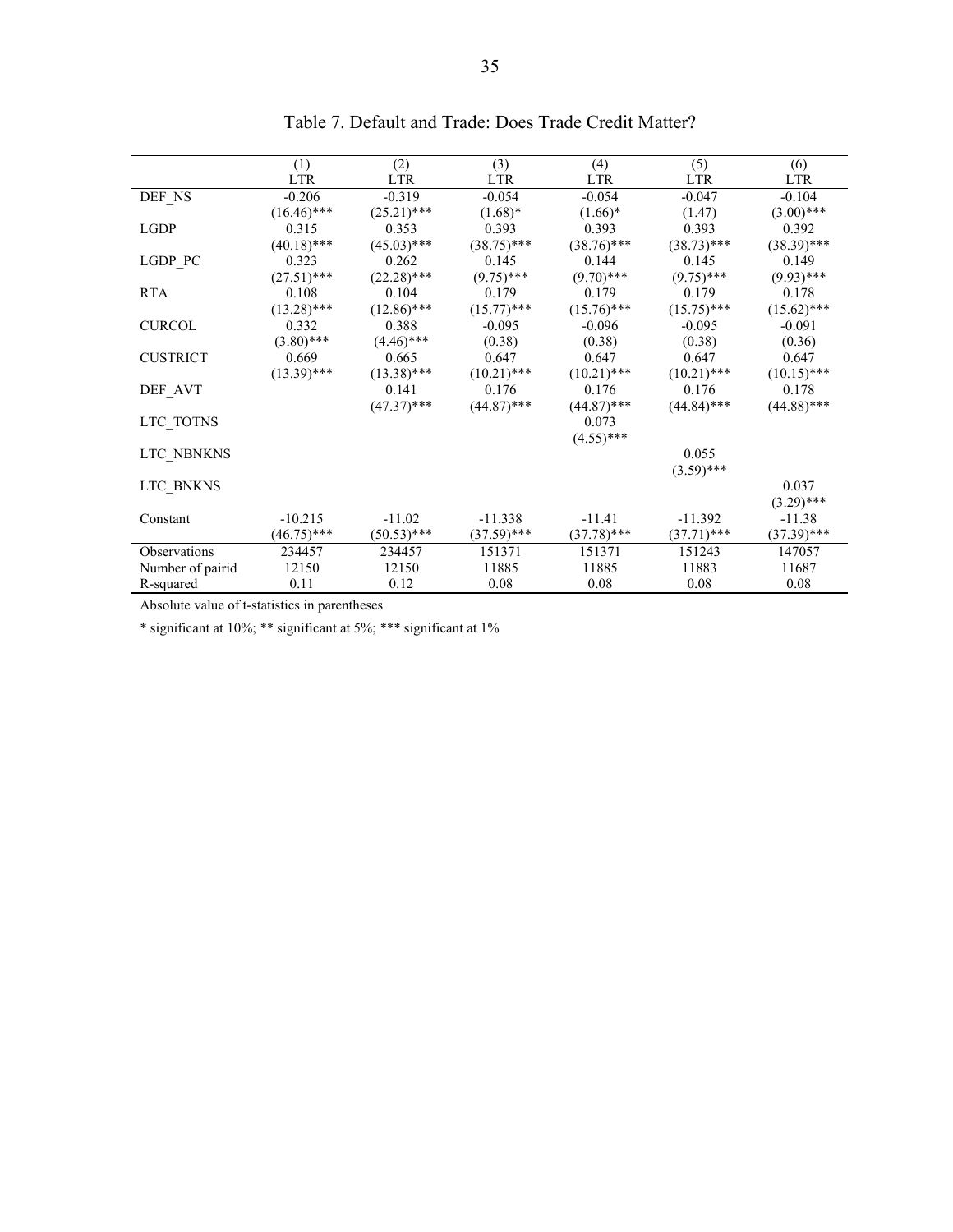| Unconditional probability of a banking crisis (111 episodes)   |      |  |  |  |  |
|----------------------------------------------------------------|------|--|--|--|--|
| Probability of a banking crisis conditional on a default       | 14.1 |  |  |  |  |
| P value on a test $P(BC/DEF) > P(BC)$                          | 0.0  |  |  |  |  |
| Unconditional probability of a sovereign default (85 episodes) | 2.2  |  |  |  |  |
| Probability of a default conditional on a banking crisis       | 4.5  |  |  |  |  |
| P value on a test $P(\text{DEF}/BC) > P(\text{DEF})$           | 0.1  |  |  |  |  |

Table 8. Probabilities of Default and Banking Crisis

Sources: Glick and Hutchinson (2001), Caprio and Kingelbiel (2003), Dell'Ariccia, Detragiacche and Rajan (2005), and staff calculations.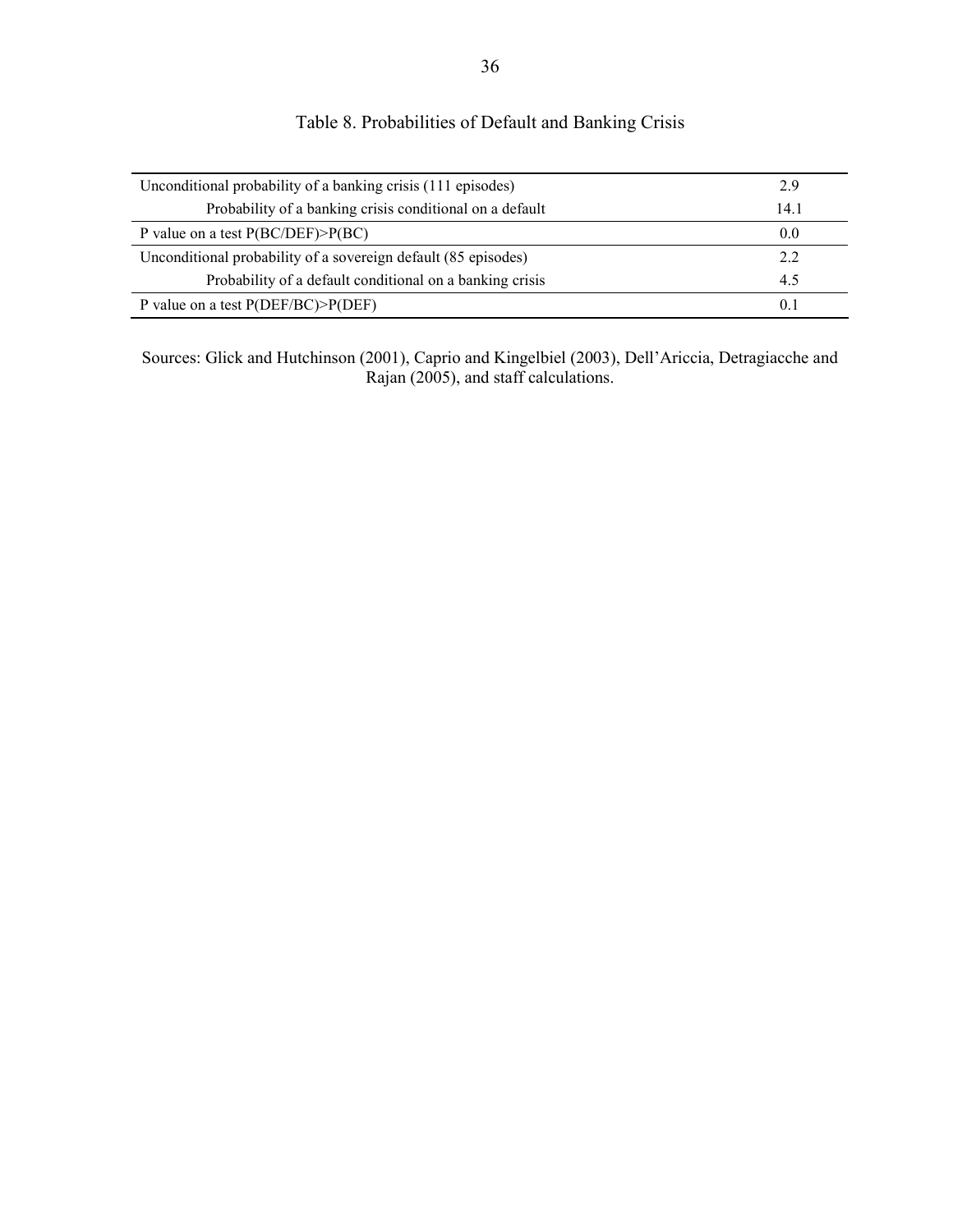|              | (1)           | (2)           | (3)           | (4)           | (5)           |
|--------------|---------------|---------------|---------------|---------------|---------------|
|              | <b>VAGR</b>   | <b>VAGR</b>   | <b>VAGR</b>   | <b>VAGR</b>   | <b>VAGR</b>   |
| DEF*EXT      | 0.009         | 0.021         | 0.009         | 0.019         |               |
|              | (0.74)        | (1.41)        | (0.73)        | (1.30)        |               |
| DEF b*EXT    |               | $-0.027$      |               | $-0.022$      |               |
|              |               | (1.22)        |               | (0.99)        |               |
| DEF b1*EXT   |               | $-0.033$      |               | $-0.031$      |               |
|              |               | (1.51)        |               | (1.42)        |               |
| DEF b2*EXT   |               | $-0.013$      |               | $-0.013$      |               |
|              |               | (0.60)        |               | (0.61)        |               |
| <b>SHVA</b>  | $-1.251$      | $-1.25$       | $-1.253$      | $-1.252$      | $-1.253$      |
|              | $(15.18)$ *** | $(15.17)$ *** | $(15.21)$ *** | $(15.19)$ *** | $(15.21)$ *** |
| BK CR*EXT    |               |               | $-2.277$      | $-2.164$      | $-2.282$      |
|              |               |               | $(2.29)$ **   | $(2.16)$ **   | $(2.29)$ **   |
| Constant     | 0.154         | 0.152         | 0.157         | 0.156         | 0.3           |
|              | (0.00)        | (0.00)        | (0.00)        | (0.00)        | (0.00)        |
| Observations | 15872         | 15872         | 15872         | 15872         | 15872         |
| R-squared    | 0.46          | 0.46          | 0.46          | 0.46          | 0.46          |

Table 9. Default and Industry Value-Added Growth

Absolute value of t statistics in parentheses.

All regressions exclude top and bottom 5 percent observations in the dependent variable.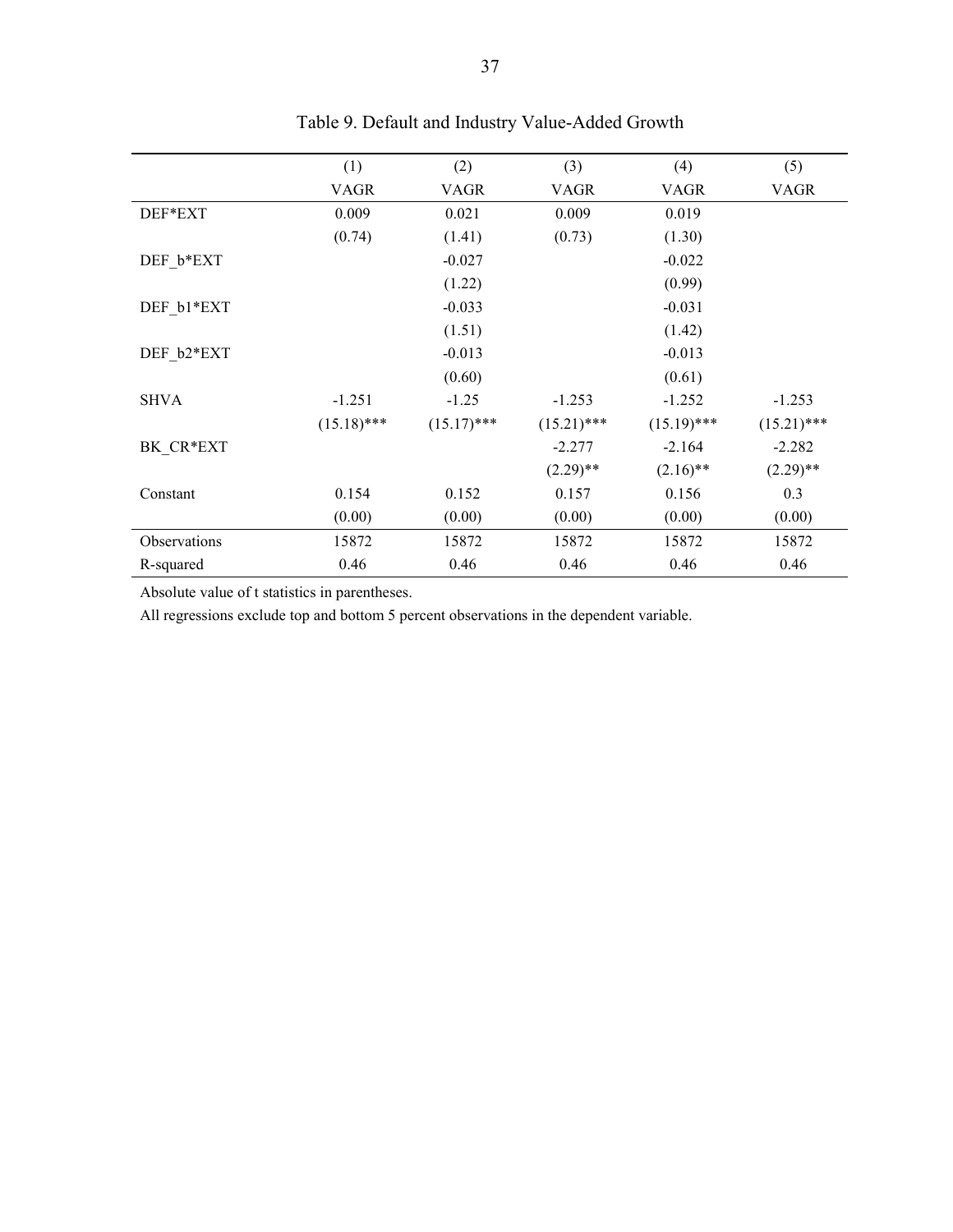|                     |                    | Election before default |       |      | Election after default |                    | Change                                 |
|---------------------|--------------------|-------------------------|-------|------|------------------------|--------------------|----------------------------------------|
|                     | Year of<br>default | Year                    | Votes | Year | Votes                  | Change in<br>votes | in the<br>chief of<br>the<br>executive |
| Argentina           | 2001               | 1999                    | 37.50 | 2003 | 16.90                  | $-20.60$           | <b>YES</b>                             |
| <b>Bolivia</b>      | 1989               | 1985                    | 26.42 | 1989 | 19.64                  | $-6.78$            | <b>YES</b>                             |
| Costa Rica          | 1981               | 1978                    | 39.66 | 1982 | 25.79                  | $-13.87$           | <b>YES</b>                             |
| Costa Rica          | 1983               | 1982                    | 45.03 | 1986 | 41.73                  | $-3.30$            |                                        |
| Dominican Republic  | 1982               | 1978                    | 37.47 | 1982 | 32.85                  | $-4.62$            | <b>YES</b>                             |
| Ecuador             | 1982               | 1979                    | 18.25 | 1984 | 8.31                   | $-9.94$            |                                        |
| Ecuador             | 1999               | 1998                    | 18.98 | 2002 | NA                     | NA                 | <b>YES</b>                             |
| Guatemala           | 1989               | 1985                    | 23.56 | 1990 | 8.48                   | $-15.08$           |                                        |
| Jamaica             | 1981               | 1980                    | 40.67 | 1983 | 0.00                   | $-40.67$           |                                        |
| Jamaica             | 1987               | 1983                    | 89.86 | 1989 | 43.32                  | $-46.54$           |                                        |
| Moldova             | 1998               | 1996                    | NA    | 2000 | NA                     | NA                 | <b>YES</b>                             |
| Paraguay            | 2003               | 1998                    | 43.29 | 2003 | 23.88                  | $-19.41$           | <b>YES</b>                             |
| Peru                | 1980               | 1980                    | 27.71 | 1985 | 5.65                   | $-22.06$           | <b>YES</b>                             |
| Peru                | 1984               | 1980                    | 27.71 | 1985 | 5.65                   | $-22.06$           | <b>YES</b>                             |
| Trinidad and Tobago | 1988               | 1986                    | NA    | 1992 | NA                     | NA                 |                                        |
| Ukraine             | 1998               | 1994                    | 21.55 | 1999 | 25.60                  | 4.05               |                                        |
| Uruguay             | 1987               | 1984                    | 35.39 | 1989 | 25.74                  | $-9.65$            |                                        |
| Uruguay             | 1990               | 1989                    | 33.03 | 1994 | 27.18                  | $-5.85$            | <b>YES</b>                             |
| Uruguay             | 2003               | 1999                    | 29.30 | 2004 | 9.11                   | $-20.19$           |                                        |
| Venezuela           | 1983               | 1978                    | 39.96 | 1983 | 27.85                  | $-12.11$           | <b>YES</b>                             |
| Venezuela           | 1990               | 1988                    | 42.23 | 1993 | 13.69                  | $-28.54$           |                                        |
| Venezuela           | 1995               | 1993                    | 13.18 | 1998 | 0.00                   | $-13.18$           |                                        |

### Table 10. Defaults and Elections

The last column of the table lists all the cases in which the chief of the executive changed in the year of the default or in the year after the default.

Sources: Inter American Development Bank, *Democracies in Development*, and International Parliamentary Union, http://www.ipu.org/parline-e/parlinesearch.asp.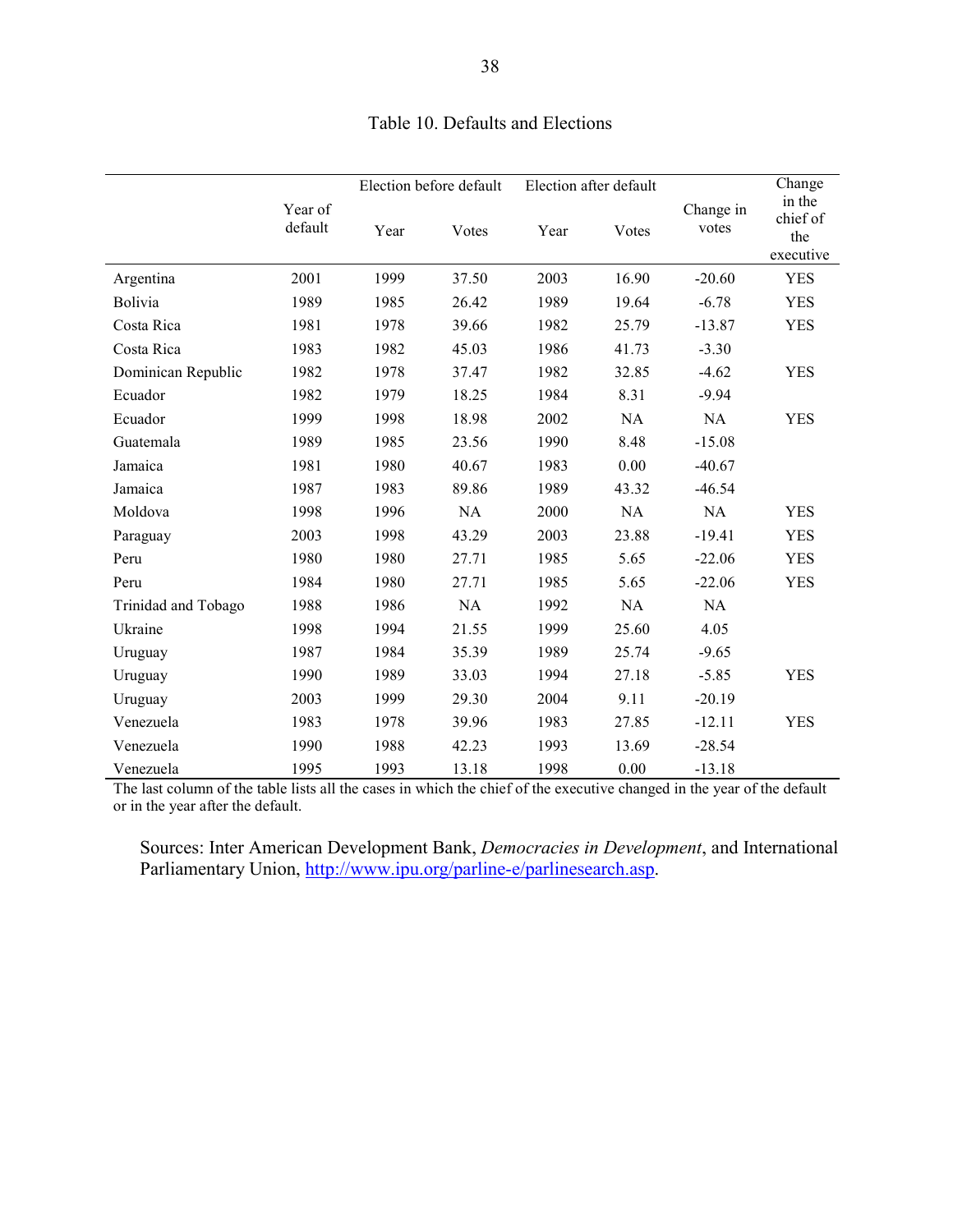| Probability of replacing the |              | Defaults on                        | Defaults on               | All defaults | All defaults |
|------------------------------|--------------|------------------------------------|---------------------------|--------------|--------------|
| Minister of Finance          | All Defaults | International<br><b>Bank Loans</b> | Sovereign<br><b>Bonds</b> | 1977-1989    | 1990-2004    |
|                              |              |                                    | One year later            |              |              |
| Tranquil years               | 19.40        | 19.50                              | 19.50                     | 17.80        | 20.70        |
| After a default              | 25.70        | 24.20                              | 40.00                     | 24.60        | 28.60        |
| <b>Difference</b>            | 6.40         | 4.60                               | 20.50                     | 6.80         | 7.90         |
| P value                      | 0.04         | 0.16                               | 0.01                      | 0.07         | 0.18         |
|                              |              |                                    | 18 months later           |              |              |
| Tranquil years               | 47.30        | 47.40                              | 47.40                     | 43.30        | 50.90        |
| After a default              | 57.70        | 55.60                              | 92.30                     | 55.10        | 64.40        |
| Difference                   | 10.40        | 8.20                               | 44.80                     | 11.80        | 13.50        |
| P value                      | 0.01         | 0.05                               | 0.00                      | 0.01         | 0.07         |

### Table 11. Default and the Probability of Replacing the Minister of Finance by Type of Default

All the p values refer to a 2 tails test

Sources: IMF Annual Report, various issues, and staff calculations.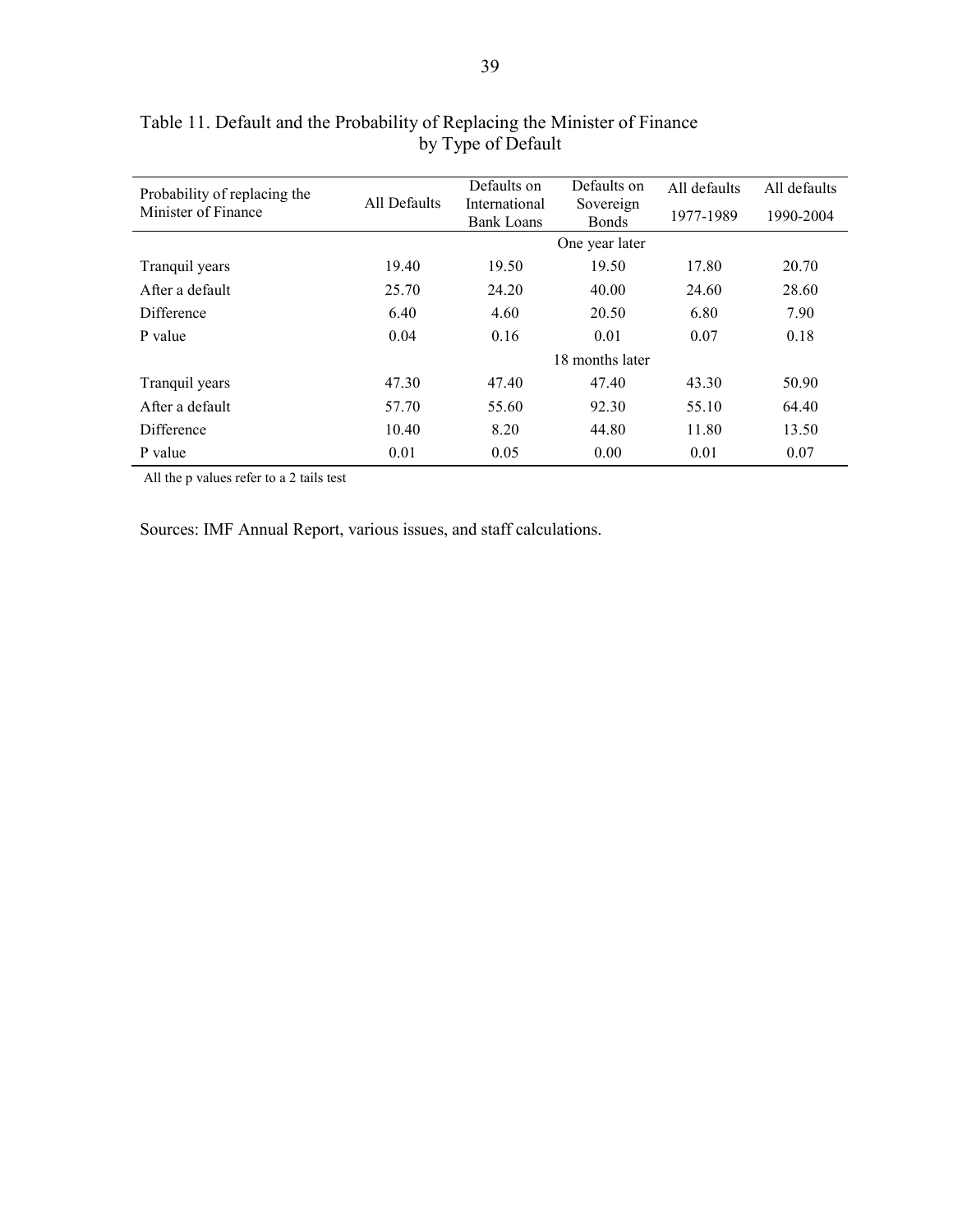| Probability of<br>replacing the<br>Minister of<br>Finance | Defaults on<br>International<br><b>Bank Loans</b> | Defaults on<br>International<br><b>Bank Loans</b> | Defaults on<br>Sovereign<br><b>Bonds</b> | Defaults on<br>Sovereign<br><b>Bonds</b> | All Defaults | All Defaults  |
|-----------------------------------------------------------|---------------------------------------------------|---------------------------------------------------|------------------------------------------|------------------------------------------|--------------|---------------|
|                                                           | Democracies                                       | Dictatorships                                     | Democracies                              | Dictatorships                            | Democracies  | Dictatorships |
|                                                           |                                                   |                                                   |                                          | One year later                           |              |               |
| Tranquil years                                            | 21.90                                             | 17.60                                             | 21.70                                    | 18.00                                    | 21.80        | 17.50         |
| After a default                                           | 23.30                                             | 27.00                                             | 44.40                                    | 33.30                                    | 24.70        | 28.70         |
| Difference                                                | 1.40                                              | 9.40                                              | 22.70                                    | 15.30                                    | 2.80         | 11.20         |
| P value                                                   | 0.79                                              | 0.04                                              | 0.02                                     | 0.17                                     | 0.54         | 0.01          |
|                                                           |                                                   |                                                   |                                          | 18 months later                          |              |               |
| Tranquil years                                            | 51.10                                             | 44.90                                             | 50.60                                    | 45.50                                    | 50.80        | 44.80         |
| After a default                                           | 53.50                                             | 60.80                                             | 94.40                                    | 87.50                                    | 57.00        | 61.50         |
| Difference                                                | 2.40                                              | 15.90                                             | 43.80                                    | 42.00                                    | 6.20         | 16.70         |
| P value                                                   | 0.69                                              | 0.00                                              | 0.00                                     | 0.00                                     | 0.29         | 0.00          |

Table 12. Default and the Probability of Replacing the Minister of Finance by Type of Default and Government

All the p values refer to a 2 tails test

Sources: IMF Annual Report, various issues, Alvarez, Cheibub, Limongi and Przeworski (1999), ACLP Political and Economic Database, www.ssc.upenn.edu/~cheibub/data/**ACLP**\_Codebook.PDF, and staff calculations.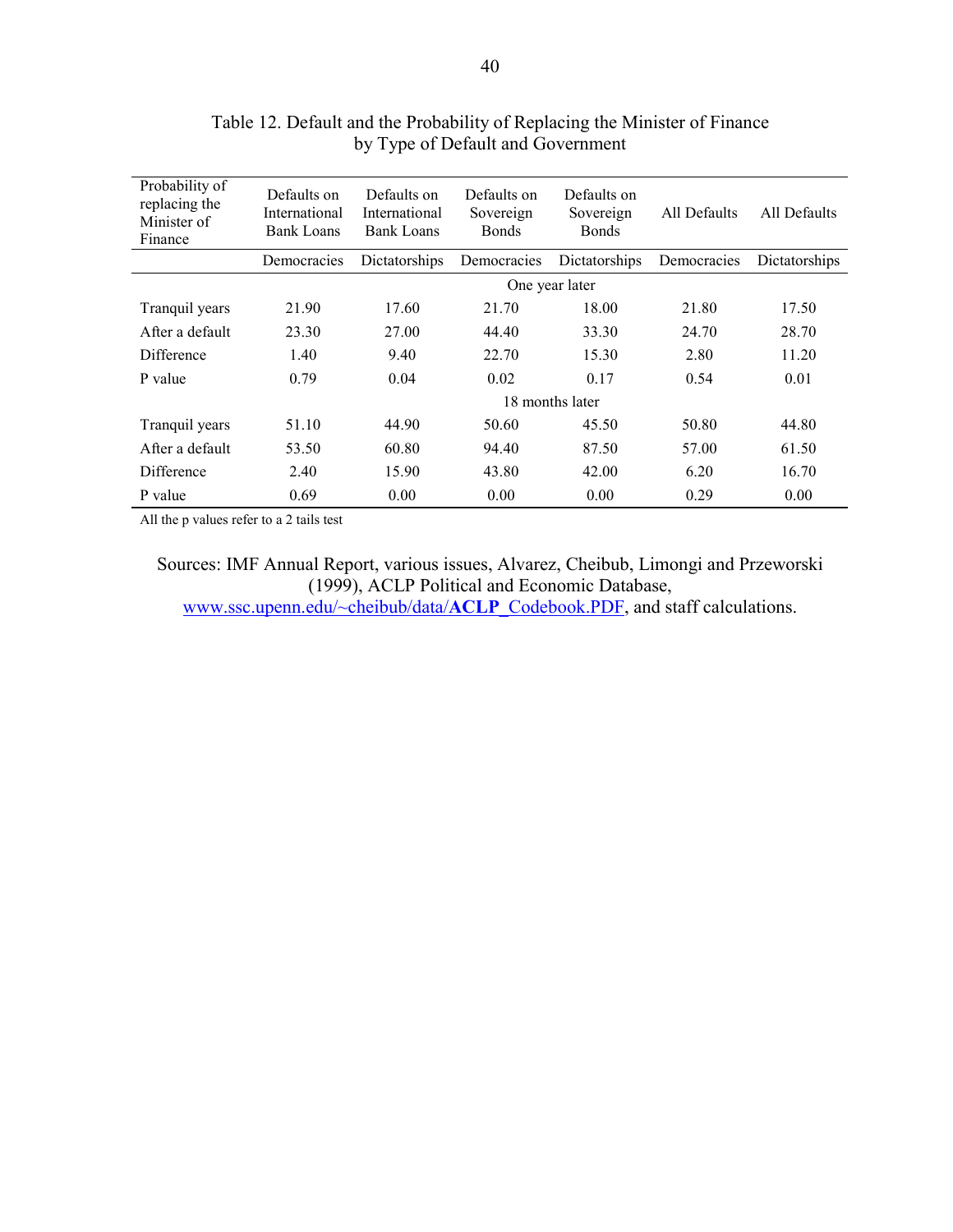### **APPENDIX**

#### Standard  $& Poor's$  Beim  $&$ (1824-2004) Calomiris (1800-1992) Sturzenegger  $\&$ Zettelmeyer  $(1874 - 2003)$ Detragiache & Spilimbergo (1973-  $(1991)$ Foreign Currency Foreign Currency **Bond Debt** Bank Debt REGION | COUNTRY Beginning of Period End of Period Beginning of Period End of Period Beginning of Period End of Period Beginning of Period Beginning of Period Africa | Algeria 1991 1991 1996 | 1991 1992 | 1991 1991 Africa Angola 1985 2004 1988 1992 1988 Africa | Burkina Faso 1982 | 1983 1996 | 1982 | 1982 | 1982 Africa Burundi 1986 Africa Cameroon 1979 Africa Cameroon 1985 2003 1989 1992 1989 1985 1989 1985 Africa Cape Verde 1981 1981 1996 Africa Central African Rep. 1981 Africa Central African Rep. 1983 2004 Africa Congo 1983 2004 1986 1992 1986 Africa Congo, Dem. Rep. 1961 Africa Congo, Dem. Rep. 1976 1976 2004 1976 1992 1976 1975 Africa Cote d'Ivoire 1983 1998 1984 1992 1984 1987 Africa Cote d'Ivoire 1 2000 2004 Africa Egypt 1876 1880 1816 1880 1876 Africa Egypt 1986 1986 1986 1984 1984 1986 Africa Ethiopia 1991 1991 1999 1987 Africa Gabon 1978 Africa Gabon 1986 1994 1986 1992 1986 Africa Gabon 1999 2004 Africa Gambia 1986 1990 1986 1988 1986 Africa Ghana 1969 1974 Africa Ghana 1987 Africa Guinea 1986 1988 Africa | Guinea | 1991 1992 | 1985 1992 Africa Guinea-Bissau 1996 Africa | Kenya 1994 | 1994 2004 | 1990 | 1990 | 1990 | 1990 | 1990 | 1990 | 1990 | 1990 | 1990 | 1990 | 1990 | Africa Lesotho 1990 Africa | Liberia | 1875 1898 | 1875 1898 | 1874 Africa Liberia 1912 Africa Liberia 1914 1915 Africa Liberia 1917 1918 Africa | Liberia | 1919 1923 | 1912 1923 | 1912 Africa Liberia 1932 1935 1935 1932 1935 Africa | Liberia | 1987 2004 | 1980 1992 | 1980 Africa | Madagascar 1981 1981 2002 | 1981 1992 | 1981 | 1980 Africa Malawi 1982 1982 1988 1982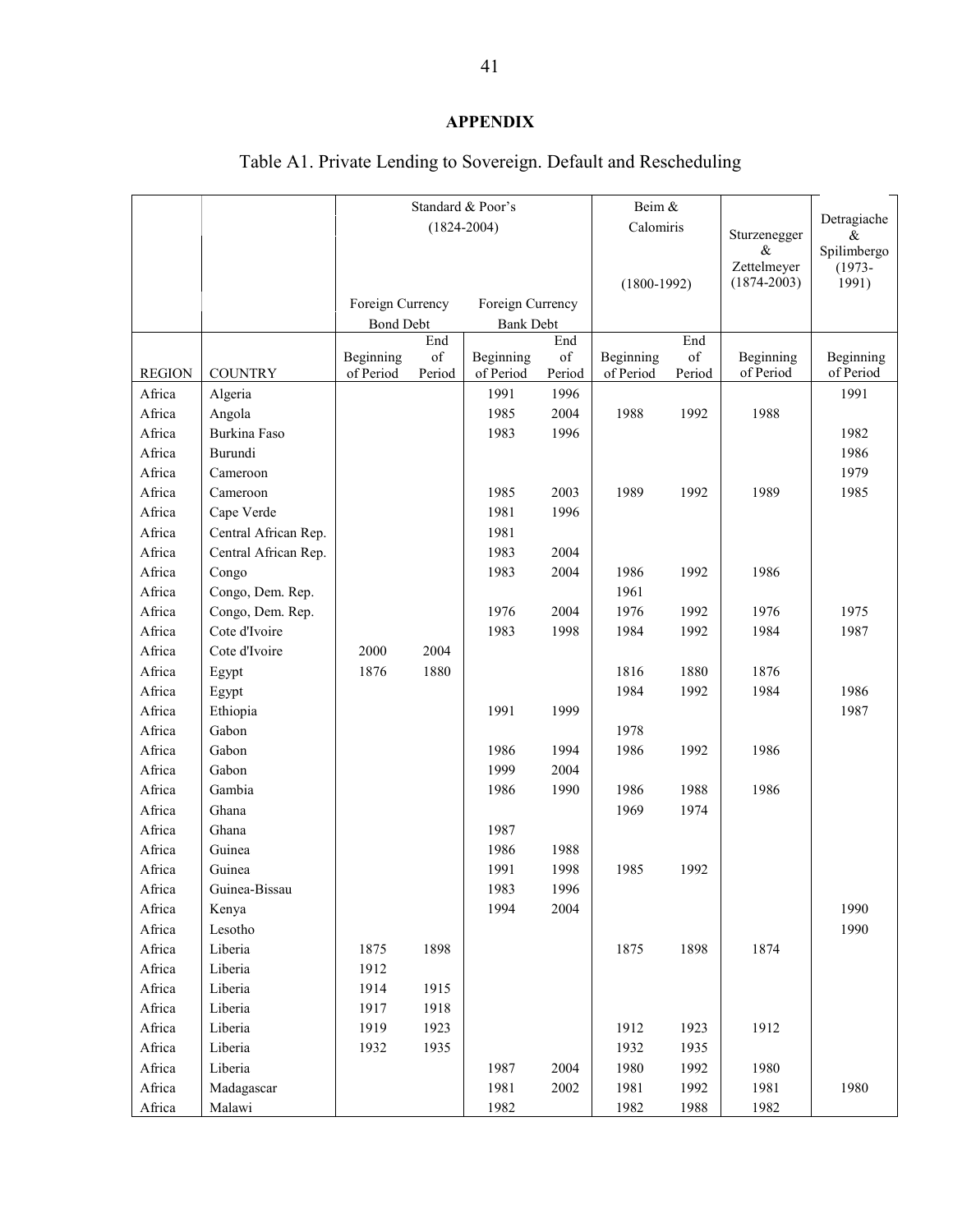|                  |                     | Standard & Poor's      |                 |                        |              | Beim &                 |                      |                        |                        |
|------------------|---------------------|------------------------|-----------------|------------------------|--------------|------------------------|----------------------|------------------------|------------------------|
|                  |                     |                        | $(1824 - 2004)$ |                        |              | Calomiris              |                      |                        | Detragiache            |
|                  |                     |                        |                 |                        |              |                        |                      | Sturzenegger<br>&      | $\&$<br>Spilimbergo    |
|                  |                     |                        |                 |                        |              |                        |                      | Zettelmeyer            | $(1973 -$              |
|                  |                     |                        |                 |                        |              | $(1800-1992)$          |                      | $(1874 - 2003)$        | 1991)                  |
|                  |                     | Foreign Currency       |                 | Foreign Currency       |              |                        |                      |                        |                        |
|                  |                     | <b>Bond Debt</b>       |                 | <b>Bank Debt</b>       |              |                        |                      |                        |                        |
|                  |                     |                        | End             |                        | End          |                        | End                  |                        |                        |
| <b>REGION</b>    | <b>COUNTRY</b>      | Beginning<br>of Period | of<br>Period    | Beginning<br>of Period | of<br>Period | Beginning<br>of Period | $\sigma f$<br>Period | Beginning<br>of Period | Beginning<br>of Period |
| Africa           | Malawi              |                        |                 | 1988                   |              |                        |                      |                        | 1987                   |
| Africa           | Mauritania          |                        |                 | 1992                   | 1996         |                        |                      |                        |                        |
| Africa           | Morocco             | 1903                   | 1904            |                        |              | 1903                   | 1904                 |                        |                        |
| Africa           | Morocco             |                        |                 | 1983                   |              |                        |                      |                        |                        |
| Africa           | Morocco             |                        |                 | 1986                   | 1990         | 1983                   | 1990                 | 1983                   | 1985                   |
| Africa           | Mozambique          |                        |                 | 1980                   |              |                        |                      |                        |                        |
| Africa           | Mozambique          |                        |                 | 1983                   | 1992         | 1984                   | 1992                 | 1984                   |                        |
| Africa           | Niger               |                        |                 | 1983                   | 1991         | 1983                   | 1991                 | 1983                   | 1984                   |
| Africa           | Nigeria             |                        |                 |                        |              |                        |                      |                        | 1972                   |
| Africa           | Nigeria             | 1986                   | 1988            |                        |              |                        |                      |                        |                        |
| Africa           | Nigeria             | 1992                   |                 | 1982                   | 1992         | 1983                   | 1991                 | 1983                   | 1986                   |
| Africa           | Nigeria             | 2002                   |                 |                        |              |                        |                      |                        |                        |
| Africa           | Sao Tomé & Principe |                        |                 | 1987                   | 1994         |                        |                      |                        |                        |
| Africa           | Senegal             |                        |                 | 1981                   | 1985         | 1981                   | 1992                 | 1981                   | 1984                   |
| Africa           | Senegal             |                        |                 | 1990                   |              |                        |                      |                        | 1989                   |
| Africa           | Senegal             |                        |                 | 1992                   | 1996         |                        |                      |                        |                        |
| Africa           | Seychelles          |                        |                 | 2000                   | 2002         |                        |                      |                        |                        |
| Africa           | Sierra Leone        |                        |                 |                        |              |                        |                      |                        | 1972                   |
| Africa           | Sierra Leone        |                        |                 | 1983                   | 1984         |                        |                      |                        |                        |
| Africa           | Sierra Leone        |                        |                 | 1986                   | 1995         | 1977                   | 1992                 | 1977                   |                        |
| Africa           | South Africa        |                        |                 | 1985                   | 1987         | 1985                   | 1992                 | 1985                   |                        |
| Africa           | South Africa        |                        |                 | 1989                   |              |                        |                      |                        |                        |
| Africa           | South Africa        |                        |                 | 1993                   |              |                        |                      |                        |                        |
| Africa           | Sudan               |                        |                 | 1979                   | 2004         | 1979                   | 1992                 | 1979                   | 1976                   |
| Africa           | Tanzania            |                        |                 | 1984                   | 2004         | 1984                   | 1992                 | 1984                   |                        |
| Africa           |                     |                        |                 | 1979                   | 1980         |                        |                      |                        |                        |
| Africa           | Togo                |                        |                 | 1982                   | 1984         |                        |                      |                        |                        |
| Africa           | Togo<br>Togo        |                        |                 | 1988                   |              |                        |                      |                        |                        |
| Africa           | Togo                |                        |                 | 1991                   | 1997         | 1979                   | 1992                 | 1979                   |                        |
|                  | Tunisia             | 1867                   |                 |                        |              |                        | 1870                 |                        |                        |
| Africa<br>Africa | Tunisia             |                        | 1870            |                        |              | 1867                   |                      |                        | 1991                   |
| Africa           | Uganda              |                        |                 | 1980                   | 1993         | 1981                   | 1992                 | 1981                   |                        |
| Africa           | Zambia              |                        |                 |                        |              |                        |                      |                        | 1978                   |
| Africa           | Zambia              |                        |                 | 1983                   | 1994         | 1983                   | 1992                 | 1983                   |                        |
|                  | Zimbabwe            | 1965                   | 1980            |                        |              | 1965                   |                      |                        |                        |
| Africa<br>Africa | Zimbabwe            |                        |                 | 2000                   | 2004         |                        | 1980                 |                        |                        |
| Asia             | Bangladesh          |                        |                 |                        |              |                        |                      |                        | 1978                   |
|                  |                     |                        |                 |                        |              |                        |                      |                        |                        |
|                  |                     |                        |                 |                        |              |                        |                      |                        |                        |
| Asia<br>Asia     | Bangladesh<br>China | 1921                   | 1936            |                        |              |                        |                      |                        | 1991                   |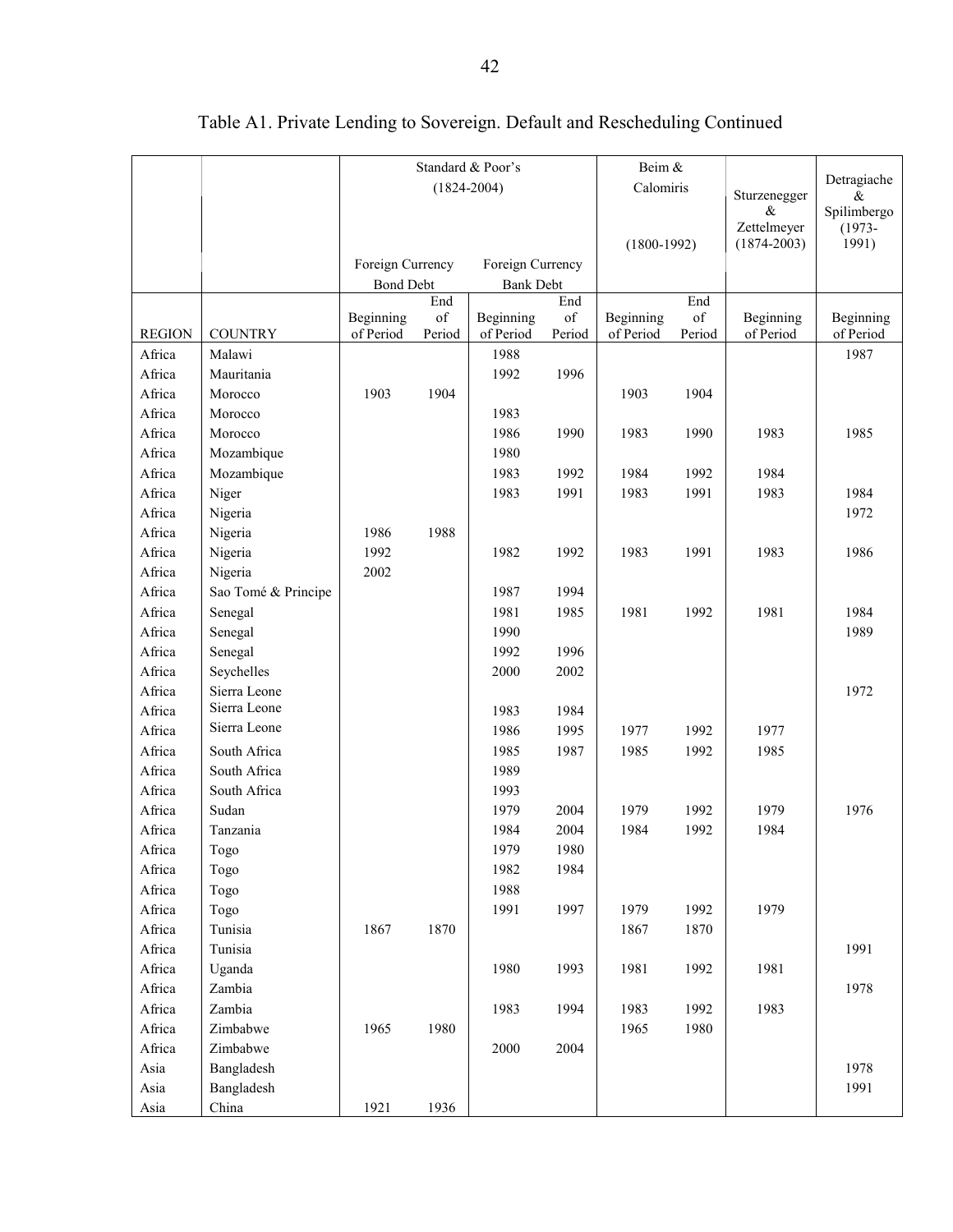|               |                      | Standard & Poor's      |              |                        |              | Beim &                 |              |                        |                        |
|---------------|----------------------|------------------------|--------------|------------------------|--------------|------------------------|--------------|------------------------|------------------------|
|               |                      |                        |              | $(1824 - 2004)$        |              | Calomiris              |              |                        | Detragiache            |
|               |                      |                        |              |                        |              |                        |              | Sturzenegger<br>&      | $\&$<br>Spilimbergo    |
|               |                      |                        |              |                        |              |                        |              | Zettelmeyer            | $(1973 -$              |
|               |                      |                        |              |                        |              | $(1800-1992)$          |              | $(1874 - 2003)$        | 1991)                  |
|               |                      | Foreign Currency       |              | Foreign Currency       |              |                        |              |                        |                        |
|               |                      | <b>Bond Debt</b>       |              | <b>Bank Debt</b>       |              |                        |              |                        |                        |
|               |                      |                        | End          |                        | End          |                        | End          |                        |                        |
| <b>REGION</b> | <b>COUNTRY</b>       | Beginning<br>of Period | of<br>Period | Beginning<br>of Period | of<br>Period | Beginning<br>of Period | of<br>Period | Beginning<br>of Period | Beginning<br>of Period |
| Asia          | China                | 1939                   | 1949         |                        |              | 1921                   | 1949         |                        |                        |
| Asia          | Indonesia            |                        |              | 1998                   | 1999         |                        |              |                        | 1998                   |
| Asia          | Indonesia            |                        |              | 2000                   |              |                        |              |                        |                        |
| Asia          | Indonesia            |                        |              | 2002                   |              |                        |              |                        |                        |
| Asia          | Iran                 |                        |              | 1978                   | 1995         | 1992                   |              |                        |                        |
| Asia          |                      |                        |              | 1987                   | 2004         | 1990                   | 1992         |                        |                        |
|               | Iraq                 |                        |              |                        |              |                        |              |                        |                        |
| Asia          | Japan<br>Jordan      | 1942                   | 1952         | 1989                   | 1993         | 1942<br>1989           | 1952<br>1992 | 1989                   |                        |
| Asia<br>Asia  | Korea                |                        |              |                        |              |                        |              |                        | 1998                   |
|               |                      |                        |              |                        |              |                        |              |                        |                        |
| Asia          | Korea, Dem. Rep.     |                        |              | 1974                   | 2004         |                        |              |                        |                        |
| Asia          | Myanmar              |                        |              | 1997                   | 2004         |                        |              |                        |                        |
| Asia          | Pakistan             | 1999                   |              | 1998                   | 1999         |                        |              | 1981                   |                        |
| Asia          | Philippines          |                        |              | 1983                   | 1992         | 1983                   | 1992         | 1983                   | 1984                   |
| Asia          | Sri Lanka            |                        |              |                        |              |                        |              |                        | 1992                   |
| Asia          | Thailand             |                        |              |                        |              |                        |              |                        | 1998                   |
| Asia          | Turkey               | 1876                   | 1881         |                        |              | 1876                   | 1881         | 1876                   |                        |
| Asia          | Turkey               | 1915                   | 1928         |                        |              | 1915                   | 1932         | 1915                   |                        |
| Asia          | Turkey               | 1931                   | 1932         |                        |              |                        |              |                        |                        |
| Asia          | Turkey               | 1940                   | 1943         |                        |              | 1940                   | 1943         | 1940                   |                        |
| Asia          | Turkey               |                        |              |                        |              | 1959                   |              |                        |                        |
| Asia          | Turkey               |                        |              |                        |              | 1965                   |              |                        |                        |
| Asia          | Turkey               |                        |              | 1978                   | 1979         | 1978                   | 1982         | 1978                   |                        |
| Asia          | Turkey               |                        |              | 1982                   |              |                        |              |                        |                        |
| Asia          | Vietnam              |                        |              | 1985                   | 1998         | 1985                   | 1992         | 1985                   | 1984                   |
| Asia          | Yemen                |                        |              | 1985                   | 2001         |                        |              |                        |                        |
| Europe        | Albania              |                        |              | 1991                   | 1995         | 1990                   | 1992         |                        |                        |
| Europe        | Austria              |                        |              |                        |              | 1802                   | 1816         |                        |                        |
| Europe        | Austria              | 1868                   | 1870         |                        |              | 1868                   | 1870         | 1868                   |                        |
| Europe        | Austria              | 1914                   | 1915         |                        |              | 1914                   | 1915         | 1914                   |                        |
| Europe        | Austria              | 1932                   | 1933         |                        |              | 1932                   | 1952         | 1932                   |                        |
| Europe        | Austria              | 1938                   |              |                        |              |                        |              |                        |                        |
| Europe        | Austria              | 1940                   | 1952         |                        |              |                        |              |                        |                        |
| Europe        | Bosnia & Herzegovina |                        |              | 1992                   | 1997         |                        |              |                        |                        |
| Europe        | Bulgaria             | 1916                   | 1920         |                        |              | 1915                   | 1920         | 1915                   |                        |
| Europe        | Bulgaria             | 1932                   |              |                        |              | 1932                   | 1992         | 1932                   |                        |
| Europe        | Bulgaria             |                        |              | 1990                   | 1994         | 1990                   | 1992         |                        |                        |
| Europe        | Croatia              |                        |              | 1992                   | 1996         |                        |              |                        |                        |
| Europe        | Czechoslovakia       | 1938                   | 1946         |                        |              | 1938                   | 1946         |                        |                        |
| Europe        | Czechoslovakia       | 1959                   | 1960         |                        |              | 1952                   | 1959         |                        |                        |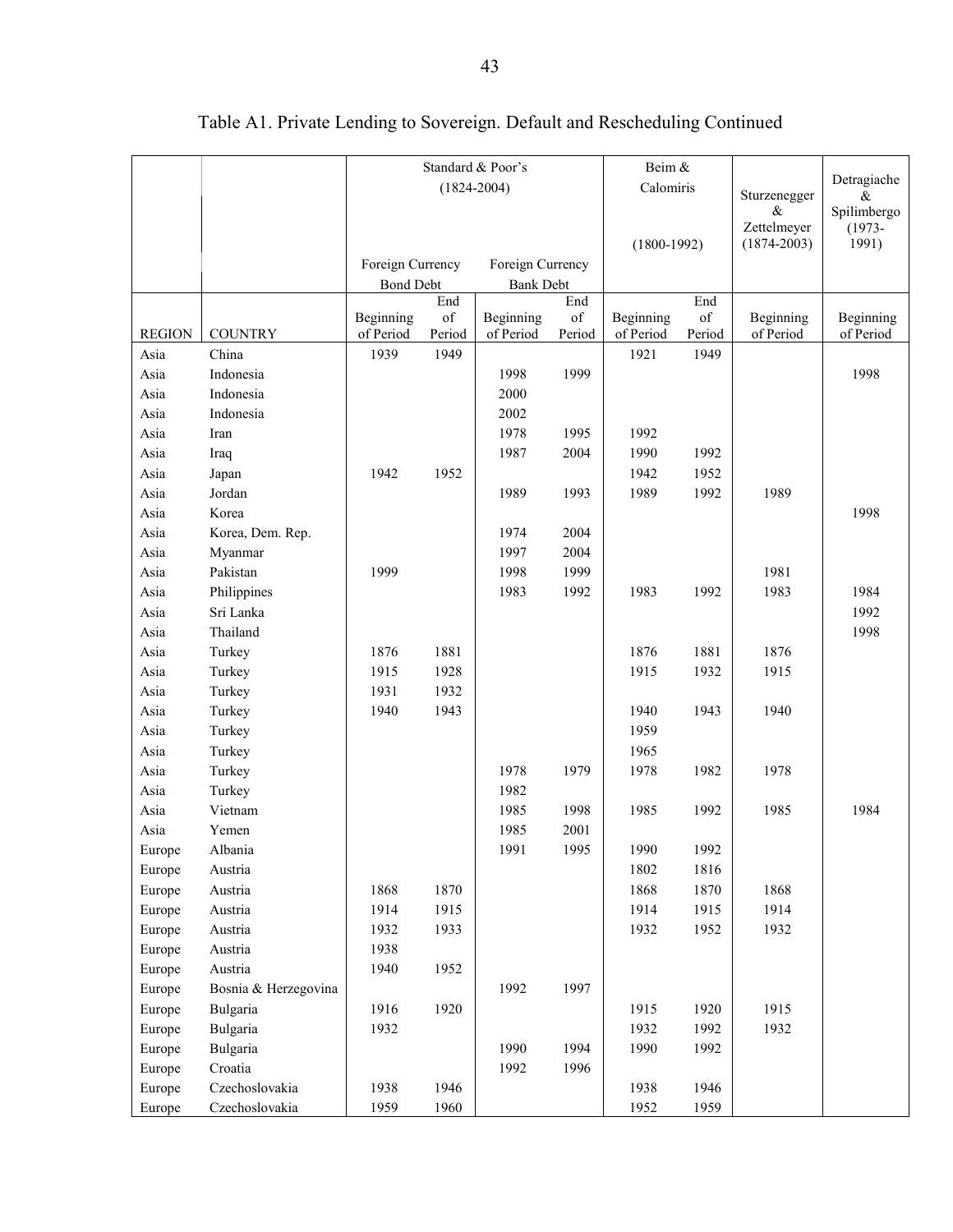|               |                     |                  |            | Standard & Poor's |                                                                                                    | Beim &        |            |                 |                  |
|---------------|---------------------|------------------|------------|-------------------|----------------------------------------------------------------------------------------------------|---------------|------------|-----------------|------------------|
|               |                     |                  |            | $(1824 - 2004)$   |                                                                                                    | Calomiris     |            | Sturzenegger    | Detragiache<br>& |
|               |                     |                  |            |                   |                                                                                                    |               |            | $\&$            | Spilimbergo      |
|               |                     |                  |            |                   |                                                                                                    |               |            | Zettelmeyer     | $(1973 -$        |
|               |                     |                  |            |                   |                                                                                                    | $(1800-1992)$ |            | $(1874 - 2003)$ | 1991)            |
|               |                     | Foreign Currency |            | Foreign Currency  |                                                                                                    |               |            |                 |                  |
|               |                     | <b>Bond Debt</b> | End        | <b>Bank Debt</b>  | End                                                                                                |               | End        |                 |                  |
|               |                     | Beginning        | $\sigma f$ | Beginning         | $% \left( \left( \mathcal{A},\mathcal{A}\right) \right) =\left( \mathcal{A},\mathcal{A}\right)$ of | Beginning     | $\sigma f$ | Beginning       | Beginning        |
| <b>REGION</b> | <b>COUNTRY</b>      | of Period        | Period     | of Period         | Period                                                                                             | of Period     | Period     | of Period       | of Period        |
| Europe        | Germany             | 1932             | 1938       |                   |                                                                                                    |               |            | 1932            |                  |
| Europe        | Germany             | 1939             | 1953       |                   |                                                                                                    | 1932          | 1953       |                 |                  |
| Europe        | Germany East        |                  |            |                   |                                                                                                    | 1949          | 1992       |                 |                  |
| Europe        | Greece              | 1826             | 1878       |                   |                                                                                                    | 1826          | 1878       | 1824            |                  |
| Europe        | Greece              | 1894             | 1897       |                   |                                                                                                    | 1894          | 1897       | 1893            |                  |
| Europe        | Greece              | 1932             | 1964       |                   |                                                                                                    | 1932          | 1964       |                 |                  |
| Europe        | Hungary             | 1932             | 1937       |                   |                                                                                                    | 1932          | 1967       |                 |                  |
| Europe        | Hungary             | 1941             | 1967       |                   |                                                                                                    |               |            | 1931            |                  |
| Europe        | Italy               | 1940             | 1946       |                   |                                                                                                    | 1940          | 1946       | 1940            |                  |
| Europe        | Macedonia           |                  |            | 1992              | 1997                                                                                               |               |            |                 |                  |
| Europe        | Moldova             | 1998             |            |                   |                                                                                                    |               |            | 2002            |                  |
| Europe        | Moldova             | 2002             |            |                   |                                                                                                    |               |            |                 |                  |
| Europe        | Netherlands         |                  |            |                   |                                                                                                    | 1802          | 1814       |                 |                  |
| Europe        | Poland              | 1936             | 1937       |                   |                                                                                                    |               |            |                 |                  |
| Europe        | Poland              | 1940             | 1952       |                   |                                                                                                    | 1936          | 1952       | 1936            |                  |
| Europe        | Poland              |                  |            | 1981              | 1994                                                                                               | 1981          | 1992       | 1981            |                  |
| Europe        | Portugal            | 1837             | 1841       |                   |                                                                                                    | 1834          | 1841       | 1834            |                  |
| Europe        | Portugal            | 1850             | 1856       |                   |                                                                                                    | 1850          | 1856       |                 |                  |
| Europe        | Portugal            | 1892             | 1901       |                   |                                                                                                    | 1892          | 1901       | 1892            |                  |
| Europe        | Romania             |                  |            |                   |                                                                                                    |               |            | 1915            |                  |
| Europe        | Romania             | 1933             | 1958       |                   |                                                                                                    | 1933          | 1958       | 1933            |                  |
| Europe        | Romania             |                  |            | 1981              | 1983                                                                                               | 1982          | 1987       | 1981            |                  |
| Europe        | Romania             |                  |            | 1986              |                                                                                                    |               |            |                 |                  |
| Europe        | Russia / USSR       |                  |            |                   |                                                                                                    | 1839          |            | 1839            |                  |
| Europe        | Russia / USSR       |                  |            |                   |                                                                                                    | 1885          |            |                 |                  |
| Europe        | Russia / USSR       | 1918             |            |                   |                                                                                                    | 1917          | 1918       | 1917            |                  |
| Europe        | Russia / USSR       |                  |            | 1991              | 1997                                                                                               | 1991          | 1992       |                 |                  |
| Europe        | Russia / USSR       | 1998             | 2000       |                   |                                                                                                    |               |            | 1998            |                  |
| Europe        | Serbia & Montenegro |                  |            | 1992              | 2004                                                                                               |               |            |                 |                  |
| Europe        | Slovenia            |                  |            | 1992              | 1996                                                                                               |               |            |                 |                  |
| Europe        | Spain               | 1824             | 1834       |                   |                                                                                                    | 1820          |            | 1820            |                  |
| Europe        | Spain               |                  |            |                   |                                                                                                    | 1831          | 1834       | 1831            |                  |
| Europe        | Spain               |                  |            |                   |                                                                                                    | 1851          |            |                 |                  |
| Europe        | Spain               | 1837             | 1867       |                   |                                                                                                    | 1867          | 1872       | 1867            |                  |
| Europe        | Spain               | 1827             | 1882       |                   |                                                                                                    | 1882          |            | 1882            |                  |
| Europe        | Ukraine             | 1998             | 2000       |                   |                                                                                                    |               |            | 1998            |                  |
| Europe        | Yugoslavia          | 1895             |            |                   |                                                                                                    | 1895          |            | 1895            |                  |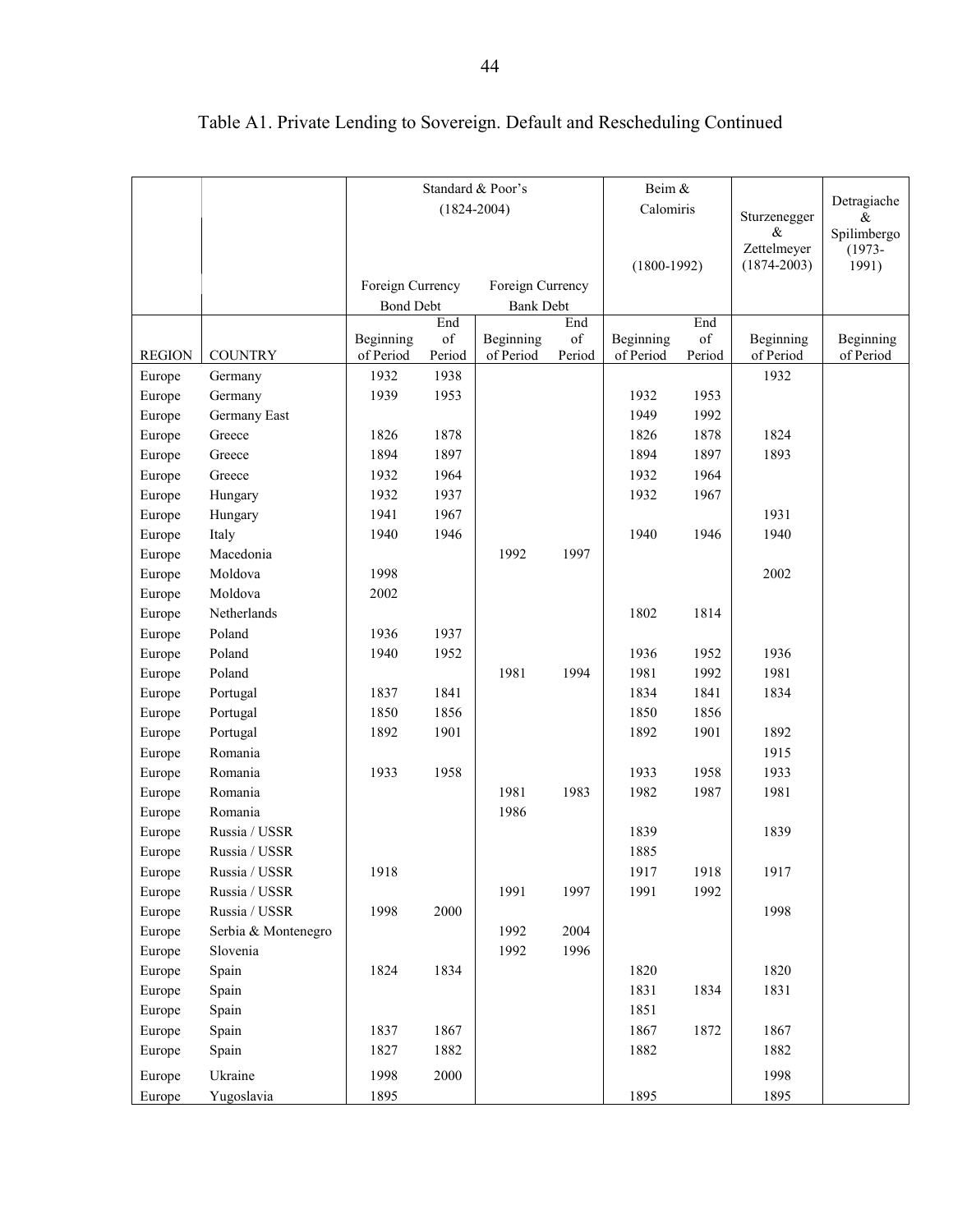|               |                   | Standard & Poor's      |                                                                                                           |                        |           | Beim &                 |           |                 |                     |
|---------------|-------------------|------------------------|-----------------------------------------------------------------------------------------------------------|------------------------|-----------|------------------------|-----------|-----------------|---------------------|
|               |                   |                        |                                                                                                           | $(1824 - 2004)$        |           | Calomiris              |           | Sturzenegger    | Detragiache         |
|               |                   |                        |                                                                                                           |                        |           |                        |           | &               | $\&$<br>Spilimbergo |
|               |                   |                        |                                                                                                           |                        |           |                        |           | Zettelmeyer     | $(1973 -$           |
|               |                   |                        |                                                                                                           |                        |           | $(1800-1992)$          |           | $(1874 - 2003)$ | 1991)               |
|               |                   | Foreign Currency       |                                                                                                           | Foreign Currency       |           |                        |           |                 |                     |
|               |                   | <b>Bond Debt</b>       |                                                                                                           | <b>Bank Debt</b>       |           |                        |           |                 |                     |
|               |                   |                        | End<br>$% \left( \left( \mathcal{A},\mathcal{A}\right) \right) =\left( \mathcal{A},\mathcal{A}\right)$ of |                        | End<br>of |                        | End<br>of | Beginning       | Beginning           |
| <b>REGION</b> | <b>COUNTRY</b>    | Beginning<br>of Period | Period                                                                                                    | Beginning<br>of Period | Period    | Beginning<br>of Period | Period    | of Period       | of Period           |
| Europe        | Yugoslavia        | 1933                   | 1950                                                                                                      |                        |           | 1933                   | 1960      | 1933            |                     |
| Europe        | Yugoslavia        | 1992                   |                                                                                                           | 1983                   | 1991      | 1983                   | 1992      | 1983            |                     |
| LAC           | Antigua & Barbuda |                        |                                                                                                           | 1996                   | 2004      |                        |           |                 |                     |
| LAC           | Argentina         | 1828                   | 1857                                                                                                      |                        |           |                        |           | 1830            |                     |
| LAC           | Argentina         | 1890                   | 1893                                                                                                      |                        |           | 1890                   | 1893      | 1890            |                     |
| <b>LAC</b>    | Argentina         |                        |                                                                                                           |                        |           | 1956                   | 1965      |                 |                     |
| LAC           | Argentina         | 1989                   |                                                                                                           | 1982                   | 1993      | 1982                   | 1992      | 1982            | 1983                |
| LAC           | Argentina         | 2001                   | 2004                                                                                                      | 2001                   | 2004      |                        |           | 2001            |                     |
| LAC           | Bolivia           | 1875                   | 1879                                                                                                      |                        |           | 1875                   | 1879      | 1874            |                     |
| LAC           | Bolivia           | 1931                   | 1948                                                                                                      |                        |           | 1931                   | 1957      | 1931            |                     |
| LAC           | Bolivia           |                        |                                                                                                           | 1980                   | 1984      | 1980                   | 1992      | 1980            |                     |
| LAC           | Bolivia           | 1989                   | 1997                                                                                                      | 1986                   | 1993      |                        |           |                 |                     |
| LAC           | <b>Brazil</b>     | 1826                   | 1829                                                                                                      |                        |           | 1826                   | 1829      | 1826            |                     |
| LAC           | <b>Brazil</b>     | 1898                   | 1901                                                                                                      |                        |           | 1898                   | 1910      | 1898            |                     |
| LAC           | <b>Brazil</b>     | 1902                   | 1910                                                                                                      |                        |           |                        |           |                 |                     |
| <b>LAC</b>    | <b>Brazil</b>     | 1914                   | 1919                                                                                                      |                        |           | 1914                   | 1919      | 1914            |                     |
| LAC           | <b>Brazil</b>     | 1931                   | 1933                                                                                                      |                        |           |                        |           | 1931            |                     |
| LAC           | <b>Brazil</b>     | 1937                   | 1943                                                                                                      |                        |           | 1931                   | 1943      |                 |                     |
| LAC           | <b>Brazil</b>     |                        |                                                                                                           |                        |           | 1961                   | 1964      |                 |                     |
| LAC           | <b>Brazil</b>     |                        |                                                                                                           | 1983                   | 1994      | 1983                   | 1992      | 1983            |                     |
| LAC           | Chile             | 1826                   | 1842                                                                                                      |                        |           | 1826                   | 1842      | 1826            |                     |
| LAC           | Chile             | 1880                   | 1883                                                                                                      |                        |           | 1880                   | 1883      | 1879            |                     |
| LAC           | Chile             | 1931                   | 1947                                                                                                      |                        |           | 1931                   | 1948      | 1931            |                     |
| LAC           | Chile             |                        |                                                                                                           |                        |           | 1965                   |           |                 |                     |
| LAC           | Chile             |                        |                                                                                                           |                        |           | 1972                   | 1975      |                 | 1973                |
| LAC           | Chile             |                        |                                                                                                           | 1983                   | 1990      | 1983                   | 1990      | 1983            |                     |
| $_{\rm LAC}$  | Colombia          | 1826                   | 1845                                                                                                      |                        |           |                        |           |                 |                     |
| ${\rm LAC}$   | Colombia          | 1850                   | 1861                                                                                                      |                        |           | 1826                   | 1861      | 1826            |                     |
| LAC           | Colombia          | 1873                   |                                                                                                           |                        |           | 1873                   |           |                 |                     |
| ${\rm LAC}$   | Colombia          | 1880                   | 1896                                                                                                      |                        |           |                        |           |                 |                     |
| ${\rm LAC}$   | Colombia          | 1900                   | 1904                                                                                                      |                        |           | 1880                   | 1904      | 1879            |                     |
| $_{\rm LAC}$  | Colombia          | 1932                   | 1934                                                                                                      |                        |           |                        |           | 1900            |                     |
| $_{\rm LAC}$  | Colombia          | 1935                   | 1944                                                                                                      |                        |           | 1932                   | 1944      | 1932            |                     |
| $_{\rm LAC}$  | Colombia          |                        |                                                                                                           |                        |           |                        |           |                 | 1985                |
| $_{\rm LAC}$  | Costa Rica        | 1828                   | 1840                                                                                                      |                        |           | 1828                   | 1840      | 1827            |                     |
| $_{\rm LAC}$  | Costa Rica        | 1874                   | 1885                                                                                                      |                        |           | 1874                   | 1885      | 1874            |                     |
| $_{\rm LAC}$  | Costa Rica        | 1895                   | 1897                                                                                                      |                        |           |                        |           |                 |                     |
| ${\rm LAC}$   | Costa Rica        | 1901                   | 1911                                                                                                      |                        |           | 1895                   | 1911      | 1895            |                     |
| $_{\rm LAC}$  | Costa Rica        | 1932                   | 1952                                                                                                      |                        |           | 1932                   | 1953      | 1937            |                     |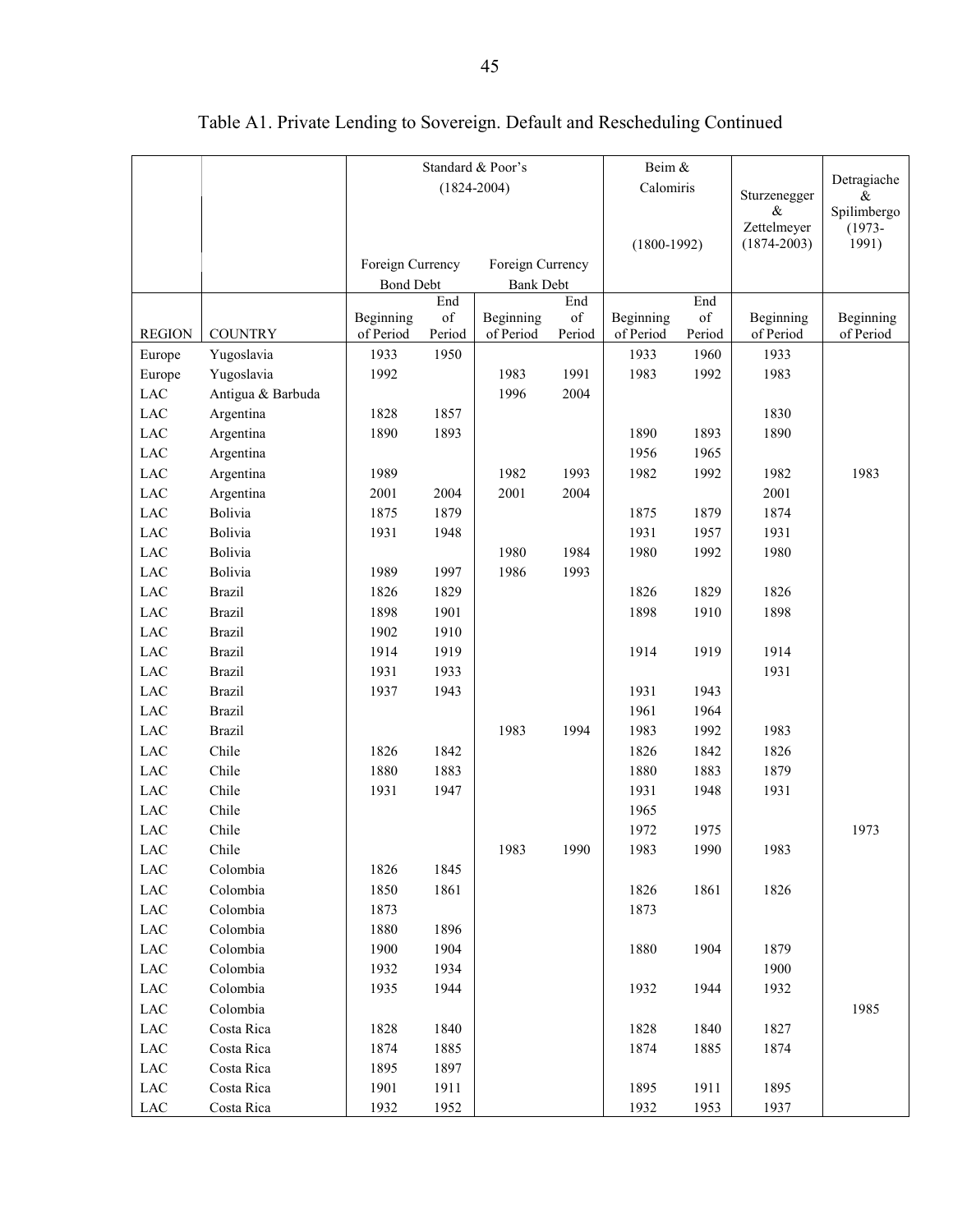|               |                |                        |                 | Standard & Poor's      |              | Beim &                 |                                                                                                              |                        |                        |
|---------------|----------------|------------------------|-----------------|------------------------|--------------|------------------------|--------------------------------------------------------------------------------------------------------------|------------------------|------------------------|
|               |                |                        | $(1824 - 2004)$ |                        |              | Calomiris              |                                                                                                              |                        | Detragiache            |
|               |                |                        |                 |                        |              |                        |                                                                                                              | Sturzenegger<br>$\&$   | &<br>Spilimbergo       |
|               |                |                        |                 |                        |              |                        |                                                                                                              | Zettelmeyer            | $(1973 -$              |
|               |                |                        |                 |                        |              | $(1800-1992)$          |                                                                                                              | $(1874 - 2003)$        | 1991)                  |
|               |                | Foreign Currency       |                 | Foreign Currency       |              |                        |                                                                                                              |                        |                        |
|               |                | <b>Bond Debt</b>       |                 | <b>Bank Debt</b>       |              |                        |                                                                                                              |                        |                        |
|               |                |                        | End             |                        | End          |                        | End                                                                                                          |                        |                        |
| <b>REGION</b> | <b>COUNTRY</b> | Beginning<br>of Period | of<br>Period    | Beginning<br>of Period | of<br>Period | Beginning<br>of Period | $% \left( \left( \mathcal{A},\mathcal{A}\right) \right) =\left( \mathcal{A},\mathcal{A}\right)$ of<br>Period | Beginning<br>of Period | Beginning<br>of Period |
| <b>LAC</b>    | Costa Rica     | 1962                   |                 |                        |              |                        |                                                                                                              |                        |                        |
| <b>LAC</b>    | Costa Rica     |                        |                 | 1981                   |              |                        |                                                                                                              |                        |                        |
| <b>LAC</b>    | Costa Rica     | 1984                   | 1985            | 1983                   | 1990         | 1981                   | 1990                                                                                                         |                        |                        |
| <b>LAC</b>    | Cuba           | 1933                   | 1934            |                        |              | 1933                   | 1934                                                                                                         | 1933                   |                        |
| <b>LAC</b>    | Cuba           | 1960                   |                 |                        |              | 1960                   | 1963                                                                                                         |                        |                        |
| LAC           | Cuba           |                        |                 | 1982                   | 2004         | 1982                   | 1992                                                                                                         | 1982                   |                        |
| LAC           | Dominica       |                        |                 | 2003                   | 2004         |                        |                                                                                                              | 2003                   |                        |
|               |                |                        |                 |                        |              |                        |                                                                                                              |                        |                        |
| <b>LAC</b>    | Dominican Rep. |                        |                 |                        |              |                        |                                                                                                              | 1869                   |                        |
| LAC           | Dominican Rep. | 1872                   | 1888            |                        |              |                        |                                                                                                              |                        |                        |
| LAC           | Dominican Rep. | 1892                   | 1893            |                        |              |                        |                                                                                                              |                        |                        |
| LAC           | Dominican Rep. | 1897                   |                 |                        |              |                        |                                                                                                              |                        |                        |
| <b>LAC</b>    | Dominican Rep. | 1899                   | 1907            |                        |              | 1872                   | 1907                                                                                                         | 1899                   |                        |
| LAC           | Dominican Rep. | 1931                   | 1934            |                        |              | 1931                   | 1934                                                                                                         | 1931                   |                        |
| LAC           | Dominican Rep. |                        |                 |                        |              |                        |                                                                                                              |                        | 1976                   |
| LAC           | Dominican Rep. |                        |                 | 1982                   | 1994         | 1982                   | 1992                                                                                                         | 1982                   |                        |
| LAC           | Ecuador        | 1826                   | 1855            |                        |              | 1832                   | 1855                                                                                                         | 1832                   |                        |
| LAC           | Ecuador        | 1868                   | 1890            |                        |              |                        |                                                                                                              |                        |                        |
| <b>LAC</b>    | Ecuador        | 1894                   | 1898            |                        |              | 1868                   | 1898                                                                                                         | 1868                   |                        |
| LAC           | Ecuador        | 1906                   | 1908            |                        |              | 1906                   | 1955                                                                                                         |                        |                        |
| LAC           | Ecuador        | 1909                   | 1911            |                        |              |                        |                                                                                                              | 1911                   |                        |
| LAC           | Ecuador        | 1914                   | 1924            |                        |              |                        |                                                                                                              | 1914                   |                        |
| <b>LAC</b>    | Ecuador        | 1929                   | 1954            |                        |              |                        |                                                                                                              | 1931                   |                        |
| LAC           | Ecuador        |                        |                 | 1982                   | 1995         | 1982                   | 1992                                                                                                         | 1982                   | 1983                   |
| ${\rm LAC}$   | Ecuador        | 1999                   | 2000            |                        |              |                        |                                                                                                              | 1999                   |                        |
| $_{\rm LAC}$  | El Salvador    | 1828                   | 1860            |                        |              | 1828                   | 1860                                                                                                         | 1827                   |                        |
| $_{\rm LAC}$  | El Salvador    | 1898                   |                 |                        |              |                        |                                                                                                              |                        |                        |
| ${\rm LAC}$   | El Salvador    | 1921                   | 1922            |                        |              | 1921                   | 1922                                                                                                         | 1921                   |                        |
| $_{\rm LAC}$  | El Salvador    | 1932                   | 1935            |                        |              |                        |                                                                                                              |                        |                        |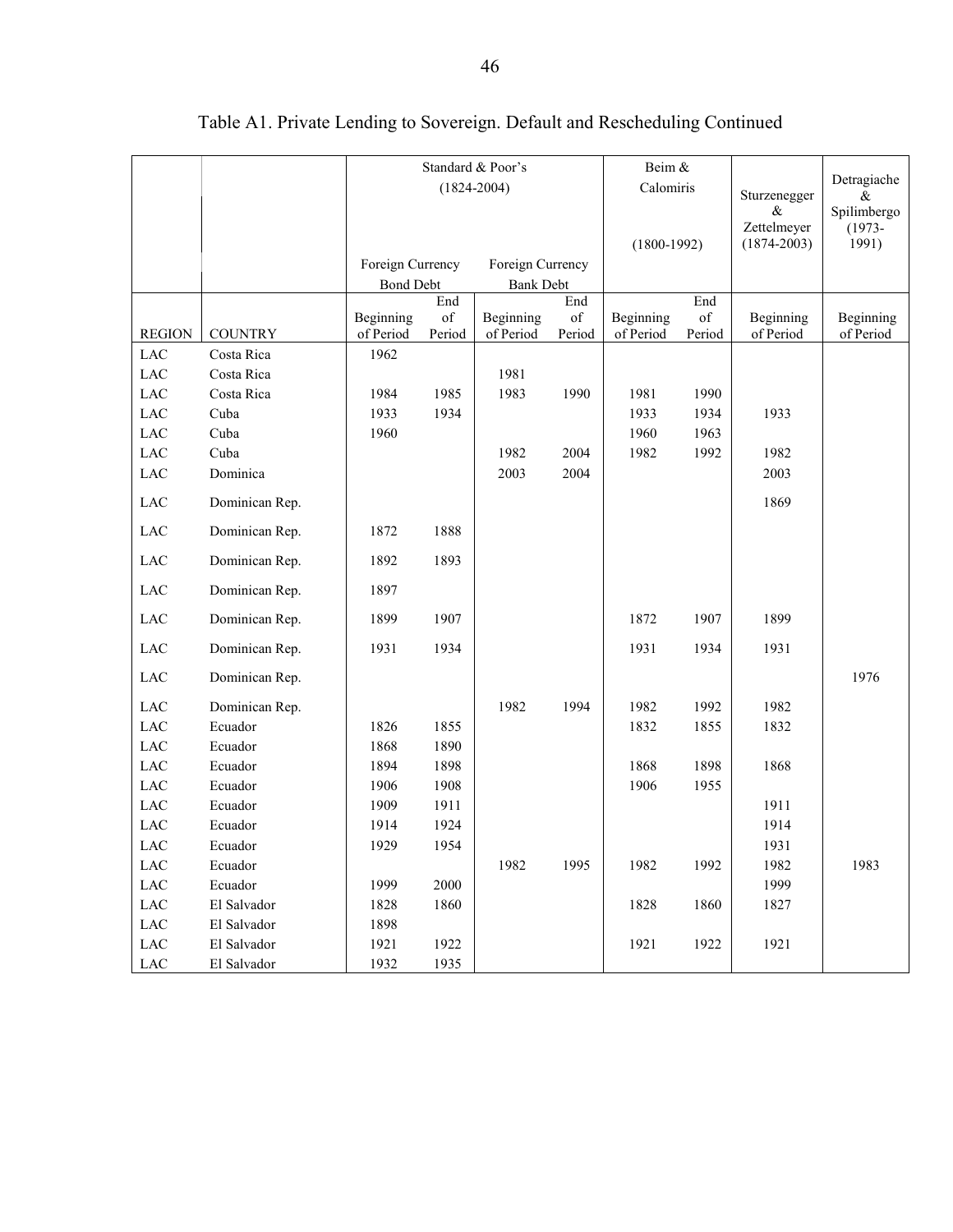| LAC        | El Salvador  | 1938         | 1946         |      |      | 1932         | 1946         | 1931         |      |
|------------|--------------|--------------|--------------|------|------|--------------|--------------|--------------|------|
| LAC        | El Salvador  |              |              |      |      |              |              |              | 1984 |
| LAC        | El Salvador  |              |              |      |      |              |              |              | 1995 |
| LAC        | Guatemala    | 1828         | 1856         |      |      | 1828         | 1856         | 1828         |      |
| LAC        | Guatemala    | 1876         | 1888         |      |      | 1876         | 1888         | 1876         |      |
| LAC        | Guatemala    | 1894         |              |      |      |              |              | 1894         |      |
| LAC        | Guatemala    | 1899         | 1913         |      |      | 1894         | 1917         |              |      |
| LAC        | Guatemala    | 1933         | 1936         |      |      | 1933         | 1936         | 1933         |      |
| LAC        | Guatemala    | 1989         |              |      |      |              |              |              | 1985 |
| LAC        | Guyana       |              |              | 1979 |      |              |              |              |      |
| LAC        | Guyana       |              |              | 1982 | 2004 | 1982         | 1992         |              |      |
| LAC        | Haiti        |              |              | 1982 | 1994 |              |              |              | 1983 |
| LAC        | Honduras     | 1828         | 1867         |      |      | 1828         | 1867         | 1827         |      |
| LAC        | Honduras     | 1873         | 1925         |      |      | 1873         | 1925         | 1873         |      |
| LAC        | Honduras     |              |              |      |      |              |              | 1914         |      |
| LAC        | Honduras     |              |              |      |      |              |              |              | 1976 |
| LAC        | Honduras     |              |              | 1981 | 2004 | 1981         | 1992         | 1981         | 1982 |
| LAC        | Jamaica      |              |              | 1978 | 1979 | 1978         | 1990         |              |      |
| LAC        | Jamaica      |              |              | 1981 | 1985 |              |              |              |      |
| LAC        | Jamaica      |              |              | 1987 | 1993 |              |              |              |      |
| LAC        | Mexico       | 1828         | 1830         |      |      |              |              | 1827         |      |
| LAC        | Mexico       | 1833         | 1841         |      |      |              |              |              |      |
| LAC        | Mexico       | 1844         | 1850         |      |      | 1828         | 1850         |              |      |
| LAC        | Mexico       | 1854         | 1864         |      |      |              |              |              |      |
| LAC        | Mexico       | 1866         | 1885         |      |      | 1859         | 1885         | 1867         |      |
| LAC        | Mexico       | 1914         | 1922         |      |      | 1914         | 1922         | 1914         |      |
| LAC        | Mexico       | 1928         | 1942         |      |      | 1928         | 1942         |              |      |
| LAC        | Mexico       |              |              | 1982 | 1990 | 1982         | 1990         | 1982         |      |
| LAC        | Nicaragua    | 1828         | 1874         |      |      | 1828         | 1874         | 1828         |      |
| LAC        | Nicaragua    | 1894         | 1895         |      |      | 1894         | 1895         | 1894         |      |
| LAC        | Nicaragua    | 1911         | 1912         |      |      |              |              | 1911         |      |
| LAC        | Nicaragua    | 1915         | 1917         |      |      | 1911         | 1917         |              |      |
| LAC        | Nicaragua    | 1932         | 1937         |      |      | 1932         | 1937         | 1932         |      |
| LAC        | Nicaragua    |              |              | 1979 | 2004 | 1980         | 1992         | 1980         | 1978 |
| LAC        | Panama       | 1932         | 1946         |      |      | 1932         | 1946         | 1932         |      |
| LAC        | Panama       | 1987         | 1994         | 1983 | 1996 | 1983         | 1992         | 1982         |      |
| LAC        | Panama       |              |              |      |      |              |              |              | 1987 |
| LAC        | Paraguay     |              |              |      |      |              |              | 1827         |      |
| LAC        | Paraguay     | 1874         | 1885         |      |      | 1874         | 1885         | 1874         |      |
| LAC        | Paraguay     | 1892         | 1895         |      |      | 1892         | 1895         |              |      |
| LAC        | Paraguay     | 1920         | 1924         |      |      | 1920         | 1924         | 1920         |      |
| LAC        | Paraguay     | 1932         | 1944         |      |      | 1932         | 1944         | 1932         |      |
| LAC        | Paraguay     |              |              | 1986 | 1992 | 1986         | 1992         | 1986         | 1984 |
| LAC        | Paraguay     | 2003         | 2004         |      |      |              |              |              |      |
| LAC        | Peru         | 1826         | 1848<br>1889 |      |      | 1826         | 1848         | 1826         |      |
| LAC<br>LAC | Peru         | 1876<br>1931 | 1951         |      |      | 1876<br>1931 | 1889<br>1951 | 1876<br>1931 |      |
| LAC        | Peru<br>Peru |              |              |      |      | 1968         | 1969         |              |      |
| LAC        | Peru         |              |              | 1976 |      |              |              |              |      |
| LAC        | Peru         |              |              | 1978 |      |              |              |              |      |
| LAC        | Peru         |              |              | 1980 |      |              |              |              |      |
| LAC        | Peru         |              |              | 1984 | 1997 | 1978         | 1992         | 1978         |      |
| LAC        | Peru         |              |              |      |      |              |              | 1983         | 1983 |
| LAC        | Trin. & Tob. |              |              | 1988 | 1989 | 1989         | 1989         |              | 1988 |
| LAC        | Uruguay      | 1876         | 1878         |      |      | 1876         | 1878         | 1876         |      |
| LAC        | Uruguay      | 1891         |              |      |      | 1891         |              | 1891         |      |
| LAC        | Uruguay      | 1915         | 1921         |      |      | 1915         | 1921         | 1915         |      |
| LAC        | Uruguay      | 1933         | 1938         |      |      | 1933         | 1938         | 1933         |      |
| LAC        | Uruguay      |              |              | 1983 | 1985 |              |              |              |      |
| LAC        | Uruguay      |              |              | 1987 |      |              |              |              |      |
|            |              |              |              |      |      |              |              |              |      |

Table A1. Private Lending to Sovereign. Default and Rescheduling Continued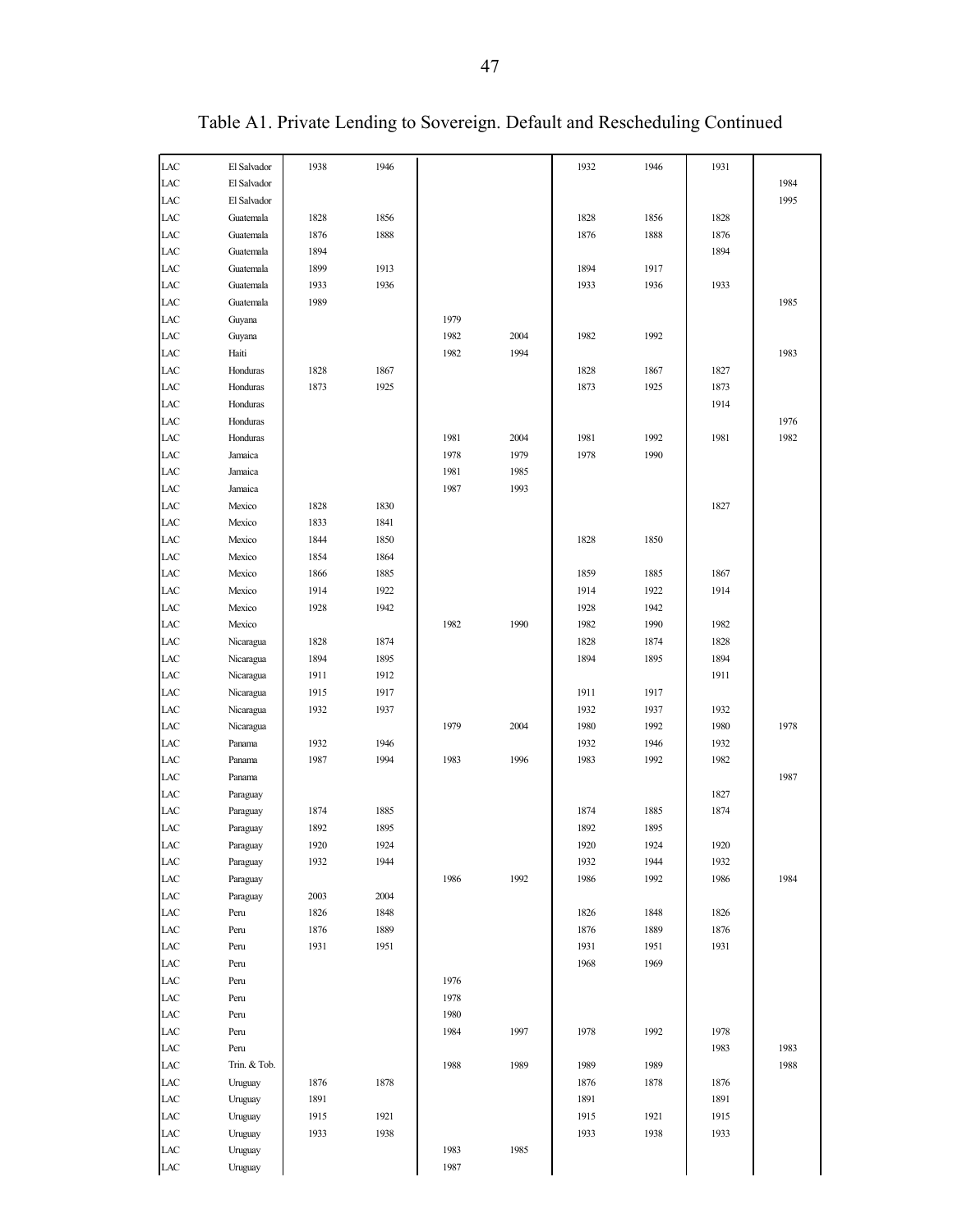#### Notes to Table A1

### **Standard and Poor's**

S&P generally defines sovereign default as the failure to meet a principal or interest payment on the due date (or within the specified grace period) contained in the original terms of the debt issue. In particular, each issuer's debt is considered in default in any of the following circumstances: (i)For local and foreign currency bonds, notes and bills, when either scheduled debt service is not paid on the due date, or an exchange offer of new debt contains terms less favorable than the original issue. (ii) For central bank currency, when notes are converted into new currency of less than equivalent face value (iii) For bank loans, when either scheduled debt service is not paid on the due date, or a rescheduling of principal and/or interest is agreed to by creditors at less favorable terms then the original loan. Such rescheduling agreements covering short and long term debt are considered defaults even where, for legal or regulatory reasons, creditors deem forced rollover of principal to be voluntary.

### **Beim and Calomiris**

This source only includes private lending through bonds, supplier's credits or banks loans. The dataset does not include every instance of technical default on bond or loan covenants. An extended period (six months or more) was identified where all or part of interest and/or principal payments due were reduced or rescheduled. Some of the defaults and rescheduling involved outright repudiation (a legislative or executive act of government liability), while others were minor and announced ahead of time in a conciliatory fashion by debtor nations. The end of each period of default or rescheduling was recorded when full payments resumed or restructuring was agreed upon. Periods of default or rescheduling within five years of each other were combined. Where a formal repudiation was identified, its date served as the end of the period of default and the repudiation is noted in notes, where no clear repudiation was announced the default was listed as persisting. Voluntary refinancing (Colombia 1985 and Algeria 1992) were not included.

#### **Sturzenegger and Zettelmeyer**

Unless otherwise noted, all defaults are federal or central government defaults. Defaults of US southern states in early 1840s are not shown in the table. Defaults on wars, revolutions, occupations and the collapse of the Soviet Union etc. are excluded, except when they coincide with a cluster. In the event of sequence rescheduling, the year listed refers to the initial default or rescheduling.

### **Detragiache and Spilimbergo**

An observation is classified as a debt crises if either or both of the following conditions occur: (i) there are arrears of principal or interest on external obligations towards commercial creditors (banks or bondholders) of more than 5 percent of total commercial debt outstanding; (ii) there is a rescheduling or debt restructuring agreement with commercial creditors as listed in the GDF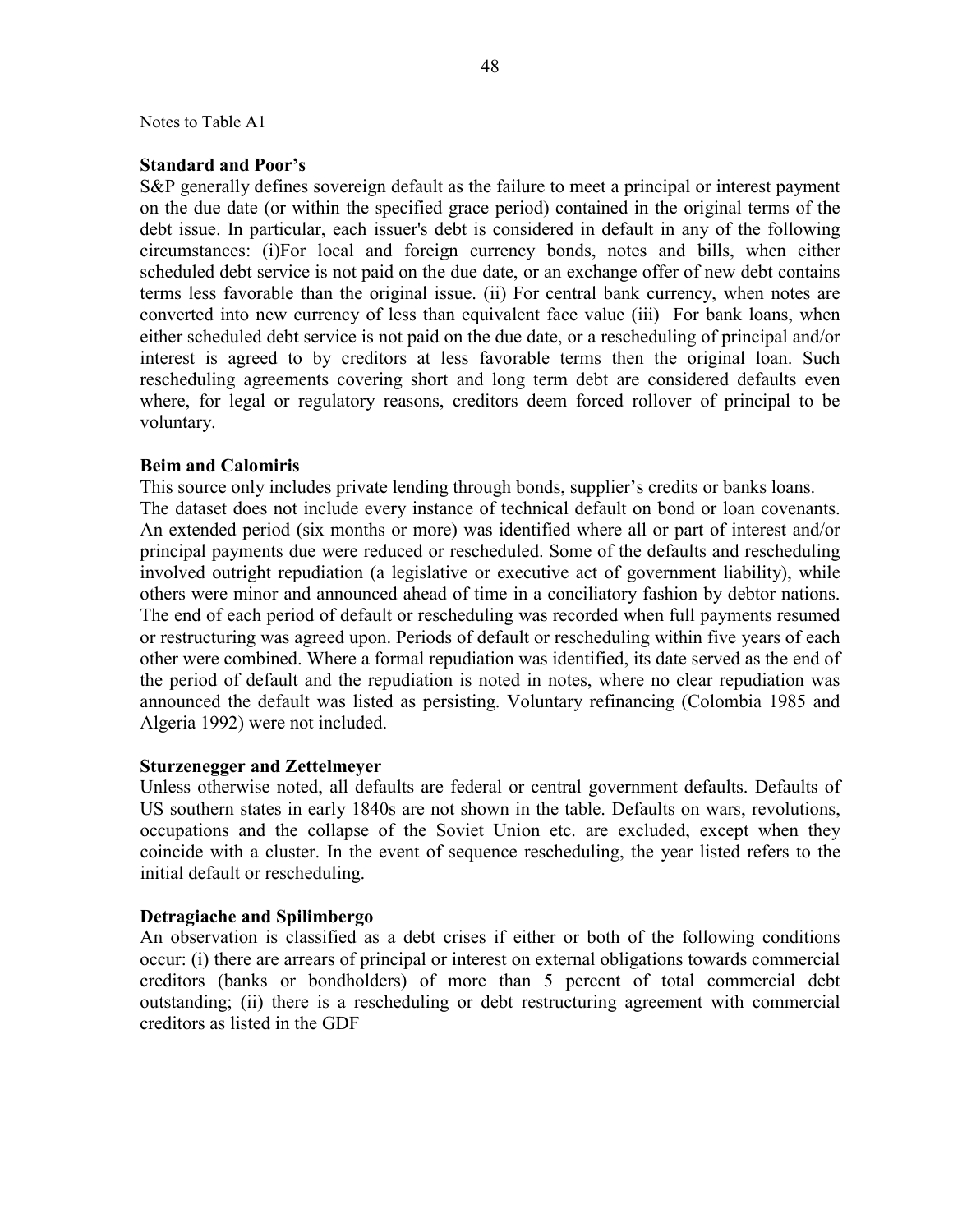|                                                   | (1)             | (2)             |
|---------------------------------------------------|-----------------|-----------------|
|                                                   | DEF             | DEF B           |
| Total debt to GDP_1 x Dummy 70s                   | 1.973           | 6.058           |
|                                                   | (0.87)          | (2.89)          |
| Total debt to GDP_1 x Dummy 80s                   | 0.081           | $-5.920$        |
|                                                   | (0.03)          | (2.60)          |
| Total debt to GDP_1 x Dummy 90s                   | $-0.583$        | $-5.935$        |
|                                                   | (0.26)          | (2.75)          |
| Short term debt 1 x Dummy 70s                     | $-1.381$        | 0.751           |
|                                                   | (0.33)          | (0.29)          |
| Short term debt 1 x Dummy 80s                     | 0.855           | $-1.448$        |
|                                                   | (0.20)          | (0.55)          |
| Short term debt 1 x Dummy 90s                     | 1.287           | $-1.178$        |
|                                                   | (0.30)          | (0.43)          |
| Short term interest payments to GDP_1 x Dummy 70s | 5.552           | 3.337           |
|                                                   | (2.31)          | (1.95)          |
| Short term interest payments to GDP_1 x Dummy 80s | $-5.441$        | $-2.693$        |
|                                                   | (2.25)          | (1.54)          |
| Short term interest payments to GDP 1 x Dummy 90s | $-4.418$        | $-1.975$        |
|                                                   | (1.78)          | (1.14)          |
| External debt service to reserves 1 x Dummy 70s   | 4.843           | 5.154           |
|                                                   | (4.42)          | (3.20)          |
| External debt service to reserves_1 x Dummy 80s   | $-1.234$        | $-6.162$        |
|                                                   | (0.50)          | (3.52)          |
| External debt service to reserves 1 x Dummy 90s   | $-2.268$        | $-5.778$        |
|                                                   | (1.22)          | (3.52)          |
| Current account balance to GDP_1 x Dummy 70s      | 0.409           | 0.210           |
|                                                   | (0.49)          | (0.20)          |
| Current account balance to GDP_1 x Dummy 80s      | $-0.286$        | $-0.460$        |
|                                                   | (0.36)          | (0.40)          |
| Current account balance to GDP_1 x Dummy 90s      | 0.158           | 0.033           |
|                                                   | (0.19)          | (0.03)          |
| Exports plus imports to GDP_1 x Dummy 70s         | 0.115           | $-0.267$        |
|                                                   | (0.32)          | (0.64)          |
| Exports plus imports to GDP_1 x Dummy 80s         | $-0.396$        | 0.431           |
|                                                   | (1.01)          | (1.02)          |
| Exports plus imports to GDP_1 x Dummy 90s         | $-0.182$        | 0.257           |
|                                                   | (0.48)          | (0.57)          |
| Concessional debt to total debt 1 x Dummy 70s     | $-5.356$        | $-4.456$        |
|                                                   | (1.85)          | (1.56)<br>3.482 |
| Concessional debt to total debt 1 x Dummy 80s     | 4.166           |                 |
| Concessional debt to total debt 1 x Dummy 90s     | (1.39)<br>6.343 | (1.21)<br>4.413 |
|                                                   | (2.09)          | (1.39)          |
| US real treasury bill rate 1                      | 0.184           | 0.127           |
|                                                   | (2.13)          | (1.29)          |
| Real GDP growth 1                                 | $-0.063$        | $-0.066$        |
|                                                   | (3.91)          | (3.36)          |
| Volatility on inflation 1                         | 0.093           | 0.017           |
|                                                   | (3.16)          | (0.76)          |
| Inflation higher than 50 percent 1                | 0.164           | $-0.258$        |
|                                                   | (0.49)          | (0.68)          |
| Year of presidential election 1                   | $-0.006$        | $-0.553$        |
|                                                   | (0.03)          | (1.34)          |
| Civil Liberties Index 1                           | $-1.132$        | $-0.028$        |
|                                                   | (1.22)          | (0.03)          |

# Table A2. Logit Model for the Probability of Default